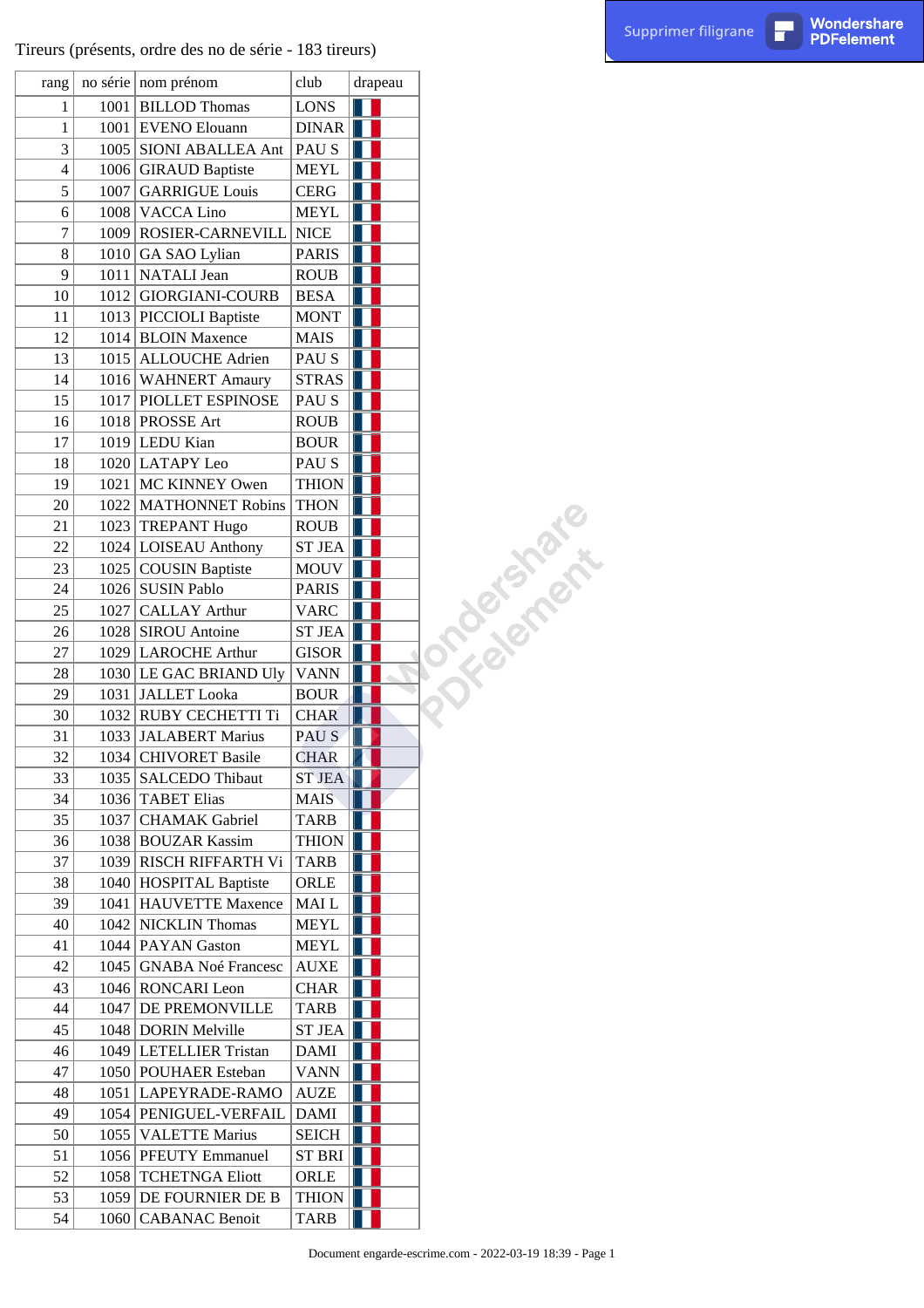| rang |      | no série   nom prénom     | club             | drapeau |               |
|------|------|---------------------------|------------------|---------|---------------|
| 55   | 1061 | <b>CISINSKI</b> Oscar     | <b>MEYL</b>      |         |               |
| 56   |      | 1062 BRISSON-TURGNE T     | <b>PARIS</b>     |         |               |
| 57   |      | 1063 TURCO Lilian         | <b>TOUL</b>      |         |               |
| 58   |      | 1064 BUSSARD Titouan      | <b>STRAS</b>     |         |               |
| 59   |      | 1065 DEWAELE Esteban      | WATT             |         |               |
| 60   |      | 1066   AIT OUFELLA Matiss | <b>MAIS</b>      |         |               |
| 61   |      | 1067   MAKHOUL Antony     | <b>TARB</b>      |         |               |
| 61   |      | 1067 RICHARD Lucas        | <b>NANT</b>      |         |               |
| 63   |      | 1070 BRASSART Louis       | ST QU            |         |               |
| 64   |      | 1071   DEGUS Candide      | <b>NICE</b>      |         |               |
| 65   |      | 1072   HERVAGAULT Hecto   | <b>FOUG</b>      |         |               |
| 66   |      | 1073 CHESSEL Romain       | <b>THON</b>      |         |               |
| 67   | 1074 | TOUCOUERE SCHMI           | PAU <sub>S</sub> |         |               |
| 68   |      | 1075 GIRARD Remi          | <b>MAIS</b>      |         |               |
| 69   |      | 1076 FERAL Julien         | <b>GEME</b>      |         |               |
| 70   |      | 1077   BARTOLOME Matiss   | <b>TARB</b>      |         |               |
| 71   |      | 1078 TYTGAT Mathis        | <b>WATT</b>      |         |               |
| 72   |      | 1080 ROS Charly           | <b>TOUL</b>      |         |               |
| 73   |      | 1081 POUSSIN Victor       | <b>VARC</b>      |         |               |
| 74   |      | 1082 JULHAN EXPILLY A     | <b>LYON</b>      |         |               |
| 75   |      | 1083 JOLIET-MAISONNE      | <b>LONS</b>      |         | J TROBASTOS - |
| 76   |      | 1084   GUILLEMIN Natanael | MAI L            |         |               |
| 77   |      | 1085 BOURGOGNE COLO       | <b>PARIS</b>     |         |               |
| 78   |      | 1086   HAMMAL Jâd         | <b>CAEN</b>      |         |               |
| 79   |      | 1087   WIECZOREK Elliot   | <b>THION</b>     |         |               |
| 80   |      | 1088 TOME Nicolas         | <b>MEYL</b>      |         |               |
| 81   |      | 1089 MAHAUT Timothe       | PAU S            |         |               |
| 82   |      | 1090 PINCHAUD Aurèle      | <b>BORD</b>      |         |               |
| 83   |      | 1092 DI PIETRA Mattis     | <b>GEME</b>      |         |               |
| 84   |      | 1093 DESOUBRIE Ewen       | <b>WATT</b>      |         |               |
| 85   |      | 1094 BESANCON Nino        | <b>RCS 26</b>    |         |               |
| 86   |      | 1095   PLUQUIN Victor     | <b>BOUR</b>      |         |               |
| 87   |      | 1096   APPERE-RABIER Ma   | <b>ST BRI</b>    |         |               |
| 88   | 1097 | <b>GAUTIER Eole</b>       | <b>GISOR</b>     |         |               |
| 89   |      | 1098 ALGACHE Maxence      | <b>GISOR</b>     |         |               |
| 90   |      | 1099   DAVID-MELEUX Ma    | <b>BREST</b>     |         |               |
| 91   |      | 1100 SOUILLARD-LADEV      | MAI L            |         |               |
| 92   |      | 1101 MUSSARD Baptiste     | <b>BREST</b>     |         |               |
| 93   |      | 1102 LELAN Roman          | <b>BESA</b>      |         |               |
| 94   |      | 1103 GUICHARD Théo        | <b>RCS 26</b>    |         |               |
| 95   |      | 1104 BLANCHEMAIN Ant      | <b>CAEN</b>      |         |               |
| 96   |      | 1105 THIBAULT Adrien      | <b>BAZIE</b>     |         |               |
| 97   |      | 1106 MULLER Robin         | GISOR            |         |               |
| 98   |      | 1107 RAISON Elliot        | <b>MERI</b>      |         |               |
| 99   |      | 1108 BAUERLE-CHIYOD       | <b>MEYL</b>      |         |               |
| 100  |      | 1109 JAUMAIN Victor       | PAU S            |         |               |
| 101  |      | 1110 SOLIS Adrien         | <b>LIMO</b>      |         |               |
| 102  | 1111 | DANARD BELLANG            | <b>PARIS</b>     |         |               |
| 103  |      | 1112   LORIEUX Antonin    | <b>ISLE A</b>    |         |               |
| 104  |      | 1113 GERBAUD Hippolyte    | <b>VARC</b>      |         |               |
| 105  |      | 1114 DOMENECH Anatole     | <b>PARIS</b>     |         |               |
| 106  | 1117 | <b>VERGEOT Enoal</b>      | <b>GEME</b>      |         |               |
| 107  | 1118 | <b>GUILLEY Raphael</b>    | <b>CHAR</b>      |         |               |
| 108  | 1120 | <b>KAKIEL Guillaume</b>   | <b>STRAS</b>     |         |               |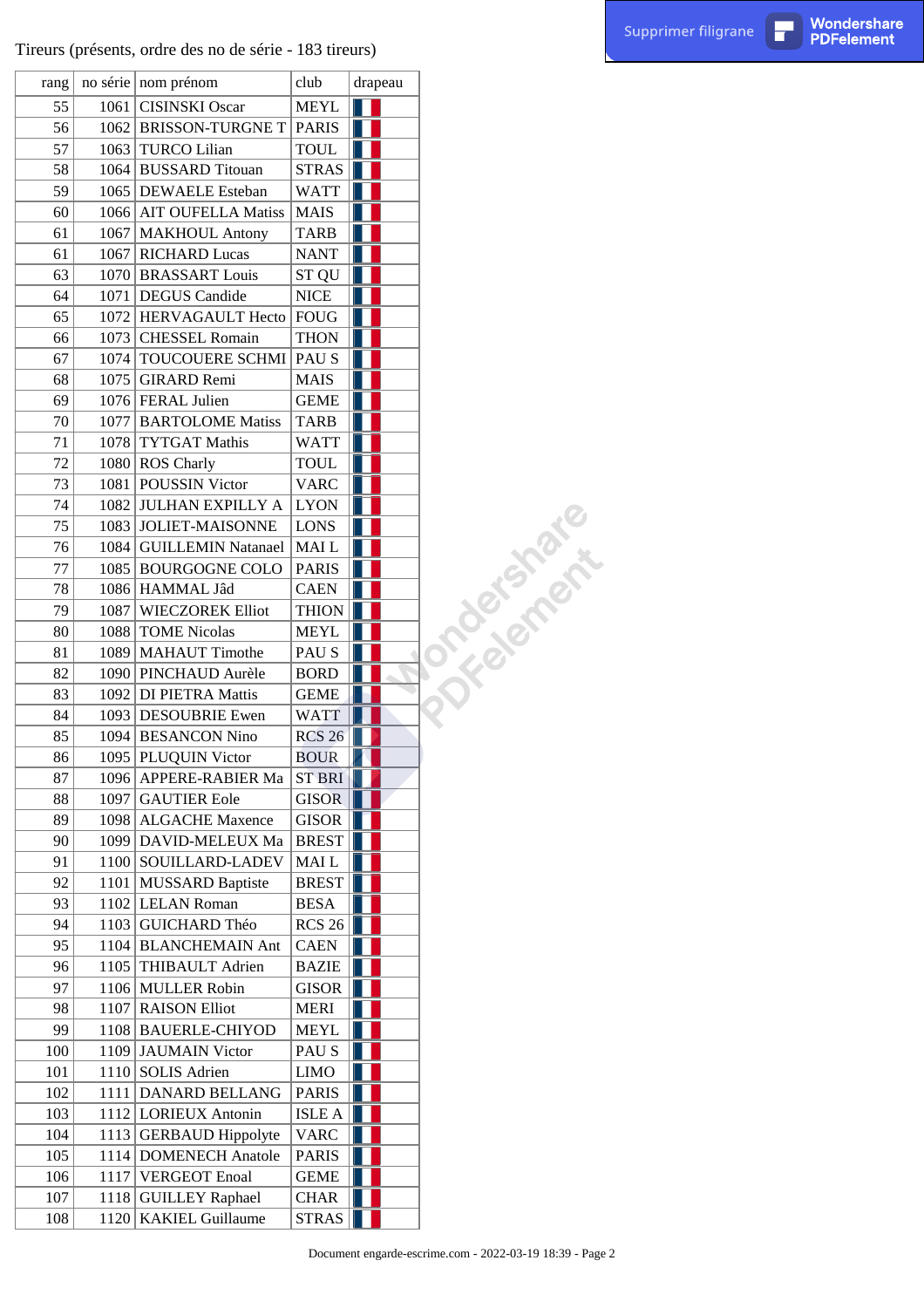| rang | no série   nom prénom    | club          | drapeau |              |
|------|--------------------------|---------------|---------|--------------|
| 109  | 1121 RAUCY Baptiste      | <b>RCS 26</b> |         |              |
| 110  | 1122 DUCHAMP Clement     | <b>NANC</b>   |         |              |
| 111  | 1125   MORET Côme        | <b>PARIS</b>  |         |              |
| 112  | 1126 SAINT-JEAN Louis    | <b>MERI</b>   |         |              |
| 113  | 1127 TARDIEN Nathan      | <b>COMB</b>   |         |              |
| 114  | 1128 RIEU Gabriel        | <b>CHAR</b>   |         |              |
| 115  | 1129 BONNET Maxence      | <b>TARB</b>   |         |              |
| 116  | 1130 WAHNERT Trystan     | <b>STRAS</b>  |         |              |
| 117  | 1131   LAVANTUREUX Mar   | <b>MONE</b>   |         |              |
| 118  | 1132 CIARAVOLA Ethan     | <b>VARC</b>   |         |              |
| 119  | 1133 LANTHIER Théau      | <b>PONTI</b>  |         |              |
| 120  | 1135   MASSERET Ilan     | <b>BETT</b>   |         |              |
| 121  | 1136 LEGRAS Vincent      | <b>BAZIE</b>  |         |              |
| 122  | 1137 ESTRAMPES Gabriel   | <b>ANNE</b>   |         |              |
| 123  | 1139 BLAES Tristan       | <b>CHEV</b>   |         |              |
| 124  | 1141 SOREL Arthur        | <b>VANN</b>   |         |              |
| 125  | 1142 GALLULA Titouan     | <b>PROV</b>   |         |              |
| 126  | 1143 LAUNAY Marvin       | <b>PONTI</b>  |         |              |
| 127  | 1145 LANOS Jacques       | <b>ANNE</b>   |         |              |
| 128  | 1146 SABOURIN Simon      | <b>COMB</b>   |         | J shakesheet |
| 129  | 1147 THOMAS Noah         | ORLE          |         |              |
| 130  | 1148   PANEK Allan       | <b>MAIS</b>   |         |              |
| 131  | 1149   AURELLE Lazar     | <b>MAIS</b>   |         |              |
| 132  | 1150 ZIREG Omar          | <b>ROUB</b>   |         |              |
| 133  | 1151   RIGAUD-DUFOUR A   | <b>TOUL</b>   |         |              |
| 134  | 1153 GUALBERT Baptiste   | <b>TOUL</b>   |         |              |
| 135  | 1154   DEJEAN Antoine    | <b>BLAG</b>   |         |              |
| 136  | 1155 MYCAT MONIOT An     | <b>GEME</b>   |         |              |
| 137  | 1156 GAGELIN Emile       | <b>VERN</b>   |         |              |
| 138  | 1159 LECOQ Alban         | <b>AULN</b>   |         |              |
| 139  | 1162 BRUYERE Vincent     | <b>RCS 26</b> |         |              |
| 140  | 1164 BOTTARLINI Lucas    | <b>FOUG</b>   |         |              |
| 141  | 1165 BAILLY Syméon       | <b>SEICH</b>  |         |              |
| 142  | 1166 TOSSEGHINI Lucas    | <b>CLAM</b>   |         |              |
| 143  | 1167   BRUCCI Romain     | <b>GEME</b>   |         |              |
| 144  | 1168 GAUDIOT Charles     | MAIS          |         |              |
| 145  | 1170 ZAINOUN Adrian      | <b>DOUR</b>   |         |              |
| 146  | 1171 WEBER Timéo         | <b>ST JEA</b> |         |              |
| 147  | 1173   DELOUANE Yacine   | THON          |         |              |
| 148  | 1174 THIVOLLE Ethan      | <b>RCS 26</b> |         |              |
| 149  | 1176 CODAN Evan          | VARC          |         |              |
| 150  | 1177 DUMOULIN Baptiste   | <b>CHAR</b>   |         |              |
| 151  | 1179   PESSONNIER HUGU   | <b>KREM</b>   |         |              |
| 152  | 1181   LOMBARD Loan      | <b>PROV</b>   |         |              |
| 153  | 1183 DUMAS Briac         | GLEIZ         |         |              |
| 154  | 1184   ASSOULINE Raphael | <b>PARIS</b>  |         |              |
| 155  | 1185   MEDINA Cesar      | <b>CHAR</b>   |         |              |
| 156  | 1188   POLLONO Tristan   | <b>ANNE</b>   |         |              |
| 157  | 1189 DESNOUES-SPANOC     | <b>ST JEA</b> |         |              |
| 158  | 1194 MOREAU Maxence      | <b>THON</b>   |         |              |
| 159  | 1196 ROBOTTI--CHIMERI    | <b>PARIS</b>  |         |              |
| 160  | 1198 MEVEL Arsène        | <b>CHAR</b>   |         |              |
| 161  | 1199 ZAWADZKI Sascha     | RCS26         |         |              |
| 162  | 1202 ROUARD Raphael      | <b>PROV</b>   |         |              |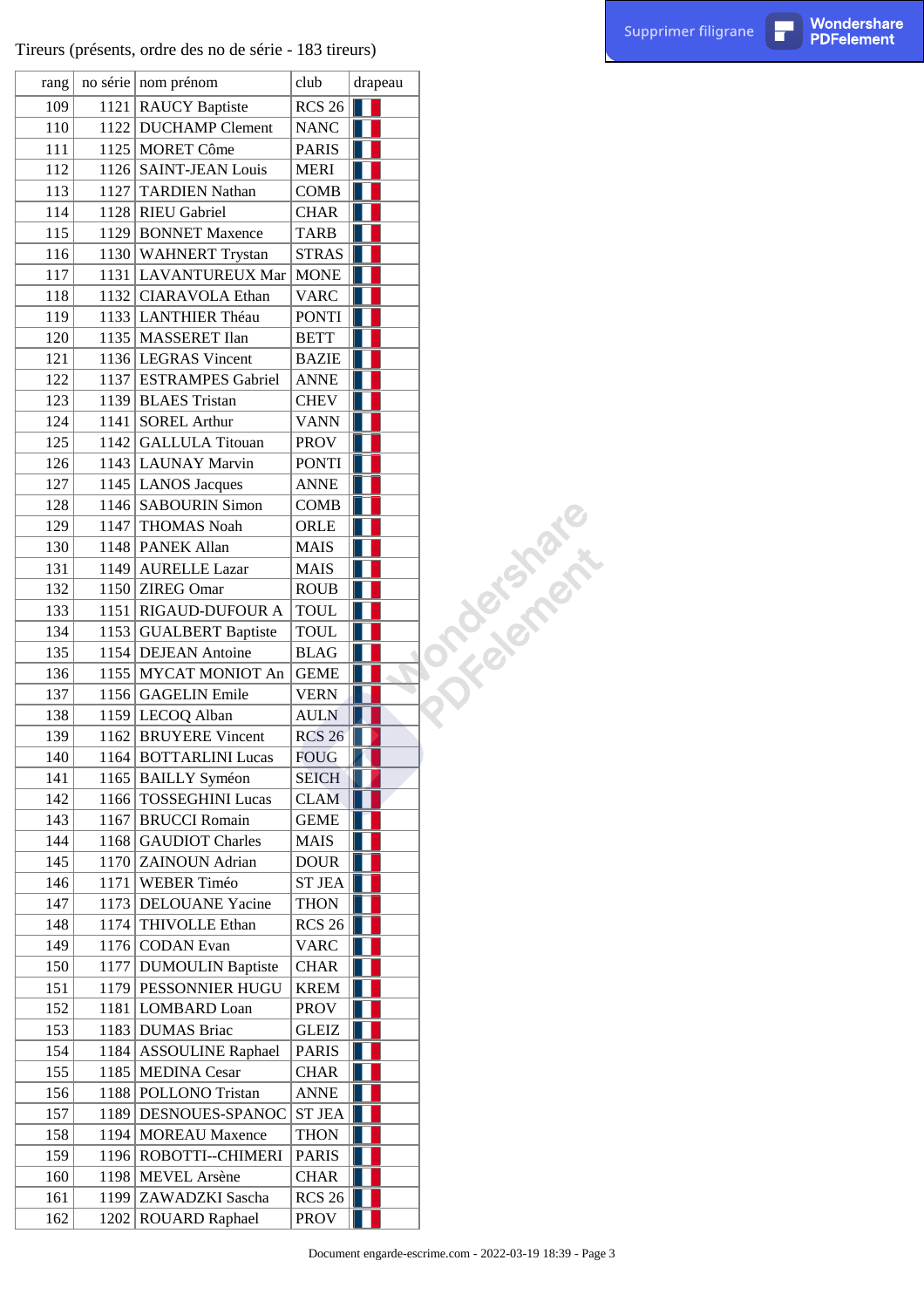|      | Tireurs (présents, ordre des no de série - 183 tireurs) |                                  |         |                                                          | Supprimer filigrane | П | Wondershare<br><b>PDFelement</b> |
|------|---------------------------------------------------------|----------------------------------|---------|----------------------------------------------------------|---------------------|---|----------------------------------|
| rang | no série nom prénom                                     | club                             | drapeau |                                                          |                     |   |                                  |
| 163  | 1207 JEZEQUEL Leandre                                   | $\mbox{AULN}$                    | Ш       |                                                          |                     |   |                                  |
| 164  | 1210 BECK Augustin                                      | STRAS                            |         |                                                          |                     |   |                                  |
| 165  | 1213 FABBRICINO Lisandr                                 | <b>GEME</b>                      |         |                                                          |                     |   |                                  |
| 165  | 1213 JUGAN Sacha                                        | <b>BESA</b>                      |         |                                                          |                     |   |                                  |
| 167  | 1215 HOUITTE Florian                                    | ${\rm F}{{\rm O}{\rm U}{\rm G}}$ |         |                                                          |                     |   |                                  |
| 168  | $1217$ DAL Lilian                                       | <b>WATT</b>                      | ٠       |                                                          |                     |   |                                  |
| 169  | 1218 ROLLET Andréas                                     | $\rm JOUE$                       |         |                                                          |                     |   |                                  |
| 170  | 1219 KULESZA Loïs                                       | <b>KREM</b>                      |         |                                                          |                     |   |                                  |
| 171  | 1225 LASAYGUES Antonin                                  | $\operatorname{MAI}$ L           |         |                                                          |                     |   |                                  |
| 172  | 1226 PONS Lucas                                         | $\operatorname{TOLL}$            |         |                                                          |                     |   |                                  |
| 173  | 1228 RABHI Redouane                                     | <b>KREM</b>                      |         |                                                          |                     |   |                                  |
| 174  | 1240 SCHMIDT Guilhem                                    | ANGE                             |         |                                                          |                     |   |                                  |
| 175  | 1243 CADIEU Corentin                                    | GISOR                            |         |                                                          |                     |   |                                  |
| 176  | $1249$ ASMUS Arthur                                     | RCS 26                           |         |                                                          |                     |   |                                  |
| 177  | 1251 PILLIARD Henry                                     | $\rm MAIS$                       |         |                                                          |                     |   |                                  |
| 178  | 1254 SATTLER MABROU                                     | <b>THON</b>                      |         |                                                          |                     |   |                                  |
|      |                                                         |                                  | H.      |                                                          |                     |   |                                  |
| 179  | 1273 BEUCHEY Siméon                                     | DOLE                             | Ш       |                                                          |                     |   |                                  |
| 180  | <b>COQUEMOND Garry</b>                                  | $\ensuremath{\mathsf{NANC}}$     |         |                                                          |                     |   |                                  |
| 180  | LOUIS Paul-Alexandre                                    | STRAS                            |         |                                                          |                     |   |                                  |
| 180  | <b>MEREL Augustin</b>                                   | ANGE                             |         |                                                          |                     |   |                                  |
| 180  | <b>OULD AKLOUCHE N PESSA</b>                            |                                  |         |                                                          |                     |   |                                  |
|      |                                                         |                                  |         | <b>Norderfalls</b>                                       |                     |   |                                  |
|      |                                                         |                                  |         |                                                          |                     |   |                                  |
|      |                                                         |                                  |         |                                                          |                     |   |                                  |
|      |                                                         |                                  |         |                                                          |                     |   |                                  |
|      |                                                         |                                  |         |                                                          |                     |   |                                  |
|      |                                                         |                                  |         |                                                          |                     |   |                                  |
|      |                                                         |                                  |         |                                                          |                     |   |                                  |
|      |                                                         |                                  |         |                                                          |                     |   |                                  |
|      |                                                         |                                  |         |                                                          |                     |   |                                  |
|      |                                                         |                                  |         |                                                          |                     |   |                                  |
|      |                                                         |                                  |         |                                                          |                     |   |                                  |
|      |                                                         |                                  |         |                                                          |                     |   |                                  |
|      |                                                         |                                  |         |                                                          |                     |   |                                  |
|      |                                                         |                                  |         |                                                          |                     |   |                                  |
|      |                                                         |                                  |         |                                                          |                     |   |                                  |
|      |                                                         |                                  |         |                                                          |                     |   |                                  |
|      |                                                         |                                  |         |                                                          |                     |   |                                  |
|      |                                                         |                                  |         |                                                          |                     |   |                                  |
|      |                                                         |                                  |         | Document engarde-escrime.com - 2022-03-19 18:39 - Page 4 |                     |   |                                  |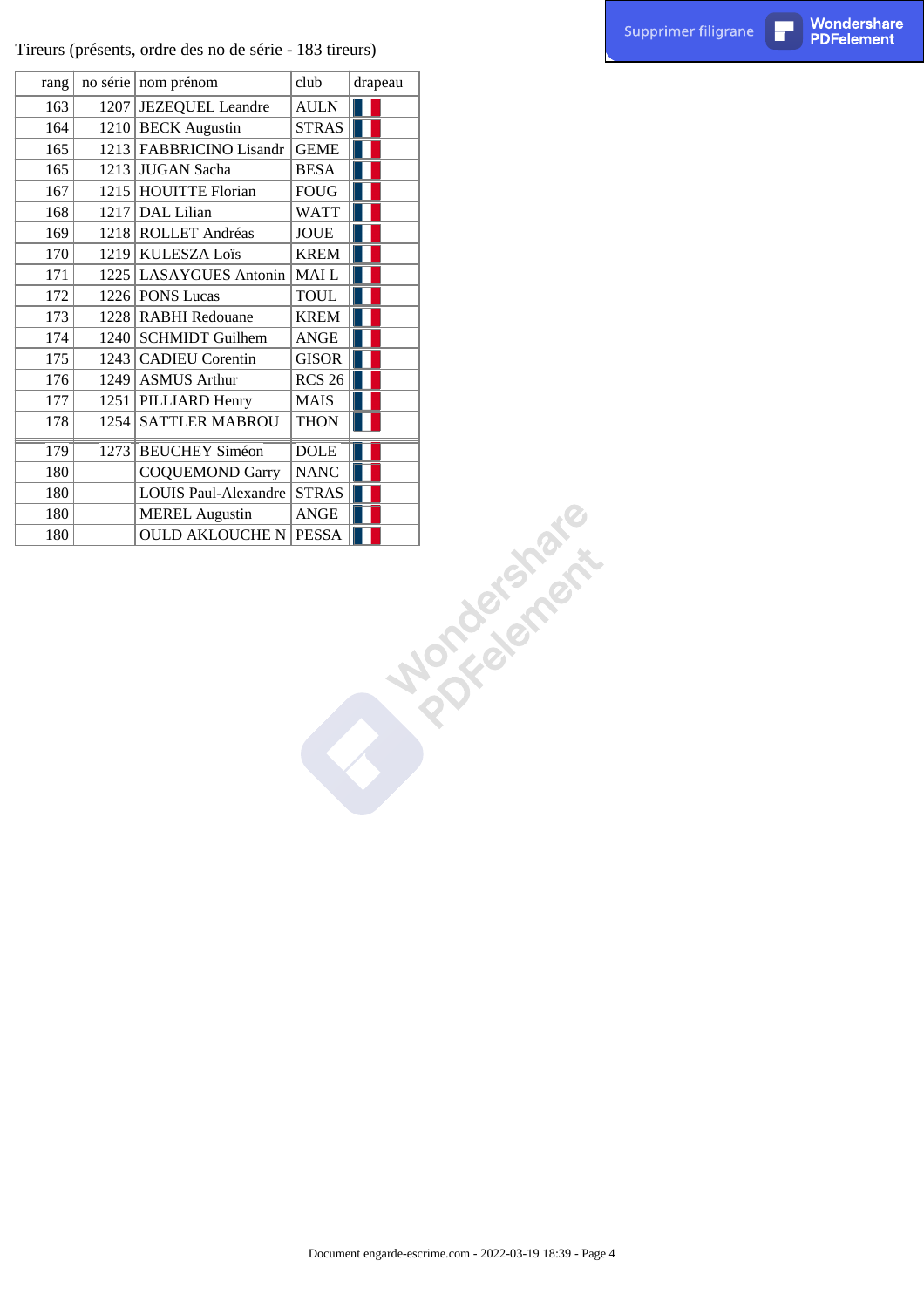#### Poule No 1 10:00 Piste 1 Arbitre: KRAJ Damien WATTRELOS CE

| Poules, tour No 1                                                |                          |                                                                                                                                                          |                |                         |          | Supprimer filigrane            | П | Wondershare<br><b>PDFelement</b> |
|------------------------------------------------------------------|--------------------------|----------------------------------------------------------------------------------------------------------------------------------------------------------|----------------|-------------------------|----------|--------------------------------|---|----------------------------------|
| Poule No 1<br>10:00 Piste 1<br>Arbitre: KRAJ Damien WATTRELOS CE |                          |                                                                                                                                                          |                |                         |          |                                |   |                                  |
|                                                                  |                          |                                                                                                                                                          | V/M            | ind.                    | TD       | rg                             |   |                                  |
| <b>GUILLEY Raphael</b>                                           | <b>CHAR</b>              | $\boldsymbol{2}$<br>V<br>$\mathbf V$<br>$\boldsymbol{0}$<br>$\boldsymbol{0}$<br>1                                                                        | 0.333          | $-12$                   | 13       | 6                              |   |                                  |
| <b>MORET Côme</b>                                                | <b>PARIS</b>             | $\sqrt{2}$<br>$\overline{2}$<br>V<br>$\overline{2}$<br>4<br>in a<br>V                                                                                    | 0.333          | $-3$                    | 20       | 4                              |   |                                  |
| <b>CABANAC Benoit</b>                                            | <b>TARB</b>              | V<br>V<br>V <sub>l</sub><br>$\overline{2}$<br> V <br>V                                                                                                   | 0.833          | 13                      | 27       | 3                              |   |                                  |
| <b>HOUITTE Florian</b>                                           | <b>FOUG</b>              | V<br>$\mathbf{1}$<br>$\mathbf{1}$<br>V<br>$\mathbf{1}$<br>$\mathbf{1}$                                                                                   | 0.333          | $-7$                    | 14       | 5                              |   |                                  |
| <b>BILLOD Thomas</b>                                             | <b>LONS</b>              | V<br>$V\Box$<br>V<br>$\mathbf V$<br>V<br>$\vert 4 \vert$                                                                                                 | 0.833          | 17                      | 29       | $\mathbf{1}$                   |   |                                  |
| <b>CISINSKI</b> Oscar                                            | <b>MEYL</b>              | V<br> V <br>V<br>V 4<br>$\mathbf V$<br>M.                                                                                                                | 0.833          | 16                      | 29       | $\mathfrak{2}$                 |   |                                  |
| FABBRICINO Lisandru                                              | <b>GEME</b>              | $\overline{2}$<br>3<br>$\mathbf{1}$<br>$\boldsymbol{0}$<br>$\boldsymbol{0}$<br> 0 <br>a s                                                                | 0.000          | $-24$                   | 6        | $\tau$                         |   |                                  |
| Poule No 2 10:00 Piste 24                                        |                          |                                                                                                                                                          |                |                         |          |                                |   |                                  |
| Arbitre: LAHON-LABORDE Elsa JOUE TOURS                           |                          |                                                                                                                                                          | V/M            |                         |          |                                |   |                                  |
| <b>SAINT-JEAN Louis</b>                                          | <b>MERI</b>              | V <sub>l</sub><br>$\overline{0}$<br>$\overline{4}$<br>$\boldsymbol{0}$<br>V<br>$\mathbf{1}$                                                              | 0.333          | ind.<br>$-11$           | TD<br>15 | rg<br>5                        |   |                                  |
| <b>EVENO Elouann</b>                                             | DINAR                    | V<br>V<br> V <br>V<br>T<br>V<br> V                                                                                                                       | 1.000          | 24                      | 30       | $\mathbf{1}$                   |   |                                  |
| <b>JUGAN</b> Sacha                                               | <b>BESA</b>              | 3<br>$\overline{2}$<br>3<br>$\overline{2}$<br>×<br>3<br>$\overline{0}$                                                                                   | 0.000          | $-17$                   | 13       | $\tau$                         |   |                                  |
| <b>BRISSON-TURGNE Te</b>                                         | <b>PARIS</b>             | $\mathbf V$<br>$\overline{2}$<br>V<br>$\mathbf V$<br> V <br>V                                                                                            | 0.833          | 16                      | 27       | $\overline{2}$                 |   |                                  |
| <b>JEZEQUEL</b> Leandre                                          | <b>AULN</b>              | V<br>3<br>$\mathbf{1}$<br>V <sub>l</sub><br>$\boldsymbol{0}$<br>$\mathbf V$                                                                              | 0.500          | 1                       | 19       | $\overline{4}$                 |   |                                  |
| DE FOURNIER DE BR                                                | <b>THION</b>             | V<br>M.<br>V<br>V<br>3<br>V<br>$\mathbf{1}$                                                                                                              | 0.667          | 1                       | 24       | 3                              |   |                                  |
| <b>RAUCY Baptiste</b>                                            | RCS26                    | 3 <br>3<br>$\overline{c}$<br>$\boldsymbol{0}$<br>V<br>-1<br><b>College</b>                                                                               | 0.167          | $-14$                   | 14       | 6                              |   |                                  |
| Poule No 3<br>10:00<br>Piste 5                                   |                          |                                                                                                                                                          |                |                         |          |                                |   |                                  |
| Arbitre: DUMAS Marie GEMENOS                                     |                          |                                                                                                                                                          |                |                         |          |                                |   |                                  |
|                                                                  |                          |                                                                                                                                                          | V/M            | ind.                    | TD       | rg                             |   |                                  |
| DAL Lilian                                                       | <b>WATT</b>              | V <sub>l</sub><br>$\mathfrak{Z}$<br>V<br>$\overline{2}$<br>$\boldsymbol{0}$<br>$\mathbf{1}$<br>$\mathcal{L}_{\mathcal{A}}$                               | 0.333          | $-10$                   | 16       | 6                              |   |                                  |
| <b>TCHETNGA Eliott</b><br>SIONI ABALLEA Antoi                    | ORLE<br>PAU <sub>S</sub> | V<br> V <br> V <br> V <br> V <br>V<br>V<br>V<br>$\overline{2}$<br>V<br> V                                                                                | 1.000          | 25<br>15                | 30<br>27 | $\mathbf{1}$<br>$\mathfrak{2}$ |   |                                  |
| POLLONO Tristan                                                  | <b>ANNE</b>              | V<br>3<br> V <br>3 <sup>°</sup><br>$\mathbf{1}$<br>$\mathbf{1}$<br>in a<br>V                                                                             | 0.833<br>0.333 | $-4$                    | 18       | 5                              |   |                                  |
| <b>KAKIEL Guillaume</b>                                          | <b>STRAS</b>             | 3<br>$\sqrt{2}$<br>$\overline{0}$<br>$\mathbf{1}$<br>$\boldsymbol{0}$<br>$0$ $\Box$                                                                      | 0.000          | $-24$                   | 6        | $\boldsymbol{7}$               |   |                                  |
| <b>TURCO Lilian</b>                                              | <b>TOUL</b>              | $\ensuremath{\mathfrak{Z}}$<br>$\mathbf V$<br>V<br>$\sqrt{2}$<br>$\mathbf{V}$<br>$\overline{2}$<br>$\mathbf{1}$                                          | 0.500          | $\mathbf{1}$            | 21       | 3                              |   |                                  |
| <b>DOMENECH</b> Anatole                                          | <b>PARIS</b>             | $\mathbf{V}$<br>3<br>$\boldsymbol{0}$<br>V<br>V<br>$\mathbf{1}$<br><b>A</b>                                                                              | 0.500          | $-3$                    | 19       | $\overline{4}$                 |   |                                  |
| Poule No 4 10:00 Piste 7                                         |                          |                                                                                                                                                          |                |                         |          |                                |   |                                  |
| Arbitre: TRUTT Gaetan CHARLEVILLE                                |                          |                                                                                                                                                          |                |                         |          |                                |   |                                  |
|                                                                  |                          |                                                                                                                                                          | V/M            | ind.                    | TD       | rg                             |   |                                  |
| <b>ROUARD Raphael</b>                                            | <b>PROV</b>              | $\sqrt{2}$<br>$\overline{c}$<br>$\overline{0}$<br>3<br>$\overline{4}$<br>$\boldsymbol{0}$                                                                | 0.000          | $-19$                   | 11       | $\tau$                         |   |                                  |
| <b>GIRAUD Baptiste</b>                                           | <b>MEYL</b>              | V<br>V<br>$\mathbf{V}$<br>V <sub>l</sub><br>V<br>V                                                                                                       | 1.000          | 24                      | 30       | $\mathbf{1}$                   |   |                                  |
| <b>LORIEUX Antonin</b>                                           | ISLE A                   | V<br>$\mathbf{1}$<br>V<br>V<br>V<br>$\mathbf{1}$<br>V                                                                                                    | 0.667          | 3                       | 22       | 3                              |   |                                  |
| <b>BUSSARD</b> Titouan<br><b>BONNET Maxence</b>                  | STRAS  <br><b>TARB</b>   | $\sqrt{2}$<br>V<br>$\overline{2}$<br>$\boldsymbol{0}$<br>$\boldsymbol{0}$<br>V<br>$\boldsymbol{2}$<br>$\mathfrak{Z}$<br>$\mathfrak{Z}$<br>$\overline{4}$ | 0.333          | $-13$                   | 14       | 5                              |   |                                  |
| ROLLET Andréas                                                   | <b>JOUE</b>              | $\mathbf{1}$<br>V<br>$\mathbf{3}$<br>$\overline{3}$<br>V V <br>$\mathbf{1}$                                                                              | 0.167<br>0.500 | $-11$<br>$\overline{c}$ | 18<br>22 | 6<br>$\overline{4}$            |   |                                  |
| PFEUTY Emmanuel                                                  | ST BRI                   | V<br>V<br>V <sub>l</sub><br>$\mathbf{1}$<br>V<br>$V$ $\Box$                                                                                              | 0.833          | 14                      | 26       | $\overline{2}$                 |   |                                  |
| Poule No 5 10:00 Piste 8 10                                      |                          |                                                                                                                                                          |                |                         |          |                                |   |                                  |
| Arbitre: BESNARDEAU Clémence CAEN EC                             |                          |                                                                                                                                                          |                |                         |          |                                |   |                                  |
|                                                                  |                          |                                                                                                                                                          | V/M            | ind.                    | TD       | rg                             |   |                                  |
| <b>VALETTE Marius</b>                                            | <b>SEICH</b>             | V <sub>l</sub><br>$V $ 3<br> 0 <br>V<br>V                                                                                                                | 0.667          | 9                       | 23       | $\mathfrak{2}$                 |   |                                  |
| <b>MEVEL</b> Arsène                                              | <b>CHAR</b>              | $\mathcal{L}_{\mathcal{A}}$<br>V<br>$\vert 4 \vert$<br>$\mathbf{1}$<br>$\boldsymbol{0}$<br>$\overline{4}$<br>V                                           | 0.333          | $-8$                    | 19       | $\sqrt{6}$                     |   |                                  |
| <b>DEWAELE</b> Esteban                                           | <b>WATT</b>              | $\mathbf V$<br>$\overline{2}$<br>V<br>V<br>V<br>1                                                                                                        | 0.667          | $\mathbf{0}$            | 23       | 3                              |   |                                  |
| <b>GARRIGUE Louis</b>                                            | <b>CERG</b>              | $\mathbf V$<br>V<br>$V$ $\Box$<br>V<br>V<br>V                                                                                                            | 1.000          | 25                      | 30       | $\mathbf{1}$                   |   |                                  |
| <b>GERBAUD Hippolyte</b>                                         | <b>VARC</b>              | $\sqrt{2}$<br>$\mathbf V$<br>V<br>$\overline{2}$<br>V<br>$\boldsymbol{0}$                                                                                | 0.500          | $-3$                    | 19       | $\overline{\mathcal{A}}$       |   |                                  |
| <b>PONS</b> Lucas                                                | <b>TOUL</b>              | V<br>3<br>V<br>$\overline{4}$<br>1<br>1                                                                                                                  | 0.333          | $-4$                    | 19       | 5                              |   |                                  |
| LAVANTUREUX Marin MONE                                           |                          | $\overline{4}$<br>3<br>2<br>$\mathbf{0}$<br>a s<br>$\mathbf{1}$<br>1                                                                                     | 0.000          | $-19$                   | 11       | $\overline{7}$                 |   |                                  |
|                                                                  |                          |                                                                                                                                                          |                |                         |          |                                |   |                                  |
|                                                                  |                          |                                                                                                                                                          |                |                         |          |                                |   |                                  |
|                                                                  |                          |                                                                                                                                                          |                |                         |          |                                |   |                                  |
|                                                                  |                          | Document engarde-escrime.com - 2022-03-19 18:39 - Page 5                                                                                                 |                |                         |          |                                |   |                                  |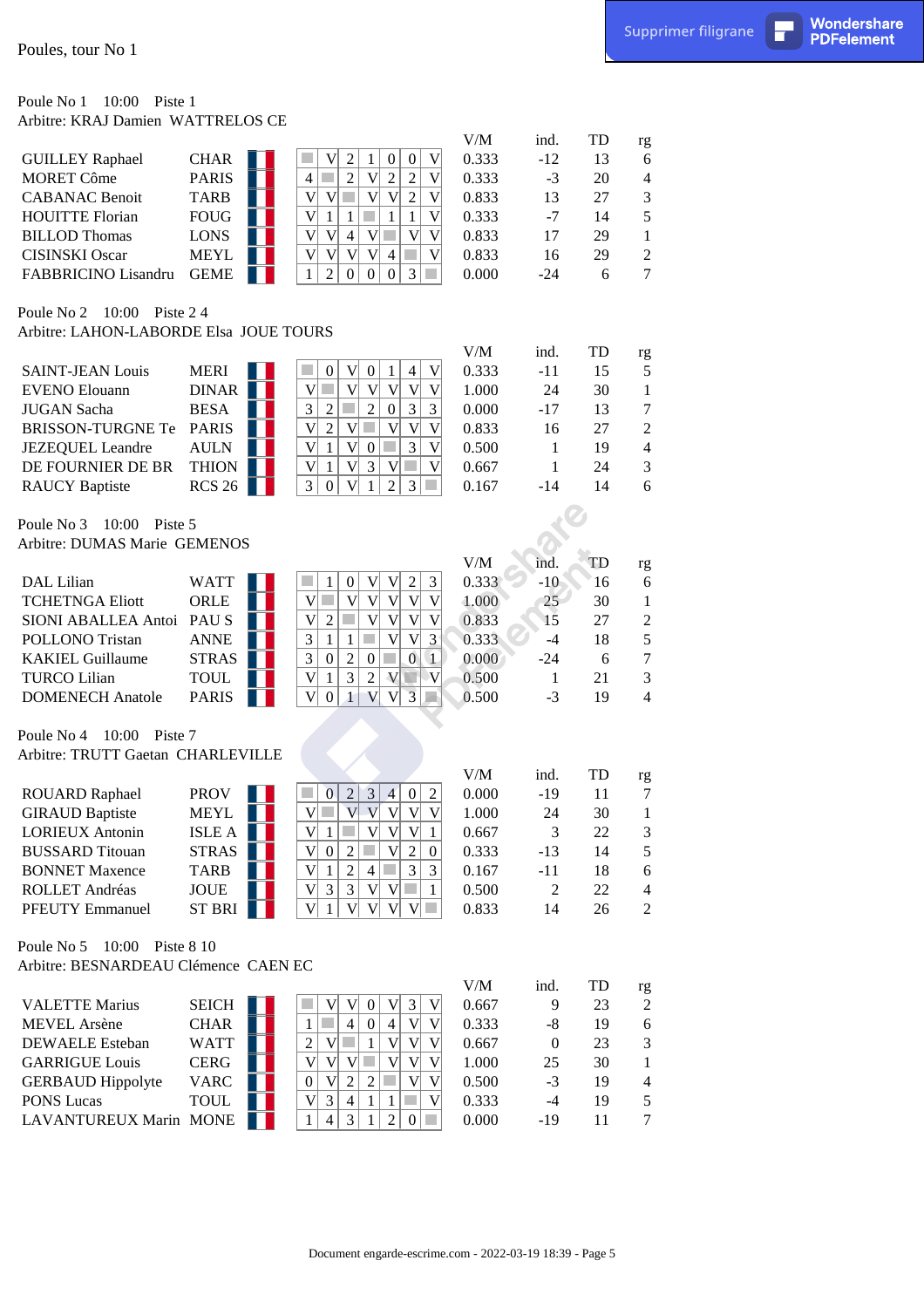#### Poule No 6 10:00 Piste 11 13 Arbitre: HEBRA Noah TARBES ATE

| Poules, tour No 1                                                   |                             |                                                                                                                                                                              |                     |                |          |                     | Supprimer filigrane | П | Wondershare<br><b>PDFelement</b> |
|---------------------------------------------------------------------|-----------------------------|------------------------------------------------------------------------------------------------------------------------------------------------------------------------------|---------------------|----------------|----------|---------------------|---------------------|---|----------------------------------|
| 10:00 Piste 11 13<br>Poule No 6<br>Arbitre: HEBRA Noah TARBES ATE   |                             |                                                                                                                                                                              |                     |                |          |                     |                     |   |                                  |
|                                                                     |                             |                                                                                                                                                                              | V/M                 | ind.           | TD       | rg                  |                     |   |                                  |
| PENIGUEL-VERFAILL DAMI                                              |                             | V<br>$\mathbf{X}$<br> V <br>V<br><b>College</b><br> V <br>4                                                                                                                  | 0.800               | 13             | 24       | $\overline{c}$      |                     |   |                                  |
| <b>AIT OUFELLA Matiss</b>                                           | <b>MAIS</b>                 | $\mathfrak{Z}$<br>X <sub>l</sub><br>4<br>r.<br>$\overline{4}$<br>V<br>V                                                                                                      | 0.400               | 6              | 21       | 3                   |                     |   |                                  |
| <b>VACCA Lino</b>                                                   | <b>MEYL</b>                 | $\mathbf V$<br>V<br>X <sub>l</sub><br> V <br>×<br> V <br>V                                                                                                                   | 1.000               | 16             | 25       | 1                   |                     |   |                                  |
| ROBOTTI--CHIMERI E PARIS<br><b>VERGEOT Enoal</b>                    | <b>GEME</b>                 | $\mathbf{A}$<br>$\mathbf{A}$<br>$\mathbf{A}$<br> A <br>$\mathbf{A}$<br>A<br> V <br>$\mathbf{X}$<br>$\boldsymbol{0}$<br> V <br>1                                              | <b>DNF</b><br>0.400 |                |          |                     |                     |   |                                  |
| <b>SCHMIDT Guilhem</b>                                              | ANGE                        | $\overline{4}$<br>$\boldsymbol{2}$<br>$\mathbf{X}$<br>$\overline{2}$<br>3<br>$\boldsymbol{0}$<br>h.<br>1                                                                     | 0.000               | $-6$<br>$-17$  | 15<br>8  | 4<br>6              |                     |   |                                  |
| <b>DUCHAMP</b> Clement                                              | <b>NANC</b>                 | X <sup>2</sup><br>V<br>$\overline{0}$<br>$\boldsymbol{0}$<br>$\boldsymbol{0}$<br>V                                                                                           | 0.400               | $-12$          | 10       | 5                   |                     |   |                                  |
| Poule No 7 10:00 Piste 14<br>Arbitre: KAS Geza ST JEAN RUEL         |                             |                                                                                                                                                                              |                     |                |          |                     |                     |   |                                  |
|                                                                     |                             |                                                                                                                                                                              | V/M                 | ind.           | TD       | rg                  |                     |   |                                  |
| ROSIER-CARNEVILLI                                                   | <b>NICE</b>                 | 3 <br>V<br>V<br>$\overline{2}$<br>$\mathbf V$<br> V <br>$\overline{2}$<br>$\overline{3}$<br>$\overline{\mathsf{V}}$<br>V<br>V<br>п                                           | 0.667               | 9              | 25       | $\mathfrak{2}$<br>5 |                     |   |                                  |
| <b>KULESZA Loïs</b><br><b>WAHNERT Trystan</b>                       | <b>KREM</b><br><b>STRAS</b> | 3<br>$\mathfrak{2}$<br>$\overline{2}$<br>$\mathfrak{Z}$<br>×<br>$\overline{c}$<br>$\mathbf{1}$<br>$\overline{4}$                                                             | 0.500<br>0.000      | $-1$<br>$-16$  | 23<br>14 | $\tau$              |                     |   |                                  |
| DANARD BELLANGE                                                     | <b>PARIS</b>                | $\overline{\mathsf{V}}$<br>V<br> V <br>V<br>V<br>$\ensuremath{\mathsf{V}}$                                                                                                   | 1.000               | 18             | 30       | $\mathbf{1}$        |                     |   |                                  |
| LAPEYRADE-RAMOS                                                     | <b>AUZE</b>                 | V<br>V<br>$\overline{2}$<br>$\mathbf V$<br>$\overline{2}$<br>V                                                                                                               | 0.667               | $\overline{4}$ | 24       | 3                   |                     |   |                                  |
| <b>RICHARD Lucas</b>                                                | <b>NANT</b>                 | $\overline{c}$<br>$\mathbf V$<br>$\sqrt{2}$<br>V<br>V<br>4                                                                                                                   | 0.500               | 1              | 23       | $\overline{4}$      |                     |   |                                  |
| <b>DUMAS</b> Briac                                                  | <b>GLEIZ</b>                | $\overline{0}$<br>V<br>$\overline{2}$<br>$\overline{c}$<br>$\overline{4}$<br>1                                                                                               | 0.167               | $-15$          | 14       | 6                   |                     |   |                                  |
| Poule No 8<br>10:00 Piste 15<br>Arbitre: DAUZAT Bonnie BOURGES ESC  |                             |                                                                                                                                                                              |                     |                |          |                     |                     |   |                                  |
|                                                                     |                             |                                                                                                                                                                              | $V\!/\!M$           | ind.           | TD       | rg                  |                     |   |                                  |
| <b>POUHAER Esteban</b>                                              | <b>VANN</b>                 | $\ensuremath{\text{V}}$<br>V<br>V<br>$\overline{c}$<br>$\mathbf{V}$<br> V                                                                                                    | 0.833               | 16             | 27       | $\mathfrak{2}$      |                     |   |                                  |
| GA SAO Lylian                                                       | <b>PARIS</b><br><b>VARC</b> | $\mathbf V$<br>$\overline{2}$<br>V<br>$\vert 4 \vert$<br>$\mathbf V$<br>٠<br> V <br>$\overline{V}$<br>$\mathcal{L}_{\mathcal{A}}$<br>$\boldsymbol{0}$<br> V <br>$\mathbf{1}$ | 0.667               | 16<br>$-11$    | 26<br>16 | 3<br>5              |                     |   |                                  |
| <b>CIARAVOLA Ethan</b><br><b>MAKHOUL Antony</b>                     | <b>TARB</b>                 | $\mathbf{1}$<br>$\overline{4}$<br> V <br> V <br>$\mathbf V$<br>V<br>V<br>٠<br> V                                                                                             | 0.333<br>1.000      | 22             | 30       | $\mathbf{1}$        |                     |   |                                  |
| <b>BECK</b> Augustin                                                | <b>STRAS</b>                | 3<br>$\sqrt{2}$<br>$\overline{0}$<br>$\overline{0}$<br> 0 <br>$\overline{4}$                                                                                                 | 0.000               | $-21$          | 9        | $\tau$              |                     |   |                                  |
| DESNOUES-SPANOCH ST JEA                                             |                             | $\overline{4}$<br>V<br>$\overline{c}$<br>$\mathbf{1}$<br>$\boldsymbol{0}$<br>$\overline{0}$<br>N                                                                             | 0.167               | $-13$          | 12       | 6                   |                     |   |                                  |
| <b>SOLIS Adrien</b>                                                 | <b>LIMO</b>                 | V<br> V <br>$\mathbf{0}$<br>V<br>$\mathbf{1}$<br> 0 <br>$\sqrt{2}$                                                                                                           | 0.500               | $-9$           | 16       | $\overline{4}$      |                     |   |                                  |
| Poule No 9 10:00 Piste 16 17<br>Arbitre: KLEIN Pierre STRASBOURG U  |                             |                                                                                                                                                                              |                     |                |          |                     |                     |   |                                  |
|                                                                     |                             |                                                                                                                                                                              | V/M                 | ind.           | TD       | rg                  |                     |   |                                  |
| <b>DEGUS</b> Candide<br><b>NATALI</b> Jean                          | <b>NICE</b><br><b>ROUB</b>  | $\mathfrak{Z}$<br>V<br>V<br>$\overline{4}$<br>1<br>V<br>V<br>$\overline{\mathbf{V}}$<br>V<br>V<br>r.<br>$\mathbf{V}$<br>V                                                    | 0.500<br>1.000      | 2<br>21        | 23<br>30 | 3<br>1              |                     |   |                                  |
| <b>CODAN</b> Evan                                                   | <b>VARC</b>                 | $\mathfrak{Z}$<br>V<br>$\overline{0}$<br>V<br>$\overline{c}$                                                                                                                 | 0.333               | $-12$          | 16       | 6                   |                     |   |                                  |
| <b>JAUMAIN Victor</b>                                               | PAU S                       | $\overline{4}$<br>V<br>V<br>-1<br>$\overline{4}$<br>$\overline{0}$                                                                                                           | 0.333               | $-7$           | 19       | 4                   |                     |   |                                  |
| <b>TARDIEN Nathan</b>                                               | <b>COMB</b>                 | 3<br>V<br>$\overline{0}$<br>V<br>3<br>$\overline{c}$                                                                                                                         | 0.333               | $-8$           | 18       | 5                   |                     |   |                                  |
| <b>LETELLIER Tristan</b>                                            | <b>DAMI</b>                 | V<br> V <br> V <br> V <br>V<br>$\overline{4}$<br>a s                                                                                                                         | 0.833               | 17             | 29       | $\overline{2}$      |                     |   |                                  |
| <b>LASAYGUES Antonin</b>                                            | MAI L                       | $\overline{2}$<br>$\overline{4}$<br>3 <br>V<br>$\overline{0}$<br>$\mathbf{1}$                                                                                                | 0.167               | $-13$          | 15       | $\tau$              |                     |   |                                  |
| Poule No 10 10:00 Piste 18<br>Arbitre: GUINEBERT Caroline PARIS RCF |                             |                                                                                                                                                                              |                     |                |          |                     |                     |   |                                  |
| <b>BAUERLE-CHIYODA</b>                                              | <b>MEYL</b>                 | 3<br>V<br>V<br>$\overline{4}$<br>-1<br>-1                                                                                                                                    | V/M<br>0.333        | ind.<br>$-7$   | TD<br>19 | rg<br>5             |                     |   |                                  |
| <b>GIORGIANI-COURBE</b>                                             | <b>BESA</b>                 | V<br>V<br>a s<br>V<br>V<br>4                                                                                                                                                 | 0.833               | 8              | 29       | $\sqrt{2}$          |                     |   |                                  |
| <b>DORIN Melville</b>                                               | ST JEA                      | $\mathbf V$<br>V<br>$\overline{4}$<br>V<br>V<br>V                                                                                                                            | 0.833               | 18             | 29       | $\mathbf{1}$        |                     |   |                                  |
| <b>MEDINA</b> Cesar                                                 | <b>CHAR</b>                 | $\boldsymbol{2}$<br>3<br>$\overline{c}$<br>$\overline{0}$<br>V                                                                                                               | 0.167               | $-15$          | 13       | $\tau$              |                     |   |                                  |
| <b>RIEU Gabriel</b>                                                 | <b>CHAR</b>                 | V<br>V<br>$\boldsymbol{2}$<br>V<br>$\overline{4}$<br>V                                                                                                                       | 0.667               | 5              | 26       | 3                   |                     |   |                                  |
| <b>BRASSART</b> Louis                                               | ST QU                       | 3<br>3<br>V<br>$\overline{2}$<br>3 <br>2                                                                                                                                     | 0.167               | $-8$           | 18       | 6                   |                     |   |                                  |
| <b>RABHI</b> Redouane                                               | <b>KREM</b>                 | V<br> V <br>$\overline{4}$<br>$\overline{4}$<br>$\overline{0}$<br>V<br>a a                                                                                                   | 0.500               | $-1$           | 23       | $\overline{4}$      |                     |   |                                  |
|                                                                     |                             |                                                                                                                                                                              |                     |                |          |                     |                     |   |                                  |
|                                                                     |                             | Document engarde-escrime.com - 2022-03-19 18:39 - Page 6                                                                                                                     |                     |                |          |                     |                     |   |                                  |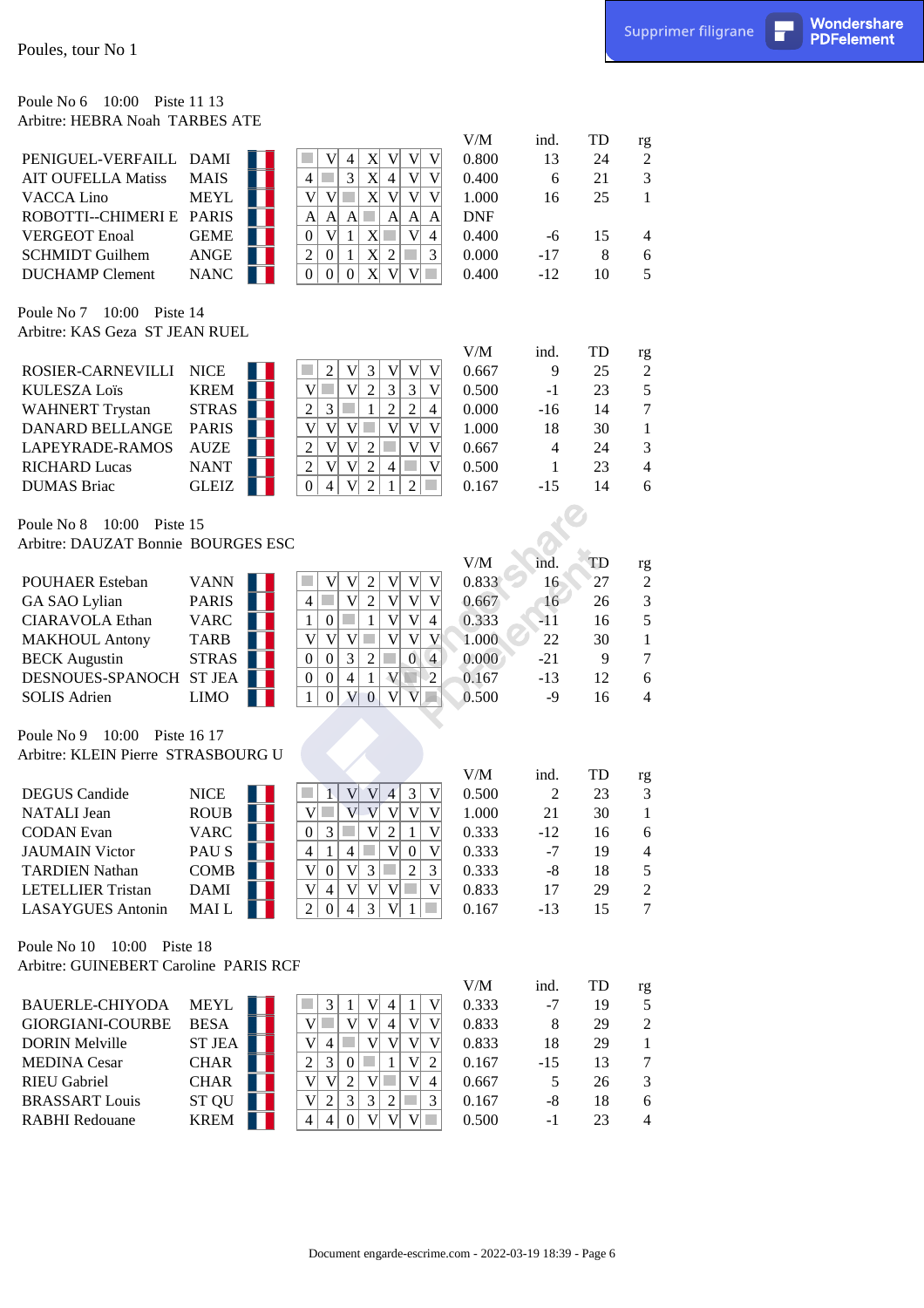#### Poule No 11 10:00 Piste 19 Arbitre: ROCHET Armand ORLEANS CE

| Poules, tour No 1                                                                                 |                                                               |                                                                                                                                                                                                                                                                                     |                                      |                                         |                                  |                                                   | Supprimer filigrane | П | Wondershare<br><b>PDFelement</b> |
|---------------------------------------------------------------------------------------------------|---------------------------------------------------------------|-------------------------------------------------------------------------------------------------------------------------------------------------------------------------------------------------------------------------------------------------------------------------------------|--------------------------------------|-----------------------------------------|----------------------------------|---------------------------------------------------|---------------------|---|----------------------------------|
| 10:00 Piste 19<br>Poule No 11<br>Arbitre: ROCHET Armand ORLEANS CE                                |                                                               |                                                                                                                                                                                                                                                                                     |                                      |                                         |                                  |                                                   |                     |   |                                  |
| <b>CADIEU</b> Corentin<br>PICCIOLI Baptiste<br><b>ZAINOUN</b> Adrian                              | GISOR  <br><b>MONT</b><br><b>DOUR</b>                         | $\overline{2}$<br><b>College</b><br>$\boldsymbol{0}$<br>$\overline{0}$<br>$\mathbf{1}$<br>$\mathbf{1}$<br>1<br>V<br>V<br>V <sub>1</sub><br>V<br><b>COL</b><br>V<br>V<br>V<br>$\overline{2}$<br>×<br>V <sub>1</sub><br>V<br>$\overline{c}$<br>V                                      | V/M<br>0.000<br>1.000<br>0.667       | ind.<br>$-25$<br>21<br>7                | TD<br>5<br>30<br>24              | rg<br>7<br>$\mathbf{1}$<br>3                      |                     |   |                                  |
| <b>RAISON Elliot</b><br>HERVAGAULT Hector<br><b>ESTRAMPES Gabriel</b>                             | <b>MERI</b><br><b>FOUG</b><br><b>ANNE</b>                     | V<br>$\mathfrak{Z}$<br>$\overline{2}$<br>3<br>$\overline{4}$<br>V<br>$\mathbf{V}$<br>$\overline{3}$<br>V<br>$\boldsymbol{2}$<br>$\mathbf{1}$<br>a s<br>$\overline{4}$<br>V<br>V<br>V<br>V<br>V<br>m.<br>$\mathbf{1}$                                                                | 0.333<br>0.333<br>0.833              | $-1$<br>$-5$<br>6                       | 22<br>20<br>26                   | $\overline{4}$<br>6<br>$\overline{c}$             |                     |   |                                  |
| DE PREMONVILLE Au TARB<br>Poule No 12 10:00 Piste 20 21                                           |                                                               | $\overline{\mathsf{V}}$<br>3<br>$\overline{2}$<br>V<br>1<br>$\overline{4}$                                                                                                                                                                                                          | 0.333                                | $-3$                                    | 20                               | 5                                                 |                     |   |                                  |
| Arbitre: MENARD Soen ANGERS SCO                                                                   |                                                               |                                                                                                                                                                                                                                                                                     | V/M                                  | ind.                                    | TD                               | rg                                                |                     |   |                                  |
| RONCARI Leon<br><b>ASSOULINE Raphael</b><br><b>MULLER Robin</b><br><b>LANTHIER Théau</b>          | <b>CHAR</b><br><b>PARIS</b><br><b>GISOR</b><br><b>PONTI</b>   | 3 <br>V<br>3<br> V <br> V <br>$\boldsymbol{0}$<br>V<br>V<br>$\mathbf{1}$<br>$\overline{4}$<br>$\mathbf{1}$<br>$\mathbf{1}$<br>3<br>$\mathfrak{Z}$<br>V<br>V<br>$\overline{4}$<br>$\mathbf{1}$<br>$\overline{\mathsf{V}}$<br>$\overline{4}$<br>V<br>V<br>$\mathbf{1}$<br>4           | 0.500<br>0.333<br>0.333<br>0.500     | $\overline{2}$<br>$-10$<br>$-4$<br>-1   | 21<br>17<br>21<br>24             | $\mathfrak{2}$<br>$\overline{7}$<br>5<br>3        |                     |   |                                  |
| <b>ASMUS Arthur</b><br><b>CHESSEL Romain</b><br><b>BLOIN</b> Maxence                              | <b>RCS 26</b><br><b>THON</b><br><b>MAIS</b>                   | $\overline{2}$<br>$\mathfrak{Z}$<br> V <br>V<br>$\overline{4}$<br>$\mathbf{1}$<br>V<br>V<br>$\overline{2}$<br>V<br>1<br>4<br><b>College</b><br>V<br>V<br>V<br>V<br>V<br>V<br><b>College</b>                                                                                         | 0.333<br>0.500<br>1.000              | $-7$<br>$-4$<br>22                      | 20<br>22<br>30                   | 6<br>4<br>$\mathbf{1}$                            |                     |   |                                  |
| 10:00 Piste 22<br>Poule No 13<br>Arbitre: SCHNEIDER Maxime TOULON VAR                             |                                                               |                                                                                                                                                                                                                                                                                     |                                      |                                         |                                  |                                                   |                     |   |                                  |
| GUICHARD Théo<br><b>GNABA Noé Francesco</b><br><b>SATTLER MABROUKI</b>                            | RCS26<br><b>AUXE</b><br><b>THON</b>                           | $\mathfrak{Z}$<br>$\mathbf V$<br>V<br>$\overline{c}$<br>$\overline{4}$<br>$\mathbf{1}$<br> V <br> 0 <br> V <br>V<br>$\overline{2}$<br>a s<br>$\overline{4}$<br>$\mathcal{L}_{\mathcal{A}}$<br> 0 <br>$\overline{0}$<br>$\mathbf{1}$<br>$\mathbf{1}$<br>$\mathbf{1}$<br>$\mathbf{1}$ | $V\!/\!M$<br>0.333<br>0.500<br>0.000 | ind.<br>$-2$<br>$\overline{2}$<br>$-26$ | TD<br>20<br>21<br>$\overline{4}$ | rg<br>5<br>$\overline{4}$<br>$\tau$               |                     |   |                                  |
| <b>GIRARD Remi</b><br><b>MASSERET</b> Ilan<br><b>ALLOUCHE Adrien</b><br><b>LOMBARD</b> Loan       | <b>MAIS</b><br><b>BETT</b><br>PAU <sub>S</sub><br><b>PROV</b> | V <br> V <br> V <br>$\mathbf V$<br> V <br><b>COL</b><br>V<br>V<br>V<br>2<br>V<br>$\vert 4 \vert$<br>V<br>V<br> V <br>$\mathbf{V}$<br>V<br>$\overline{2}$<br>N<br>$\overline{4}$<br>$\mathbf V$<br>V<br>$\sqrt{2}$<br>1<br>$\mathbf{1}$<br>1                                         | 1.000<br>0.667<br>0.667<br>0.333     | 20<br>8<br>8<br>$-10$                   | 30<br>26<br>26<br>14             | $\mathbf{1}$<br>$\sqrt{2}$<br>$\overline{c}$<br>6 |                     |   |                                  |
| Poule No 14 10:00 Piste 23<br>Arbitre: HOSPITAL Aurélien ST JEAN RUEL                             |                                                               |                                                                                                                                                                                                                                                                                     |                                      |                                         |                                  |                                                   |                     |   |                                  |
| THIBAULT Adrien                                                                                   | <b>BAZIE</b>                                                  | $\overline{2}$<br>$\left 3\right $<br> V <br> 0 <br> V <br>-1                                                                                                                                                                                                                       | V/M<br>0.333                         | ind.<br>$-10$                           | TD<br>16                         | rg<br>$\mathfrak s$                               |                     |   |                                  |
| <b>PAYAN</b> Gaston<br><b>BEUCHEY Siméon</b>                                                      | <b>MEYL</b><br><b>DOLE</b>                                    | V<br>V<br>V<br>V<br>3<br>V<br>$\overline{2}$<br>$\mathbf{1}$<br>1<br>$\mathbf{1}$<br>$\mathbf{1}$<br>1                                                                                                                                                                              | 0.833<br>0.000                       | 13<br>$-23$                             | 28<br>7                          | $\boldsymbol{2}$<br>$\tau$                        |                     |   |                                  |
| <b>GAUDIOT Charles</b><br><b>WAHNERT Amaury</b><br><b>BLAES</b> Tristan<br>TOUCOUERE SCHMIT PAU S | <b>MAIS</b><br><b>STRAS</b><br><b>CHEV</b>                    | $\overline{\mathsf{V}}$<br>3<br>V<br>V<br>$\boldsymbol{0}$<br>V<br>$\overline{4}$<br>V<br>$V$ $\Box$<br>V<br>$\mathbf{1}$<br>$\overline{4}$<br> V <br>3<br>$\boldsymbol{0}$<br> 0 <br>-1<br>V<br> V <br>V<br> V <br>V<br> V                                                         | 0.500<br>0.667<br>0.167<br>1.000     | $\overline{0}$<br>12<br>$-13$<br>21     | 19<br>25<br>13<br>30             | $\overline{4}$<br>3<br>6<br>$\mathbf{1}$          |                     |   |                                  |
| Poule No 15 10:00 Piste 24 25<br>Arbitre: DHERBILLY Christine AULNAY CE                           |                                                               |                                                                                                                                                                                                                                                                                     |                                      |                                         |                                  |                                                   |                     |   |                                  |
| <b>NICKLIN</b> Thomas                                                                             | <b>MEYL</b>                                                   | V<br>V<br>$\overline{3}$<br>V<br>V<br>X                                                                                                                                                                                                                                             | V/M<br>0.800                         | ind.<br>13                              | TD<br>23                         | rg<br>$\boldsymbol{2}$                            |                     |   |                                  |
| <b>LEGRAS</b> Vincent<br>PILLIARD Henry<br>PIOLLET ESPINOSE L<br><b>BLANCHEMAIN Antoi</b>         | <b>BAZIE</b><br><b>MAIS</b><br>PAU S<br><b>CAEN</b>           | X<br>$\mathfrak{2}$<br>H.<br>1<br>1<br>V<br>$\overline{2}$<br>X<br>V<br>$\mathbf{1}$<br>٠<br>$\boldsymbol{0}$<br>$\mathbf X$<br>3<br>V<br>3<br> V <br>-1<br> V <br>V<br>X<br>$\overline{0}$<br>$\vert 4 \vert$<br>$\boldsymbol{0}$                                                  | 0.000<br>0.400<br>0.400<br>0.400     | $-19$<br>$-8$<br>$-1$<br>$-5$           | 6<br>13<br>17<br>14              | 6<br>5<br>3<br>$\overline{4}$                     |                     |   |                                  |
| FERAL Julien<br><b>TOSSEGHINI Lucas</b>                                                           | <b>GEME</b><br><b>CLAM</b>                                    | V <br> V <br> V <br>V V<br>X<br>$\mathbf F$<br>$\mathbf{F}$<br> F <br>$\vert \mathbf{F} \vert$<br>$\mathbf{F}$<br>$\mathbf{F}$<br><b>College</b>                                                                                                                                    | 1.000<br><b>DNS</b>                  | 20                                      | 25                               | $\mathbf{1}$                                      |                     |   |                                  |
|                                                                                                   |                                                               |                                                                                                                                                                                                                                                                                     |                                      |                                         |                                  |                                                   |                     |   |                                  |
|                                                                                                   |                                                               | Document engarde-escrime.com - 2022-03-19 18:39 - Page 7                                                                                                                                                                                                                            |                                      |                                         |                                  |                                                   |                     |   |                                  |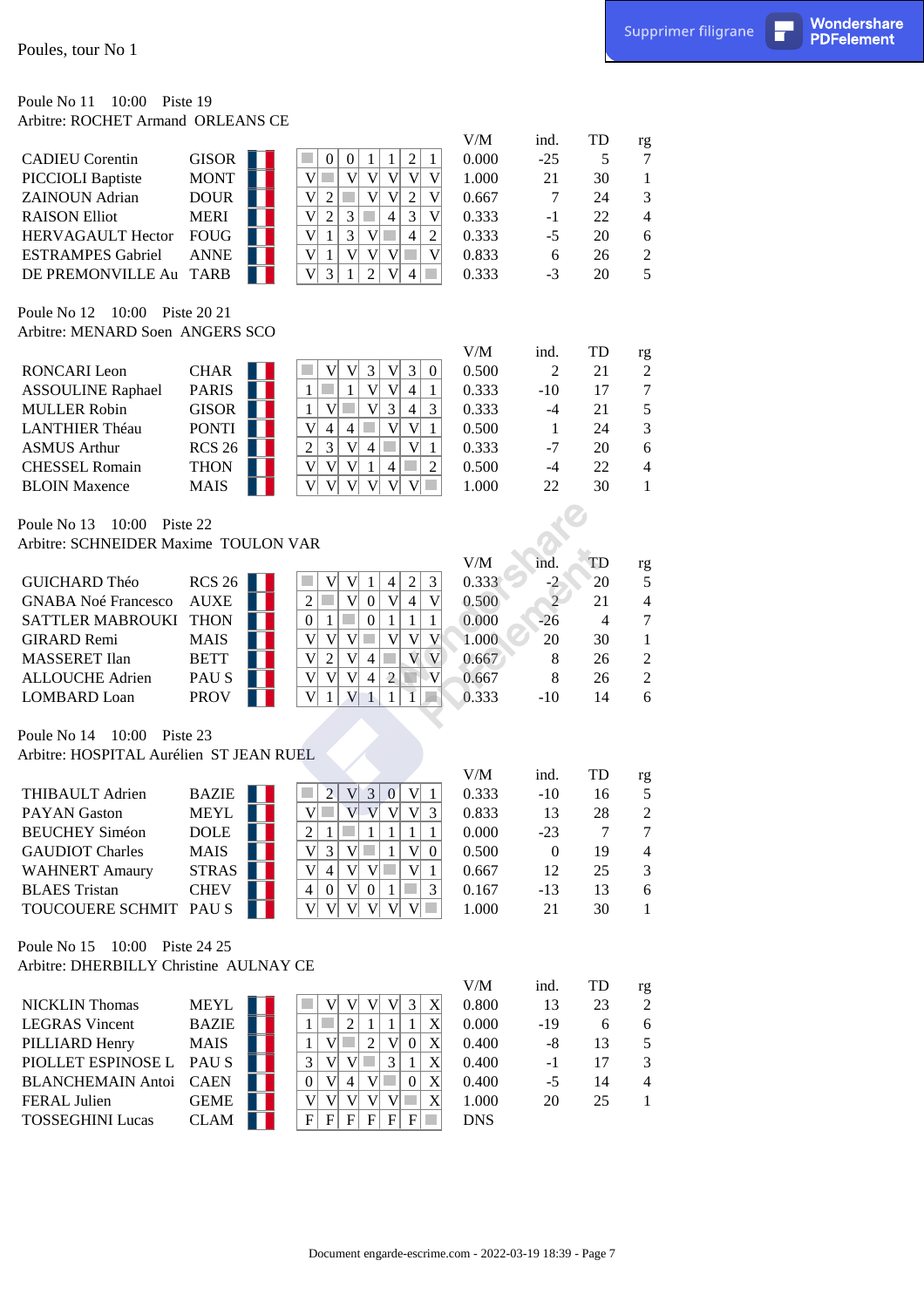#### Poule No 16 10:00 Piste 26 Arbitre: JALABERT Guilhem PAU SECTION

|                          |             |                     | V/M   | ind.  | TD | rg             |
|--------------------------|-------------|---------------------|-------|-------|----|----------------|
| <b>SOREL Arthur</b>      | <b>VANN</b> |                     | 0.333 | $-12$ | 16 | 5              |
| <b>BARTOLOME Matisse</b> | <b>TARB</b> | 4                   | 0.500 | 4     | 23 | $\overline{4}$ |
| <b>LELAN Roman</b>       | <b>BESA</b> | 4<br>3              | 0.167 | $-11$ | 17 | 6              |
| <b>HOSPITAL Baptiste</b> | ORLE        | $\overline{4}$<br>V | 0.833 | 15    | 29 | $\mathfrak{D}$ |
| LECOQ Alban              | <b>AULN</b> | $\mathbf{V}$        | 0.667 |       | 22 | $\mathcal{F}$  |
| <b>MOREAU Maxence</b>    | <b>THON</b> | V<br>3<br>4         | 0.167 | $-13$ | 14 | $\tau$         |
| <b>PROSSE</b> Art        | <b>ROUB</b> | V<br>V              | 0.833 | 16    | 27 |                |
|                          |             |                     |       |       |    |                |

## Poule No 17 11:00 Piste 1 2

|                             |              |                        | V/M   | ind.  | <b>TD</b> | rg             |
|-----------------------------|--------------|------------------------|-------|-------|-----------|----------------|
| <b>THIVOLLE Ethan</b>       | RCS26        |                        | 0.167 | $-16$ | 13        | 6              |
| <b>LOUIS Paul-Alexandre</b> | <b>STRAS</b> | 3<br>V<br>4            | 0.333 | $-4$  | 21        | 5              |
| <b>LEDU</b> Kian            | <b>BOUR</b>  | V<br>v                 | 0.833 | 14    | 25        | 2              |
| <b>HAUVETTE Maxence</b>     | <b>MAIL</b>  | $\mathbf{V}$<br>V<br>V | 0.833 | 18    | 28        |                |
| <b>MUSSARD Baptiste</b>     | <b>BREST</b> | $V_1$<br>2             | 0.167 | $-17$ | 11        | $\tau$         |
| <b>TYTGAT Mathis</b>        | <b>WATT</b>  | V<br>V                 | 0.500 | -1    | 19        | $\overline{4}$ |
| <b>GALLULA</b> Titouan      | <b>PROV</b>  | v                      | 0.667 | 6     | フフ        | $\mathcal{F}$  |
|                             |              |                        |       |       |           |                |

|  | Poule No 18 |  | 11:00 Piste $4.5$ |
|--|-------------|--|-------------------|
|--|-------------|--|-------------------|

## Arbitre: WINANDY-PROUST Nathaël JOUE TOURS, CRAS Mateo BREST RAPIER

| <b>THION</b><br><b>BOUZAR Kassim</b><br>0.667<br>24<br><b>TOUL</b><br><b>ROS</b> Charly<br>0.500<br>25<br>4<br>4<br>PAU S<br><b>LATAPY Leo</b><br>1.000<br>30<br>14<br><b>PONTI</b><br>0.500<br><b>LAUNAY Marvin</b><br>3<br>25<br>4 |                       |             |   |  |  | V/M   | ind.  | TD | rg             |
|--------------------------------------------------------------------------------------------------------------------------------------------------------------------------------------------------------------------------------------|-----------------------|-------------|---|--|--|-------|-------|----|----------------|
|                                                                                                                                                                                                                                      |                       |             |   |  |  |       |       |    | $\overline{2}$ |
|                                                                                                                                                                                                                                      |                       |             |   |  |  |       |       |    | $\overline{4}$ |
|                                                                                                                                                                                                                                      |                       |             |   |  |  |       |       |    |                |
|                                                                                                                                                                                                                                      |                       |             |   |  |  |       |       |    | $\overline{4}$ |
|                                                                                                                                                                                                                                      | <b>MEREL Augustin</b> | <b>ANGE</b> | 3 |  |  | 0.167 | $-11$ | 15 | 6              |
| <b>DELOUANE</b> Yacine<br><b>THON</b><br>0.000<br>$-17$<br>13<br>4                                                                                                                                                                   |                       |             |   |  |  |       |       |    | 7              |
| <b>MAIL</b><br>0.667<br>SOUILLARD-LADEVE<br>$\overline{\mathbf{c}}$                                                                                                                                                                  |                       |             |   |  |  |       |       |    | 3              |

## Poule No 19 11:00 Piste 7 8

#### Arbitre: LAURENT Clara ROUBAIX CE, SCHNEIDER Maxime TOULON VAR

|                          |              |  |   |   |  |   |  | V/M   | ind.          | TD | rg             |
|--------------------------|--------------|--|---|---|--|---|--|-------|---------------|----|----------------|
| <b>POUSSIN Victor</b>    | <b>VARC</b>  |  |   |   |  |   |  | 0.667 |               | 28 | 2              |
| PESSONNIER HUGUE         | <b>KREM</b>  |  |   |   |  |   |  | 0.333 | $-10$         | 16 | 6              |
| RISCH RIFFARTH Vinc TARB |              |  |   |   |  | 4 |  | 0.333 | $-2$          | 22 | $\overline{4}$ |
| <b>MC KINNEY Owen</b>    | <b>THION</b> |  |   |   |  |   |  | 1.000 | 19            | 30 |                |
| <b>SABOURIN Simon</b>    | <b>COMB</b>  |  |   | 3 |  |   |  | 0.333 | $-7$          | 18 | 5              |
| <b>OULD AKLOUCHE No</b>  | <b>PESSA</b> |  |   |   |  |   |  | 0.667 | $\mathcal{D}$ | 22 | 3              |
| DAVID-MELEUX Mari BREST  |              |  | 4 |   |  |   |  | 0.167 | -11           |    | 7              |
|                          |              |  |   |   |  |   |  |       |               |    |                |

## Poule No 20 11:00 Piste 10 11

## Arbitre: DUMAS Marie GEMENOS, DAUZAT Bonnie BOURGES ESC

| Poules, tour No 1                                                   |               |                                                                                                    |       |                 |    | Supprimer filigrane      | п | Wondershare<br><b>PDFelement</b> |
|---------------------------------------------------------------------|---------------|----------------------------------------------------------------------------------------------------|-------|-----------------|----|--------------------------|---|----------------------------------|
| Poule No 16 10:00 Piste 26                                          |               |                                                                                                    |       |                 |    |                          |   |                                  |
| Arbitre: JALABERT Guilhem PAU SECTION                               |               |                                                                                                    |       |                 |    |                          |   |                                  |
|                                                                     |               |                                                                                                    | V/M   | ind.            | TD | $\mathbf{r}\mathbf{g}$   |   |                                  |
| <b>SOREL Arthur</b>                                                 | <b>VANN</b>   | $\sqrt{2}$<br>$\boldsymbol{2}$<br>V<br><sup>V</sup><br>1<br>1                                      | 0.333 | $-12$           | 16 | 5                        |   |                                  |
| <b>BARTOLOME Matisse</b>                                            | <b>TARB</b>   | V<br>V<br>$\boldsymbol{2}$<br>V <sub>1</sub><br>a se<br>$\overline{4}$<br>$\overline{2}$           | 0.500 | 4               | 23 | 4                        |   |                                  |
| <b>LELAN Roman</b>                                                  | <b>BESA</b>   | $\sqrt{2}$<br>$\mathfrak{Z}$<br>$\mathbf{0}$<br>V <sub>1</sub><br>$\mathfrak{Z}$<br>$\overline{4}$ | 0.167 | -11             | 17 | 6                        |   |                                  |
| <b>HOSPITAL Baptiste</b>                                            | ORLE          | $V$ $\Box$<br>V<br>V<br>$\overline{4}$<br>V V                                                      | 0.833 | 15              | 29 | 2                        |   |                                  |
| LECOQ Alban                                                         | <b>AULN</b>   | V<br>V <sub>l</sub><br>V <sub>1</sub><br>V 0<br>$\overline{2}$                                     | 0.667 | -1              | 22 | 3                        |   |                                  |
| <b>MOREAU Maxence</b>                                               | <b>THON</b>   | V<br>$\mathfrak{Z}$<br>4<br>$\mathbf{1}$<br>$\overline{0}$<br>-1                                   | 0.167 | $-13$           | 14 | 7                        |   |                                  |
| PROSSE Art                                                          | <b>ROUB</b>   | $\overline{V}$<br>V<br>V<br>$\overline{2}$<br>V<br>V                                               | 0.833 | 16              | 27 | 1                        |   |                                  |
| Poule No 17 11:00 Piste 1 2                                         |               |                                                                                                    |       |                 |    |                          |   |                                  |
| Arbitre: BESNARDEAU Clémence CAEN EC, DRAPIER Sebastien ORLEANS CE  |               |                                                                                                    |       |                 |    |                          |   |                                  |
|                                                                     |               |                                                                                                    | V/M   | ind.            | TD | rg                       |   |                                  |
| THIVOLLE Ethan                                                      | <b>RCS 26</b> | $\mathfrak{Z}$<br>$\boldsymbol{2}$<br> 1 <br>V<br>$\mathbf{1}$<br>1                                | 0.167 | $-16$           | 13 | 6                        |   |                                  |
| <b>LOUIS Paul-Alexandre</b>                                         | <b>STRAS</b>  | $\mathfrak{Z}$<br>$\overline{2}$<br>V<br> V <br>a s<br>$\overline{2}$<br>$\overline{4}$            | 0.333 | $-4$            | 21 | 5                        |   |                                  |
| LEDU Kian                                                           | <b>BOUR</b>   | $V$ $\Box$<br>V <sub>1</sub><br>V<br>$\mathbf V$<br>$\mathbf{0}$<br>V                              | 0.833 | 14              | 25 | $\overline{2}$           |   |                                  |
| <b>HAUVETTE Maxence</b>                                             | MAI L         | V<br>$\mathbf{V}$<br>V<br>V <sub>l</sub><br> V <br>×<br>$\mathfrak{Z}$                             | 0.833 | 18              | 28 | $\mathbf{1}$             |   |                                  |
| <b>MUSSARD Baptiste</b>                                             | <b>BREST</b>  | $\mathbf V$<br>$\vert 3 \vert$<br>$\boldsymbol{0}$<br>2 <br>$\boldsymbol{0}$<br>1                  | 0.167 | $-17$           | 11 | 7                        |   |                                  |
| <b>TYTGAT Mathis</b>                                                | <b>WATT</b>   | V<br>V<br>$\overline{2}$<br>V<br>1<br>-1                                                           | 0.500 | $-1$            | 19 | 4                        |   |                                  |
| <b>GALLULA Titouan</b>                                              | <b>PROV</b>   | V<br>V<br> 0 <br>V<br>V<br>$\overline{2}$<br>a s                                                   | 0.667 | 6               | 22 | 3                        |   |                                  |
|                                                                     |               |                                                                                                    |       |                 |    |                          |   |                                  |
| Poule No 18 11:00 Piste 4 5                                         |               |                                                                                                    |       |                 |    |                          |   |                                  |
| Arbitre: WINANDY-PROUST Nathaël JOUE TOURS, CRAS Mateo BREST RAPIER |               |                                                                                                    |       |                 |    |                          |   |                                  |
|                                                                     |               |                                                                                                    | V/M   | ind.            | TD | rg                       |   |                                  |
| <b>BOUZAR Kassim</b>                                                | <b>THION</b>  | V V<br>V<br>$\overline{4}$<br>$\overline{0}$<br>V                                                  | 0.667 |                 | 24 | $\overline{c}$           |   |                                  |
| <b>ROS Charly</b>                                                   | <b>TOUL</b>   | V<br>$\overline{4}$<br>$\sqrt{2}$<br>V<br> V <br>a sa<br>$\overline{4}$                            | 0.500 |                 | 25 | 4                        |   |                                  |
| LATAPY Leo                                                          | PAU S         | V V<br>V<br>V<br>$V$ $\Box$<br>V                                                                   | 1.000 | $\overline{14}$ | 30 | 1                        |   |                                  |
| <b>LAUNAY Marvin</b>                                                | <b>PONTI</b>  | $\mathbf V$<br>$\mathfrak{Z}$<br>V 4<br>r.<br>V 3                                                  | 0.500 | 3               | 25 | 4                        |   |                                  |
| <b>MEREL Augustin</b>                                               | ANGE          | $\mathfrak{Z}$<br>$\sqrt{2}$<br> 0 <br>$\mathcal{L}_{\mathcal{A}}$<br>$V$ 4<br>-1                  | 0.167 | $-11$           | 15 | 6                        |   |                                  |
| <b>DELOUANE Yacine</b>                                              | <b>THON</b>   | $\overline{3}$<br>3 <br>$\overline{4}$<br>$\mathbf{1}$<br>-1<br>$\mathbf 1$                        | 0.000 | $-17$           | 13 | 7                        |   |                                  |
| SOUILLARD-LADEVE                                                    | <b>MAIL</b>   | V <sub>1</sub><br>$\mathbf{3}$<br>$V$ $V$ $V$ $\Box$<br>$\overline{0}$                             | 0.667 | 1               | 23 | 3                        |   |                                  |
| Poule No 19 11:00 Piste 7 8                                         |               |                                                                                                    |       |                 |    |                          |   |                                  |
| Arbitre: LAURENT Clara ROUBAIX CE, SCHNEIDER Maxime TOULON VAR      |               |                                                                                                    |       |                 |    |                          |   |                                  |
|                                                                     |               |                                                                                                    | V/M   | ind.            | TD | rg                       |   |                                  |
| POUSSIN Victor                                                      | <b>VARC</b>   | V V<br>V <sub>1</sub><br>V 4 <br>$\overline{4}$                                                    | 0.667 | 9               | 28 | $\overline{c}$           |   |                                  |
| PESSONNIER HUGUE                                                    | <b>KREM</b>   | 3<br>$V _0$<br>V<br>$\overline{c}$<br>1                                                            | 0.333 | $-10$           | 16 | 6                        |   |                                  |
| RISCH RIFFARTH Vinc TARB                                            |               | V<br>V<br>$\mathbf{1}$<br>$\vert 4 \vert$<br>3<br>$4\vert$                                         | 0.333 | $-2$            | 22 | 4                        |   |                                  |
| <b>MC KINNEY Owen</b>                                               | <b>THION</b>  | $V$ $\Box$<br>V<br>V <sub>1</sub><br> V <br>V V                                                    | 1.000 | 19              | 30 | 1                        |   |                                  |
| <b>SABOURIN Simon</b>                                               | <b>COMB</b>   | V<br>$\vert$ 2<br>$\vert$ 2<br>$\mathbf V$<br>3                                                    | 0.333 | $-7$            | 18 | 5                        |   |                                  |
| OULD AKLOUCHE No PESSA                                              |               | V V 1<br>V<br>V<br>$\mathbf{1}$                                                                    | 0.667 | 2               | 22 | 3                        |   |                                  |
| DAVID-MELEUX Mari BREST                                             |               | $\overline{4}$<br> V <br>$\overline{2}$<br>3 <br>a s<br>1<br>-1                                    | 0.167 | $-11$           | 16 | 7                        |   |                                  |
|                                                                     |               |                                                                                                    |       |                 |    |                          |   |                                  |
| Poule No 20 11:00 Piste 10 11                                       |               |                                                                                                    |       |                 |    |                          |   |                                  |
| Arbitre: DUMAS Marie GEMENOS, DAUZAT Bonnie BOURGES ESC             |               |                                                                                                    |       |                 |    |                          |   |                                  |
|                                                                     |               |                                                                                                    | V/M   | ind.            | TD | rg                       |   |                                  |
| <b>THOMAS Noah</b>                                                  | ORLE          | V <sub>1</sub><br>V<br>V<br>3<br>$\overline{4}$<br>4                                               | 0.500 | 3               | 26 | $\overline{\mathcal{L}}$ |   |                                  |
| <b>CHAMAK</b> Gabriel                                               | <b>TARB</b>   | V<br>$V _1$<br>V<br>V<br>4                                                                         | 0.667 | 10              | 25 | $\mathfrak{2}$           |   |                                  |
| <b>ALGACHE Maxence</b>                                              | <b>GISOR</b>  | V<br>$\mathfrak{Z}$<br>V <sub>l</sub><br>$\mathbf{1}$<br>1<br>1                                    | 0.333 | $-10$           | 16 | $\boldsymbol{6}$         |   |                                  |
| <b>AURELLE Lazar</b>                                                | <b>MAIS</b>   | V<br>$\overline{2}$<br> V <br>$\overline{2}$<br>$\mathfrak{Z}$<br>$\mathbf{1}$                     | 0.333 | $-7$            | 18 | 5                        |   |                                  |
| <b>MATHONNET Robinso</b>                                            | <b>THON</b>   | V <br> V <br>V<br>$\vert$ 2<br>$V _1$<br>a s                                                       | 0.667 | 4               | 23 | $\mathfrak{Z}$           |   |                                  |
| JOLIET-MAISONNEU                                                    | <b>LONS</b>   | 2<br>$\overline{2}$<br>$\mathbf{1}$<br>$\mathbf{1}$<br>$\overline{4}$<br>2                         | 0.000 | $-18$           | 12 | 7                        |   |                                  |
| <b>COQUEMOND Garry</b>                                              | <b>NANC</b>   | V<br>$\mathbf{V}$ $\Box$<br>V<br>V<br>V <br>V                                                      | 1.000 | 18              | 30 | 1                        |   |                                  |
|                                                                     |               |                                                                                                    |       |                 |    |                          |   |                                  |
|                                                                     |               |                                                                                                    |       |                 |    |                          |   |                                  |
|                                                                     |               |                                                                                                    |       |                 |    |                          |   |                                  |
|                                                                     |               |                                                                                                    |       |                 |    |                          |   |                                  |
|                                                                     |               |                                                                                                    |       |                 |    |                          |   |                                  |
|                                                                     |               | Document engarde-escrime.com - 2022-03-19 18:39 - Page 8                                           |       |                 |    |                          |   |                                  |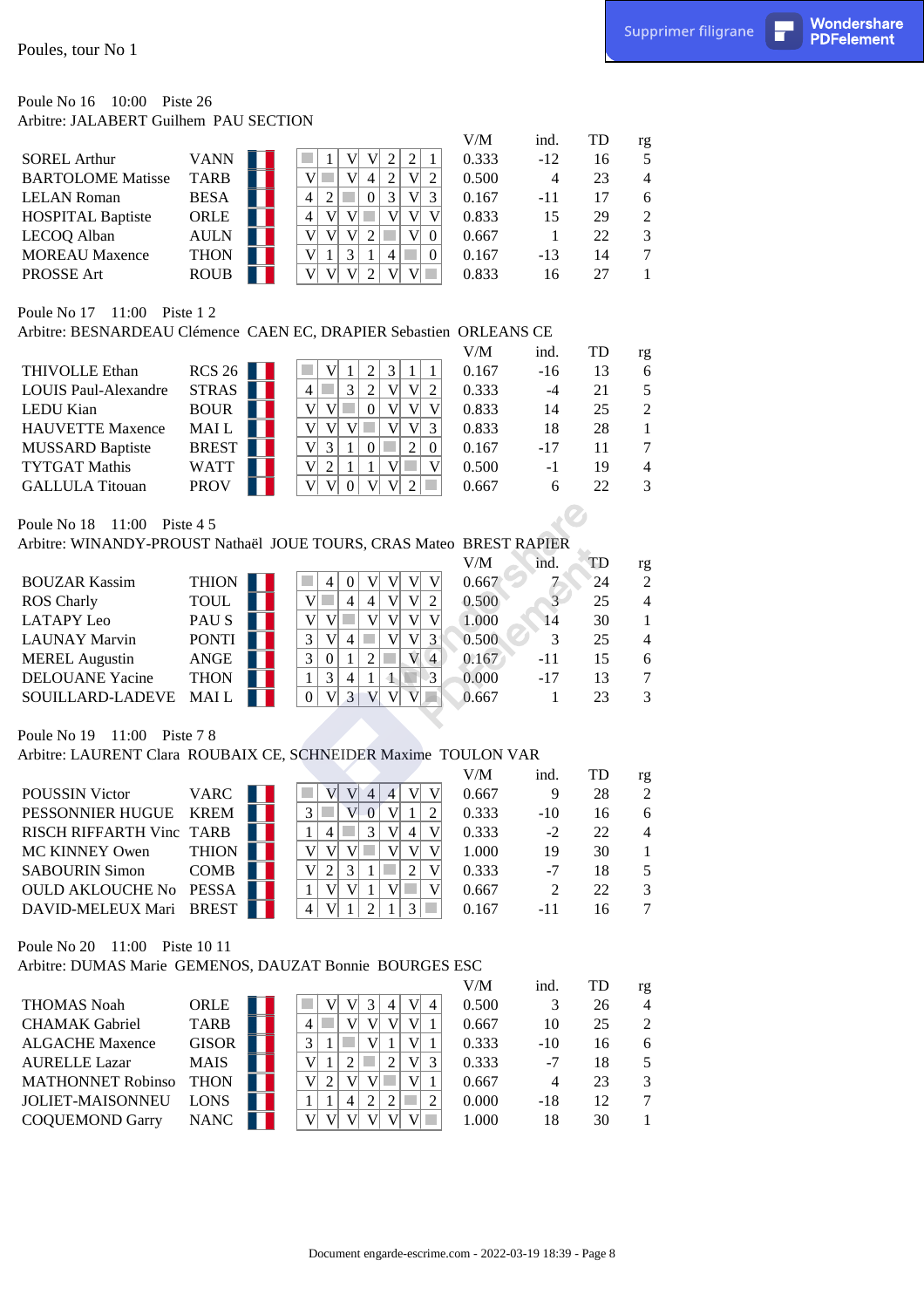# Poule No 21 11:00 Piste 13 14

|                                |               |  |   |   |  | V/M   | ind.  | <b>TD</b> | rg            |
|--------------------------------|---------------|--|---|---|--|-------|-------|-----------|---------------|
| <b>GAUTIER Eole</b>            | <b>GISOR</b>  |  |   |   |  | 0.400 | $-7$  |           | 4             |
| <b>TREPANT Hugo</b>            | <b>ROUB</b>   |  |   | ⌒ |  | 0.800 |       | 23        | $\mathcal{D}$ |
| <b>SALCEDO Thibaut</b>         | <b>ST JEA</b> |  |   |   |  | 1.000 |       | 25        |               |
| <b>PANEK Allan</b>             | <b>MAIS</b>   |  |   |   |  | 0.400 | -7    |           | 4             |
| <b>DUMOULIN Baptiste</b>       | <b>CHAR</b>   |  |   |   |  | 0.000 | $-21$ |           | 6             |
| <b>JULHAN EXPILLY Ach LYON</b> |               |  | ⌒ | ⌒ |  | 0.400 |       | 19        | 3             |

#### Poule No 22 11:00 Piste 15 16

|                            |                      |  |                         |  |  | V/M   | ind.   | TD | rg             |
|----------------------------|----------------------|--|-------------------------|--|--|-------|--------|----|----------------|
| LOISEAU Anthony            | $ST$ JEA $\parallel$ |  |                         |  |  | 0.800 | 14     | 23 | 2              |
| APPERE-RABIER Marti ST BRI |                      |  | $\mathbf{\overline{3}}$ |  |  | 0.400 | -6     |    | $\overline{4}$ |
| <b>LANOS</b> Jacques       | <b>ANNE</b>          |  | $\Omega$                |  |  | 0.200 | $-12$  |    | 5              |
| <b>BRUCCI</b> Romain       | <b>GEME</b>          |  | $\Omega$                |  |  | 0.200 | $-1.5$ |    | 6              |
| <b>TABET Elias</b>         | <b>MAIS</b>          |  |                         |  |  | 1.000 | 20     | 25 |                |
| <b>HAMMAL Jâd</b>          | <b>CAEN</b>          |  |                         |  |  | 0.400 | - 1    | 16 | $\mathcal{R}$  |

## Poule No 23 11:00 Piste 17 18

|                         |               |  |  |   |   | V/M   | ind.  | <b>TD</b> | rg             |
|-------------------------|---------------|--|--|---|---|-------|-------|-----------|----------------|
| <b>BESANCON Nino</b>    | <b>RCS 26</b> |  |  |   |   | 0.200 | $-6$  | 15        | $\overline{4}$ |
| <b>COUSIN Baptiste</b>  | <b>MOUV</b>   |  |  |   | 4 | 0.800 |       | 24        | 2              |
| WEBER Timéo             | <b>ST JEA</b> |  |  | 4 |   | 0.200 | -8    | 12        | .5             |
| <b>WIECZOREK Elliot</b> | <b>THION</b>  |  |  |   |   | 0.600 |       | 19        | 3              |
| RIGAUD-DUFOUR Am        | <b>TOUL</b>   |  |  |   |   | 0.200 | $-12$ |           | 6              |
| <b>CHIVORET Basile</b>  | <b>CHAR</b>   |  |  |   |   | 1.000 |       | 25        |                |
|                         |               |  |  |   |   |       |       |           |                |

#### Arbitre: REYNEN Anne Sophie DAMIGNY, RISCH RIFFARTH Benoit TARBES ATE

| Poules, tour No 1                               |               |                                                                                            |                |                         |                | Supprimer filigrane      | П | Wondershare<br><b>PDFelement</b> |
|-------------------------------------------------|---------------|--------------------------------------------------------------------------------------------|----------------|-------------------------|----------------|--------------------------|---|----------------------------------|
| Poule No 21 11:00 Piste 13 14                   |               | Arbitre: MENARD Soen ANGERS SCO, FARINES Emmanuel PARIS USM                                |                |                         |                |                          |   |                                  |
|                                                 |               |                                                                                            | V/M            | ind.                    | TD             | rg                       |   |                                  |
| <b>GAUTIER Eole</b>                             | GISOR         | $\boldsymbol{0}$<br>$\mathbf V$<br>V<br>$\boldsymbol{0}$<br>1                              | 0.400          | $-7$                    | 11             | 4                        |   |                                  |
| <b>TREPANT Hugo</b>                             | <b>ROUB</b>   | 3<br>V<br>V<br>V<br>V                                                                      | 0.800          | 15                      | 23             | $\overline{c}$           |   |                                  |
| <b>SALCEDO Thibaut</b>                          | ST JEA        | $\mathbf V$<br>V<br>$\mathbf V$<br>$\mathbf V$<br>V                                        | 1.000          | 18                      | 25             | $\mathbf{1}$             |   |                                  |
| <b>PANEK Allan</b>                              | <b>MAIS</b>   | $\mathbf V$<br>V<br>$\boldsymbol{0}$<br>$\boldsymbol{0}$<br>1                              | 0.400          | $-7$                    | 11             | 4                        |   |                                  |
| <b>DUMOULIN Baptiste</b>                        | <b>CHAR</b>   | 3<br>$\boldsymbol{0}$<br>$\boldsymbol{0}$<br>$\boldsymbol{0}$<br>$\mathbf{1}$              | 0.000          | $-21$                   | $\overline{4}$ | 6                        |   |                                  |
| JULHAN EXPILLY Ach LYON                         |               | V<br>3<br>3<br>3<br>V                                                                      | 0.400          | 2                       | 19             | 3                        |   |                                  |
| Poule No 22 11:00 Piste 15 16                   |               | Arbitre: HEBRA Noah TARBES ATE, GIRAULT Elias ORLEANS CE                                   |                |                         |                |                          |   |                                  |
|                                                 |               |                                                                                            | V/M            | ind.                    | TD             | rg                       |   |                                  |
| <b>LOISEAU</b> Anthony                          | ST JEA        | V<br>$\mathbf V$<br>3<br>$\mathbf V$<br>V                                                  | 0.800          | 14                      | 23             | $\mathfrak{2}$           |   |                                  |
| APPERE-RABIER Marti ST BRI                      |               | V<br>$\mathbf V$<br>3<br>-1<br>$\mathbf{1}$                                                | 0.400          | $-6$                    | 15             | $\overline{4}$           |   |                                  |
| <b>LANOS</b> Jacques                            | <b>ANNE</b>   | $\mathbf V$<br>$\overline{0}$<br>$\mathfrak{Z}$<br>$\overline{0}$<br>$\mathbf{1}$          | 0.200          | $-12$                   | 9              | 5                        |   |                                  |
| <b>BRUCCI</b> Romain                            | <b>GEME</b>   | $\mathfrak{Z}$<br>$\mathbf V$<br>$\mathbf{0}$<br>$\overline{0}$<br>1                       | 0.200          | $-15$                   | 9              | 6                        |   |                                  |
| <b>TABET Elias</b>                              | <b>MAIS</b>   | V<br>V<br>V<br>V<br>V<br>V<br>V                                                            | 1.000          | 20                      | 25             | $\mathbf{1}$<br>3        |   |                                  |
| HAMMAL Jâd                                      | <b>CAEN</b>   | $\mathbf{1}$<br>$\overline{4}$                                                             | 0.400          | $-1$                    | 16             |                          |   |                                  |
| Poule No 23 11:00                               | Piste 17 18   |                                                                                            |                |                         |                |                          |   |                                  |
|                                                 |               | Arbitre: ROCH Benoit VANNES CE, LAHON-LABORDE Elsa JOUE TOURS                              |                |                         |                |                          |   |                                  |
|                                                 |               |                                                                                            | V/M            | ind.                    | TD             | rg                       |   |                                  |
| <b>BESANCON Nino</b>                            | <b>RCS 26</b> | $\mathbf V$<br>$\overline{4}$<br>4<br>1<br>1                                               | 0.200          | $-6$                    | 15             | 4                        |   |                                  |
| <b>COUSIN Baptiste</b>                          | <b>MOUV</b>   | V<br>V<br>$\mathbf V$<br>V<br><b>College</b><br>$\overline{4}$                             | 0.800          | 9                       | 24             | $\overline{c}$           |   |                                  |
| <b>WEBER Timéo</b>                              | <b>ST JEA</b> | $\overline{4}$<br>$\mathbf V$<br>$\mathbf{1}$<br>1<br>$\mathbf{1}$<br>$\mathbf V$          | 0.200          | $-8$                    | 12             | 5                        |   |                                  |
| <b>WIECZOREK Elliot</b>                         | <b>THION</b>  | $\mathfrak{Z}$<br>V<br>V<br>$\mathbf{1}$<br>$\mathbf V$                                    | 0.600          | $\overline{0}$<br>$-12$ | 19             | 3                        |   |                                  |
| RIGAUD-DUFOUR Am TOUL<br><b>CHIVORET Basile</b> | <b>CHAR</b>   | $\boldsymbol{2}$<br>$\boldsymbol{0}$<br>1<br>1<br>V<br>V<br>V<br>V<br>V                    | 0.200<br>1.000 | 17                      | 9<br>25        | 6<br>$\mathbf{1}$        |   |                                  |
|                                                 |               |                                                                                            |                |                         |                |                          |   |                                  |
| Poule No 24 11:00 Piste 19 20                   |               |                                                                                            |                |                         |                |                          |   |                                  |
|                                                 |               | Arbitre: REYNEN Anne Sophie DAMIGNY, RISCH RIFFARTH Benoit TARBES ATE                      |                |                         |                |                          |   |                                  |
|                                                 |               |                                                                                            | V/M            | ind.                    | TD             | rg                       |   |                                  |
| <b>TOME Nicolas</b>                             | <b>MEYL</b>   | $\ensuremath{\mathbf{V}}$<br>$\overline{2}$<br>V<br>V<br>V                                 | 0.800          | 12                      | 22             | 1                        |   |                                  |
| <b>ZIREG Omar</b>                               | <b>ROUB</b>   | V<br>$\overline{2}$<br>$\mathfrak{Z}$<br>$\mathbf V$<br>$\mathbb{R}^+$<br>$\boldsymbol{0}$ | 0.400          | $-3$                    | 15             | $\overline{4}$           |   |                                  |
| <b>JALABERT Marius</b>                          | PAU S         | $\overline{1}$<br>V<br>$\overline{3}$<br>$\ensuremath{\mathsf{V}}$<br>$\mathbf{1}$         | 0.400          | $-5$                    | 15             | 5                        |   |                                  |
| <b>SUSIN Pablo</b>                              | <b>PARIS</b>  | V<br>V<br>$\mathbf V$<br>$\mathbf{1}$<br>$\overline{4}$                                    | 0.600          | 7                       | 20             | $\mathfrak 3$            |   |                                  |
| PLUQUIN Victor                                  | <b>BOUR</b>   | V<br>$\overline{2}$<br>V<br>$\mathbf V$<br>V                                               | 0.800          | 9                       | $22\,$         | $\overline{c}$           |   |                                  |
| <b>BAILLY Syméon</b>                            | <b>SEICH</b>  | $\mathfrak{Z}$<br>$\mathbf{1}$<br>$\mathbf{0}$<br>1<br>$\overline{0}$                      | 0.000          | $-20$                   | 5              | 6                        |   |                                  |
| Poule No 25 11:00 Piste 21 22                   |               |                                                                                            |                |                         |                |                          |   |                                  |
|                                                 |               | Arbitre: JALABERT Guilhem PAU SECTION, LEVY Jules ST JEAN RUEL                             |                |                         |                |                          |   |                                  |
|                                                 |               |                                                                                            | V/M            | ind.                    | TD             | rg                       |   |                                  |
| <b>GUILLEMIN Natanael</b>                       | MAI L         | $\mathfrak{Z}$<br>V<br>$\mathbf V$<br>$\overline{4}$                                       | 0.400          | $\mathfrak{Z}$          | 18             | $\overline{\mathcal{A}}$ |   |                                  |
| <b>CALLAY Arthur</b>                            | <b>VARC</b>   | $\mathbf V$<br>$\mathbf V$<br>$\mathbf V$<br>$\mathbf V$<br><b>College</b><br>3            | 0.800          | 13                      | 23             | $\boldsymbol{2}$         |   |                                  |
| <b>BOTTARLINI Lucas</b>                         | <b>FOUG</b>   | $\boldsymbol{0}$<br>$\overline{4}$<br>$\boldsymbol{0}$<br>-1<br>1                          | 0.000          | $-19$                   | 6              | $\sqrt{6}$               |   |                                  |
| <b>DESOUBRIE Ewen</b>                           | <b>WATT</b>   | V<br>V<br>$\overline{2}$<br>V<br>$\overline{c}$                                            | 0.600          | $\boldsymbol{0}$        | 19             | $\mathfrak{Z}$           |   |                                  |
| <b>GUALBERT Baptiste</b>                        | <b>TOUL</b>   | V<br>$\boldsymbol{0}$<br>$\overline{4}$<br>1<br>1                                          | 0.200          | $-13$                   | 11             | 5                        |   |                                  |
| <b>JALLET</b> Looka                             | <b>BOUR</b>   | V<br>V<br>$\mathbf V$<br>V<br>V                                                            | 1.000          | 16                      | 25             | $\mathbf{1}$             |   |                                  |
|                                                 |               |                                                                                            |                |                         |                |                          |   |                                  |
|                                                 |               |                                                                                            |                |                         |                |                          |   |                                  |
|                                                 |               |                                                                                            |                |                         |                |                          |   |                                  |
|                                                 |               | Document engarde-escrime.com - 2022-03-19 18:39 - Page 9                                   |                |                         |                |                          |   |                                  |

#### Poule No 25 11:00 Piste 21 22

|                           |             |  |  |   |              | V/M   | ind.  | <b>TD</b> | rg             |
|---------------------------|-------------|--|--|---|--------------|-------|-------|-----------|----------------|
| <b>GUILLEMIN Natanael</b> | MAI L       |  |  |   | $\mathbf{R}$ | 0.400 |       | 18        | $\overline{4}$ |
| <b>CALLAY Arthur</b>      | <b>VARC</b> |  |  |   | 3            | 0.800 |       | 23        | $2^{1}$        |
| <b>BOTTARLINI Lucas</b>   | <b>FOUG</b> |  |  |   | $\Omega$     | 0.000 | $-19$ |           | 6              |
| <b>DESOUBRIE Ewen</b>     | <b>WATT</b> |  |  |   | 2            | 0.600 |       | 19        | 3              |
| <b>GUALBERT Baptiste</b>  | <b>TOUL</b> |  |  | 4 |              | 0.200 | $-13$ | 11        | 5              |
| <b>JALLET Looka</b>       | <b>BOUR</b> |  |  |   |              | 1.000 | 16    | 25        |                |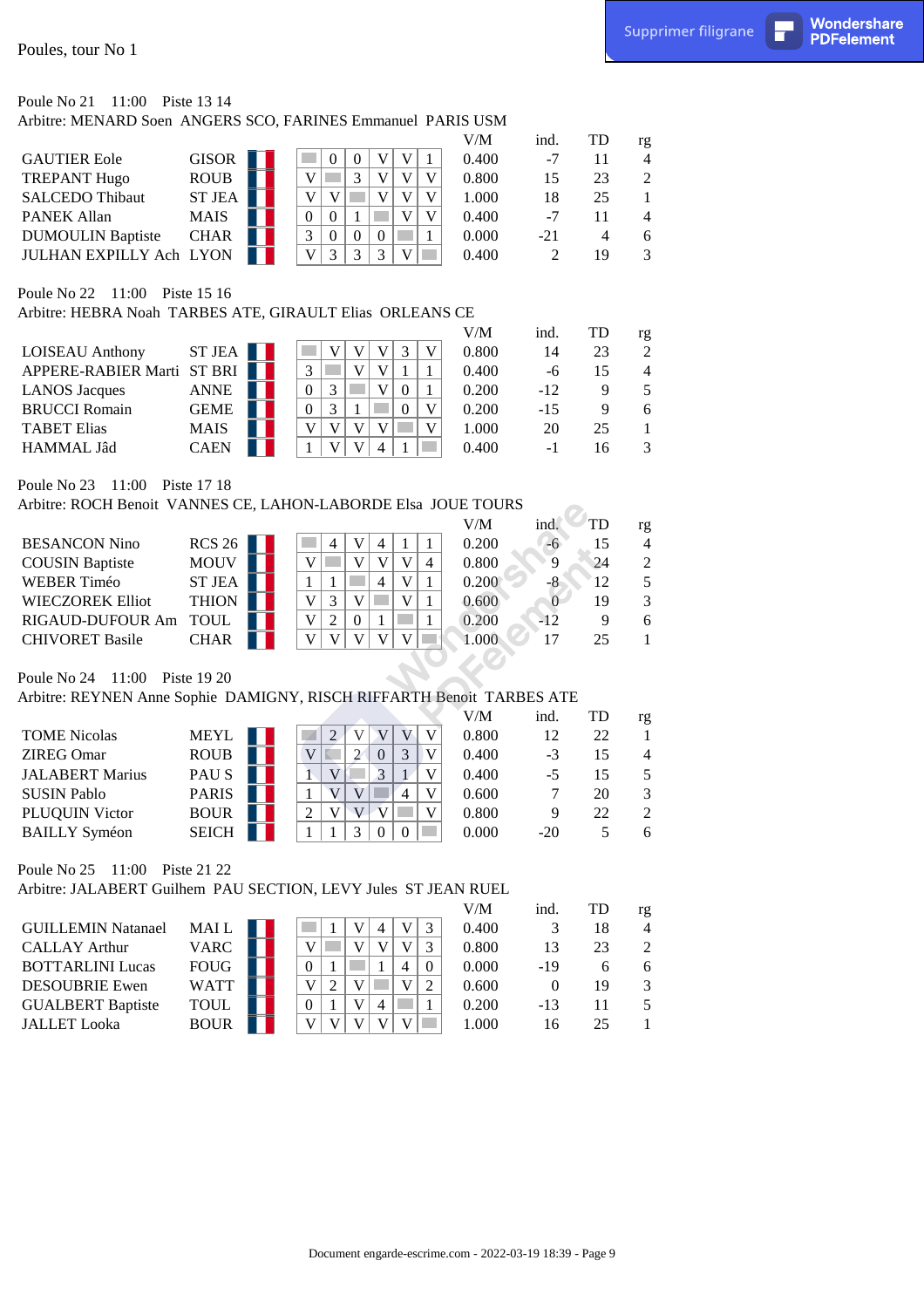#### Poule No 26 11:00 Piste 23 24 Arbitre: BAUDET-JOYEUX Tim TARBES ATE, KLEIN Pierre STRASBOURG U

|               |                         |        |   |        |   | V/M   | ind.  | TD | rg             |
|---------------|-------------------------|--------|---|--------|---|-------|-------|----|----------------|
|               |                         |        |   |        |   | 0.667 |       | 25 | 3              |
| <b>RCS 26</b> |                         |        |   |        | 4 | 0.000 | $-19$ | 11 | 7              |
| <b>GEME</b>   |                         |        |   |        |   | 0.333 | -8    | 16 | 5              |
| <b>PAUS</b>   |                         |        | 2 |        |   | 0.667 | 4     | 26 | $\overline{4}$ |
| <b>VERN</b>   |                         |        |   | 2<br>4 | 3 | 0.167 | $-13$ | 16 | 6              |
| <b>BLAG</b>   |                         |        |   |        |   | 0.833 | 10    | 29 | 2              |
|               |                         |        |   |        |   | 0.833 | 15    | 29 |                |
|               | RUBY CECHETTI Timé CHAR | ST JEA |   |        |   |       |       |    |                |

#### Poule No 27 11:00 Piste 25 26

Arbitre: GIRAULT MICHAUX Thybalt JOUE TOURS, ROCHET Armand ORLEANS CE

|                              |              |  |  |  |  | V/M   | ind.  |    | rg |
|------------------------------|--------------|--|--|--|--|-------|-------|----|----|
| <b>BRUYERE Vincent</b>       | RCS26        |  |  |  |  | 0.400 | -5    |    |    |
| PINCHAUD Aurèle              | <b>BORD</b>  |  |  |  |  | 0.400 | -6    | 14 |    |
| MYCAT MONIOT Anto GEME       |              |  |  |  |  | 0.000 | $-19$ | h  |    |
| LE GAC BRIAND Ulyss VANN     |              |  |  |  |  | 0.800 | 10    | 22 |    |
| <b>LAROCHE Arthur</b>        | <b>GISOR</b> |  |  |  |  | 1.000 | 20    | 25 |    |
| <b>BOURGOGNE COLON PARIS</b> |              |  |  |  |  | 0.400 |       | 19 |    |
|                              |              |  |  |  |  |       |       |    |    |

Supprime  $\pi$  (Fig. 1)  $\pi$  and  $\pi$  and  $\pi$  and  $\pi$  and  $\pi$  is  $\pi$  and  $\pi$  is  $\pi$  and  $\pi$  is  $\pi$  and  $\pi$  is  $\pi$  and  $\pi$  is  $\pi$  and  $\pi$  is  $\pi$  and  $\pi$  is  $\pi$  and  $\pi$  is  $\pi$  and  $\pi$  is  $\pi$  and  $\pi$  is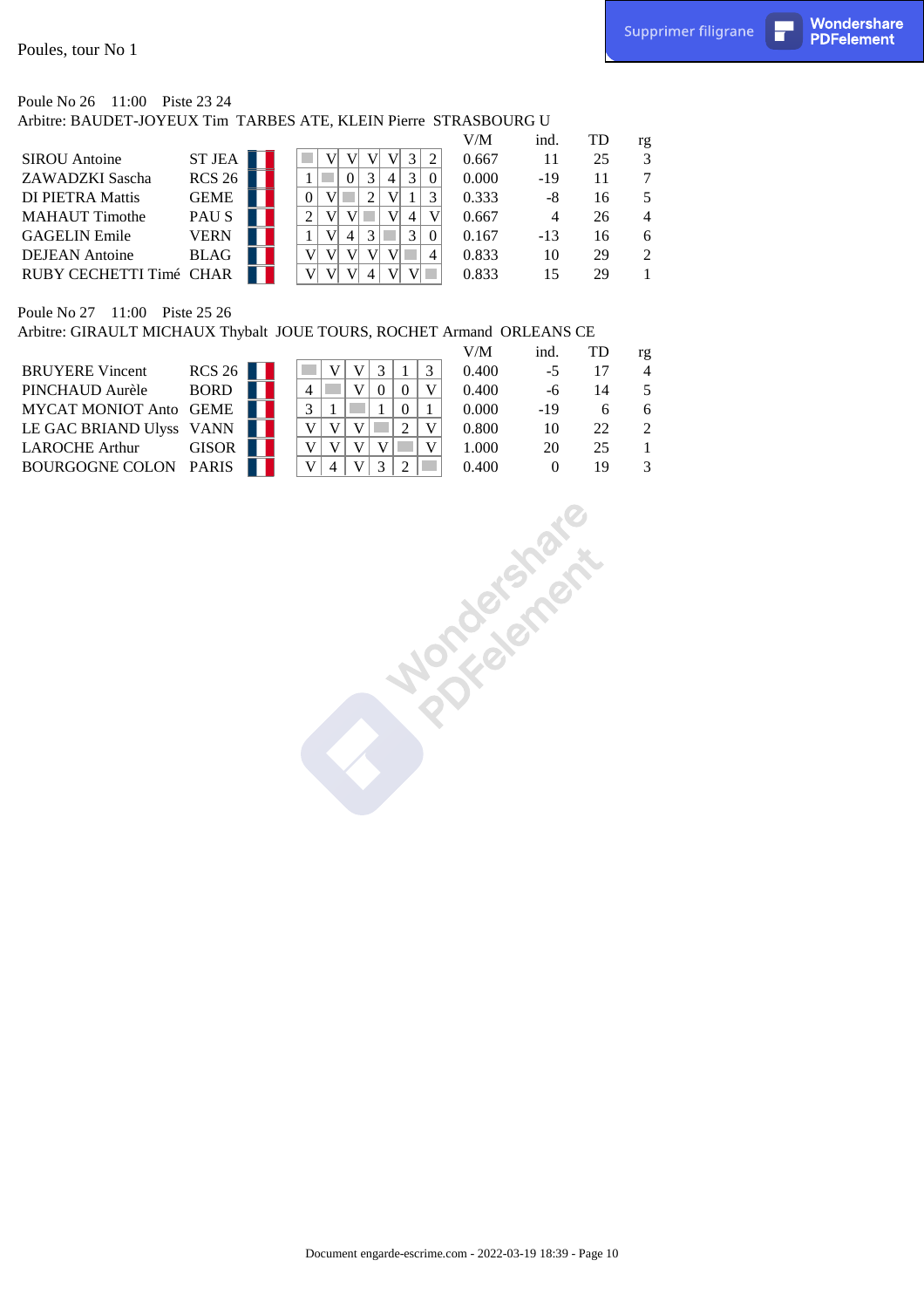|                 | Classement à la fin des poules (ordre des rangs - 181 tireurs) |                |                |           |      |    |               |                                                           | Supprimer filigrane | П | <b>Wondershare</b><br><b>PDFelement</b> |
|-----------------|----------------------------------------------------------------|----------------|----------------|-----------|------|----|---------------|-----------------------------------------------------------|---------------------|---|-----------------------------------------|
|                 | rang   nom prénom                                              | drap.          | club           | $V\!/\!M$ | ind. | TD | groupe        |                                                           |                     |   |                                         |
|                 | <b>GARRIGUE Louis</b>                                          | Ш              | <b>CERG</b>    | 1.000     | 25   | 30 | qualifié      |                                                           |                     |   |                                         |
| 1               | <b>TCHETNGA Eliott</b>                                         | H              | ORLE           | 1.000     | 25   | 30 | qualifié      |                                                           |                     |   |                                         |
| 3               | <b>EVENO Elouann</b>                                           |                | <b>DINAR</b>   | 1.000     | 24   | 30 | qualifié      |                                                           |                     |   |                                         |
| 3               | <b>GIRAUD Baptiste</b>                                         |                | <b>MEYL</b>    | 1.000     | 24   | 30 | qualifié      |                                                           |                     |   |                                         |
| 5               | <b>BLOIN Maxence</b>                                           |                | <b>MAIS</b>    | 1.000     | 22   | 30 | qualifié      |                                                           |                     |   |                                         |
| 5               | <b>MAKHOUL Antony</b>                                          | H              | <b>TARB</b>    | 1.000     | 22   | 30 | qualifié      |                                                           |                     |   |                                         |
| 7               | NATALI Jean                                                    |                | <b>ROUB</b>    | 1.000     | 21   | 30 | qualifié      |                                                           |                     |   |                                         |
|                 | PICCIOLI Baptiste                                              | Ш              | <b>MONT</b>    | 1.000     | 21   | 30 | qualifié      |                                                           |                     |   |                                         |
| 7               | TOUCOUERE SCH                                                  | H              | PAU S          | 1.000     | 21   | 30 | qualifié      |                                                           |                     |   |                                         |
| 10              | <b>GIRARD</b> Remi                                             |                | <b>MAIS</b>    | 1.000     | 20   | 30 | qualifié      |                                                           |                     |   |                                         |
| 11              | FERAL Julien                                                   |                | <b>GEME</b>    | 1.000     | 20   | 25 | qualifié      |                                                           |                     |   |                                         |
| 11              | <b>LAROCHE Arthur</b>                                          |                | <b>GISOR</b>   | 1.000     | 20   | 25 | qualifié      |                                                           |                     |   |                                         |
| 11              | <b>TABET Elias</b>                                             | ш              | <b>MAIS</b>    | 1.000     | 20   | 25 | qualifié      |                                                           |                     |   |                                         |
| 14              | MC KINNEY Owen                                                 | H              | <b>THION</b>   | 1.000     | 19   | 30 | qualifié      |                                                           |                     |   |                                         |
| 15              | <b>COQUEMOND Gar</b>                                           |                | <b>NANC</b>    | 1.000     | 18   | 30 | qualifié      |                                                           |                     |   |                                         |
| 15              | DANARD BELLAN                                                  |                | <b>PARIS</b>   | 1.000     | 18   | 30 | qualifié      |                                                           |                     |   |                                         |
| 17              | SALCEDO Thibaut                                                |                | <b>ST JEA</b>  | 1.000     | 18   | 25 | qualifié      |                                                           |                     |   |                                         |
| 18              | <b>CHIVORET Basile</b>                                         |                | <b>CHAR</b>    | 1.000     | 17   | 25 | qualifié      |                                                           |                     |   |                                         |
| 19              | <b>JALLET</b> Looka                                            |                | <b>BOUR</b>    | 1.000     | 16   | 25 | qualifié      |                                                           |                     |   |                                         |
| 19              | <b>VACCA</b> Lino                                              |                | <b>MEYL</b>    | 1.000     | 16   | 25 | qualifié      |                                                           |                     |   |                                         |
| 21              | <b>LATAPY Leo</b>                                              |                | PAU S          | 1.000     | 14   | 30 | qualifié      |                                                           |                     |   |                                         |
| 22              | <b>DORIN Melville</b>                                          |                | <b>ST JEA</b>  | 0.833     | 18   | 29 | qualifié      |                                                           |                     |   |                                         |
| 23              | <b>HAUVETTE Maxen</b>                                          |                | MAI L          | 0.833     | 18   | 28 | qualifié      |                                                           |                     |   |                                         |
| 24              | <b>BILLOD</b> Thomas                                           |                | <b>LONS</b>    | 0.833     | 17   | 29 | qualifié      | T. Park                                                   |                     |   |                                         |
| 24              | LETELLIER Tristan                                              | H              | <b>DAMI</b>    | 0.833     | 17   | 29 | qualifié      |                                                           |                     |   |                                         |
| 26              | <b>CISINSKI</b> Oscar                                          |                | <b>MEYL</b>    | 0.833     | 16   | 29 | qualifié      |                                                           |                     |   |                                         |
| 27              | <b>BRISSON-TURGN</b>                                           |                | <b>PARIS</b>   | 0.833     | 16   | 27 | qualifié      |                                                           |                     |   |                                         |
| 27              | POUHAER Esteban                                                |                | <b>VANN</b>    | 0.833     | 16   | 27 | qualifié      |                                                           |                     |   |                                         |
| 27              | PROSSE Art                                                     |                | <b>ROUB</b>    | 0.833     | 16   |    | 27 qualifié   |                                                           |                     |   |                                         |
|                 | 30 HOSPITAL Baptiste                                           |                | ORLE           | 0.833     | 15   |    | 29 qualifié   |                                                           |                     |   |                                         |
| 30 <sup>1</sup> | <b>RUBY CECHETTI</b>                                           |                | <b>CHAR</b>    | 0.833     | 15   | 29 | qualifié      |                                                           |                     |   |                                         |
| 32              | <b>SIONI ABALLEA</b>                                           |                | PAU S          | 0.833     | 15   | 27 | qualifié      |                                                           |                     |   |                                         |
|                 | 33 PFEUTY Emmanuel                                             | n a            | <b>ST BRI</b>  | 0.833     | 14   | 26 | qualifié      |                                                           |                     |   |                                         |
|                 | 34 LEDU Kian                                                   |                | <b>BOUR</b>    | 0.833     | 14   | 25 | qualifié      |                                                           |                     |   |                                         |
|                 | 35 PAYAN Gaston                                                |                | <b>MEYL</b>    | 0.833     | 13   | 28 | qualifié      |                                                           |                     |   |                                         |
|                 | 36 CABANAC Benoit                                              |                | <b>TARB</b>    | 0.833     | 13   | 27 | qualifié      |                                                           |                     |   |                                         |
| 37              | <b>DEJEAN</b> Antoine                                          | H              | <b>BLAG</b>    | 0.833     | 10   | 29 | qualifié      |                                                           |                     |   |                                         |
| 38              | GIORGIANI-COUR                                                 |                | <b>BESA</b>    | 0.833     | 8    | 29 | qualifié      |                                                           |                     |   |                                         |
| 39              | ESTRAMPES Gabri                                                |                | <b>ANNE</b>    | 0.833     | 6    | 26 | qualifié      |                                                           |                     |   |                                         |
| 40              | <b>TREPANT Hugo</b>                                            | Ш              | <b>ROUB</b>    | 0.800     | 15   | 23 | qualifié      |                                                           |                     |   |                                         |
| 41              | <b>LOISEAU</b> Anthony                                         | uι             | <b>ST JEA</b>  | 0.800     | 14   | 23 | qualifié      |                                                           |                     |   |                                         |
| 42              | PENIGUEL-VERF                                                  |                | <b>DAMI</b>    | 0.800     | 13   | 24 | qualifié      |                                                           |                     |   |                                         |
| 43              | <b>CALLAY Arthur</b>                                           |                | <b>VARC</b>    | 0.800     | 13   | 23 | qualifié      |                                                           |                     |   |                                         |
| 43              | <b>NICKLIN</b> Thomas                                          |                | MEYL           | 0.800     | 13   | 23 | qualifié      |                                                           |                     |   |                                         |
| 45              | <b>TOME Nicolas</b>                                            | H              | <b>MEYL</b>    | 0.800     | 12   | 22 | qualifié      |                                                           |                     |   |                                         |
| 46              | LE GAC BRIAND                                                  | Ш              | <b>VANN</b>    | 0.800     | 10   | 22 | qualifié      |                                                           |                     |   |                                         |
| 47              | <b>COUSIN Baptiste</b>                                         |                | <b>MOUV</b>    | 0.800     | 9    | 24 | qualifié      |                                                           |                     |   |                                         |
|                 | 48 PLUQUIN Victor                                              |                | <b>BOUR</b>    | 0.800     | 9    | 22 | qualifié      |                                                           |                     |   |                                         |
| 49              | GA SAO Lylian                                                  | H              | <b>PARIS</b>   | 0.667     | 16   | 26 | qualifié      |                                                           |                     |   |                                         |
| 50 <sup>2</sup> | <b>WAHNERT Amaur</b>                                           | Ш              | STRAS $ 0.667$ |           | 12   | 25 | qualifié      |                                                           |                     |   |                                         |
| 51              | <b>SIROU</b> Antoine                                           |                | <b>ST JEA</b>  | 0.667     | 11   | 25 | qualifié      |                                                           |                     |   |                                         |
|                 | 52 CHAMAK Gabriel                                              |                | <b>TARB</b>    | 0.667     | 10   | 25 | qualifié      |                                                           |                     |   |                                         |
| 53              | POUSSIN Victor                                                 | H              | <b>VARC</b>    | 0.667     | 9    | 28 | qualifié      |                                                           |                     |   |                                         |
| 54              | ROSIER-CARNEVI                                                 | $\blacksquare$ | <b>NICE</b>    | 0.667     | 9    |    | $25$ qualifié |                                                           |                     |   |                                         |
|                 |                                                                |                |                |           |      |    |               | Document engarde-escrime.com - 2022-03-19 18:39 - Page 11 |                     |   |                                         |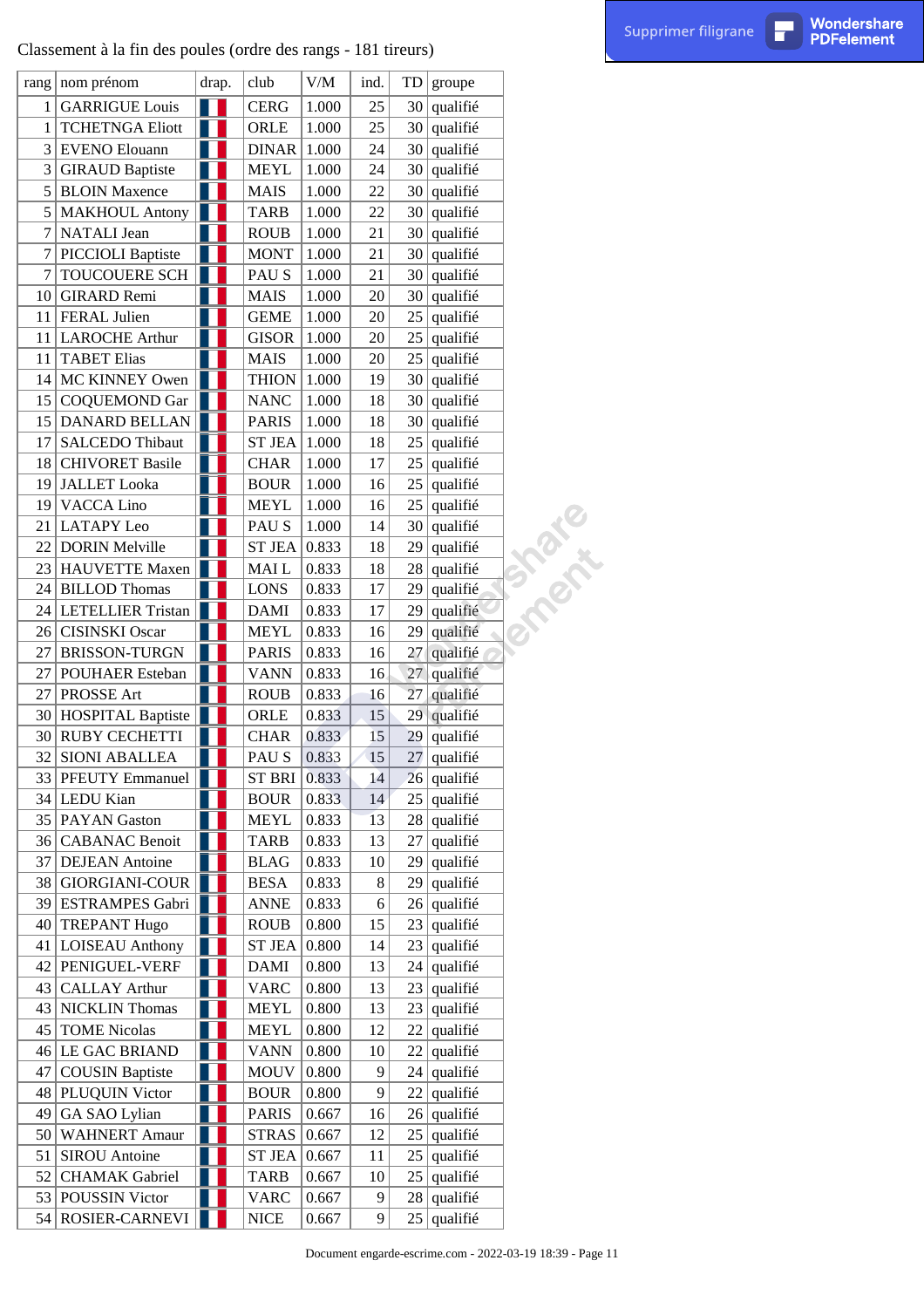|     | Classement à la fin des poules (ordre des rangs - 181 tireurs) |       |               |                     |                         |    |               |                                                           | Supprimer filigrane | П | Wondershare<br><b>PDFelement</b> |
|-----|----------------------------------------------------------------|-------|---------------|---------------------|-------------------------|----|---------------|-----------------------------------------------------------|---------------------|---|----------------------------------|
|     | rang   nom prénom                                              | drap. | club          | $V\!/\!M$           | ind.                    | TD | groupe        |                                                           |                     |   |                                  |
| 55  | <b>VALETTE Marius</b>                                          | H     | <b>SEICH</b>  | 0.667               | 9                       | 23 | qualifié      |                                                           |                     |   |                                  |
|     | 56 ALLOUCHE Adrien                                             |       | PAU S         | 0.667               | 8                       |    | $26$ qualifié |                                                           |                     |   |                                  |
|     | 56   MASSERET Ilan                                             |       | <b>BETT</b>   | 0.667               | 8                       | 26 | qualifié      |                                                           |                     |   |                                  |
|     | 58 BOUZAR Kassim                                               |       | <b>THION</b>  | 0.667               | 7                       | 24 | qualifié      |                                                           |                     |   |                                  |
|     | 58 ZAINOUN Adrian                                              |       | <b>DOUR</b>   | 0.667               | $\boldsymbol{7}$        | 24 | qualifié      |                                                           |                     |   |                                  |
|     | 60 GALLULA Titouan                                             | H.    | <b>PROV</b>   | 0.667               | 6                       | 22 | qualifié      |                                                           |                     |   |                                  |
| 61  | <b>RIEU</b> Gabriel                                            |       | <b>CHAR</b>   | 0.667               | 5                       | 26 | qualifié      |                                                           |                     |   |                                  |
| 62  | <b>MAHAUT</b> Timothe                                          |       | PAU S         | 0.667               | 4                       | 26 | qualifié      |                                                           |                     |   |                                  |
|     | 63 LAPEYRADE-RA                                                | H     | <b>AUZE</b>   | 0.667               | $\overline{\mathbf{4}}$ | 24 | qualifié      |                                                           |                     |   |                                  |
|     | 64   MATHONNET Rob                                             | H     | <b>THON</b>   | 0.667               | 4                       | 23 | qualifié      |                                                           |                     |   |                                  |
| 65  | <b>LORIEUX</b> Antonin                                         |       | <b>ISLE A</b> | 0.667               | 3                       | 22 | qualifié      |                                                           |                     |   |                                  |
| 66  | <b>OULD AKLOUCH</b>                                            |       | PESSA         | 0.667               | $\overline{c}$          | 22 | qualifié      |                                                           |                     |   |                                  |
| 67  | DE FOURNIER DE                                                 | H.    | <b>THION</b>  | 0.667               | 1                       | 24 | qualifié      |                                                           |                     |   |                                  |
|     | 68 SOUILLARD-LAD                                               |       | MAI L         | 0.667               | $\mathbf{1}$            | 23 | qualifié      |                                                           |                     |   |                                  |
| 69  | LECOQ Alban                                                    |       | <b>AULN</b>   | 0.667               | 1                       | 22 | qualifié      |                                                           |                     |   |                                  |
|     | 70 DEWAELE Esteban                                             |       | <b>WATT</b>   | 0.667               | $\boldsymbol{0}$        | 23 | qualifié      |                                                           |                     |   |                                  |
| 71  | <b>SUSIN Pablo</b>                                             |       | <b>PARIS</b>  | 0.600               | $\tau$                  | 20 | qualifié      |                                                           |                     |   |                                  |
| 72  | <b>DESOUBRIE Ewen</b>                                          |       | <b>WATT</b>   | 0.600               | $\boldsymbol{0}$        | 19 | qualifié      |                                                           |                     |   |                                  |
| 72  | <b>WIECZOREK Elliot</b>                                        |       | <b>THION</b>  | 0.600               | $\boldsymbol{0}$        | 19 | qualifié      |                                                           |                     |   |                                  |
| 74  | <b>BARTOLOME Mati</b>                                          |       | <b>TARB</b>   | 0.500               | 4                       | 23 | qualifié      |                                                           |                     |   |                                  |
| 75  | <b>THOMAS Noah</b>                                             |       | ORLE          | 0.500               | 3                       | 26 | qualifié      |                                                           |                     |   |                                  |
|     | 76 LAUNAY Marvin                                               |       | <b>PONTI</b>  | 0.500               | 3                       | 25 | qualifié      |                                                           |                     |   |                                  |
|     | 76 ROS Charly                                                  |       | <b>TOUL</b>   | 0.500               | 3                       | 25 | qualifié      |                                                           |                     |   |                                  |
|     | 78 DEGUS Candide                                               |       | <b>NICE</b>   | 0.500               | 2                       | 23 | qualifié      | T PROT                                                    |                     |   |                                  |
| 79  | ROLLET Andréas                                                 | H     | <b>JOUE</b>   | 0.500               | $\overline{c}$          | 22 | qualifié      |                                                           |                     |   |                                  |
| 80  | <b>GNABA Noé France</b>                                        | H     | <b>AUXE</b>   | 0.500               | $\boldsymbol{2}$        | 21 | qualifié      |                                                           |                     |   |                                  |
| 80  | <b>RONCARI</b> Leon                                            |       | <b>CHAR</b>   | 0.500               | $\overline{c}$          | 21 | qualifié      |                                                           |                     |   |                                  |
| 82  | LANTHIER Théau                                                 |       | <b>PONTI</b>  | 0.500               | 1                       | 24 | qualifié      |                                                           |                     |   |                                  |
| 83  | <b>RICHARD Lucas</b>                                           | a a s | <b>NANT</b>   | 0.500               | $\mathbf{1}$            |    | 23 qualifié   |                                                           |                     |   |                                  |
|     | 84 TURCO Lilian                                                | H     | TOUL          | 0.500               | $\left  \right $        |    | $21$ qualifié |                                                           |                     |   |                                  |
| 85  | <b>JEZEQUEL</b> Leandre                                        | H     | <b>AULN</b>   | 0.500               | $\mathbf{1}$            | 19 | qualifié      |                                                           |                     |   |                                  |
|     | 86 GAUDIOT Charles                                             |       | <b>MAIS</b>   | 0.500               | $\boldsymbol{0}$        | 19 | qualifié      |                                                           |                     |   |                                  |
| 87  | <b>KULESZA Loïs</b>                                            |       | <b>KREM</b>   | 0.500               | $-1$                    | 23 | qualifié      |                                                           |                     |   |                                  |
| 87  | <b>RABHI</b> Redouane                                          |       | <b>KREM</b>   | 0.500               | $-1$                    |    | $23$ qualifié |                                                           |                     |   |                                  |
|     | 89 TYTGAT Mathis                                               |       | <b>WATT</b>   | 0.500               | $-1$                    | 19 | qualifié      |                                                           |                     |   |                                  |
|     | 90 DOMENECH Anato                                              | II    | <b>PARIS</b>  | 0.500               | $-3$                    | 19 | qualifié      |                                                           |                     |   |                                  |
|     | 90 GERBAUD Hippoly $\ \cdot\ $                                 |       | <b>VARC</b>   | 0.500               | $-3$                    | 19 | qualifié      |                                                           |                     |   |                                  |
| 92  | <b>CHESSEL Romain</b>                                          |       | <b>THON</b>   | 0.500               | $-4$                    |    | $22$ qualifié |                                                           |                     |   |                                  |
|     | 93 SOLIS Adrien                                                |       | <b>LIMO</b>   | 0.500               | $-9$                    | 16 | qualifié      |                                                           |                     |   |                                  |
| 94  | AIT OUFELLA Mat                                                |       | <b>MAIS</b>   | 0.400               | 6                       | 21 | qualifié      |                                                           |                     |   |                                  |
|     | 95   GUILLEMIN Natan                                           |       | MAI L         | 0.400               | 3                       | 18 | qualifié      |                                                           |                     |   |                                  |
|     | 96 JULHAN EXPILLY                                              |       | <b>LYON</b>   | 0.400               | $\boldsymbol{2}$        | 19 | qualifié      |                                                           |                     |   |                                  |
|     | 97 BOURGOGNE CO                                                |       | <b>PARIS</b>  | 0.400               | $\boldsymbol{0}$        | 19 | qualifié      |                                                           |                     |   |                                  |
|     | 98 PIOLLET ESPINOS                                             |       | PAU S         | 0.400               | $-1$                    | 17 | qualifié      |                                                           |                     |   |                                  |
|     | 99 HAMMAL Jâd                                                  |       | <b>CAEN</b>   | 0.400               | $-1$                    |    | $16$ qualifié |                                                           |                     |   |                                  |
|     | 100 ZIREG Omar                                                 |       | <b>ROUB</b>   | 0.400               | $-3$                    |    | $15$ qualifie |                                                           |                     |   |                                  |
| 101 | <b>BRUYERE Vincent</b>                                         |       | <b>RCS 26</b> | $\vert 0.400 \vert$ | $-5$                    | 17 | qualifié      |                                                           |                     |   |                                  |
|     | 102 JALABERT Marius                                            |       | PAU S         | 0.400               | $-5$                    | 15 | qualifié      |                                                           |                     |   |                                  |
|     | 103 BLANCHEMAIN A                                              | H     | <b>CAEN</b>   | 0.400               | $-5$                    | 14 | qualifié      |                                                           |                     |   |                                  |
|     | 104   APPERE-RABIER                                            |       | ST BRI 0.400  |                     | $-6$                    |    | $15$ qualifie |                                                           |                     |   |                                  |
|     | 104 VERGEOT Enoal                                              |       | <b>GEME</b>   | 0.400               | $-6$                    | 15 | qualifié      |                                                           |                     |   |                                  |
|     | 106   PINCHAUD Aurèle                                          | Ш     | <b>BORD</b>   | 0.400               | $-6$                    | 14 | qualifié      |                                                           |                     |   |                                  |
|     | 107 GAUTIER Eole                                               |       | <b>GISOR</b>  | 0.400               | $-7$                    | 11 | qualifié      |                                                           |                     |   |                                  |
| 107 | <b>PANEK Allan</b>                                             |       | <b>MAIS</b>   | 0.400               | $-7$                    |    | $11$ qualifié |                                                           |                     |   |                                  |
|     |                                                                |       |               |                     |                         |    |               | Document engarde-escrime.com - 2022-03-19 18:39 - Page 12 |                     |   |                                  |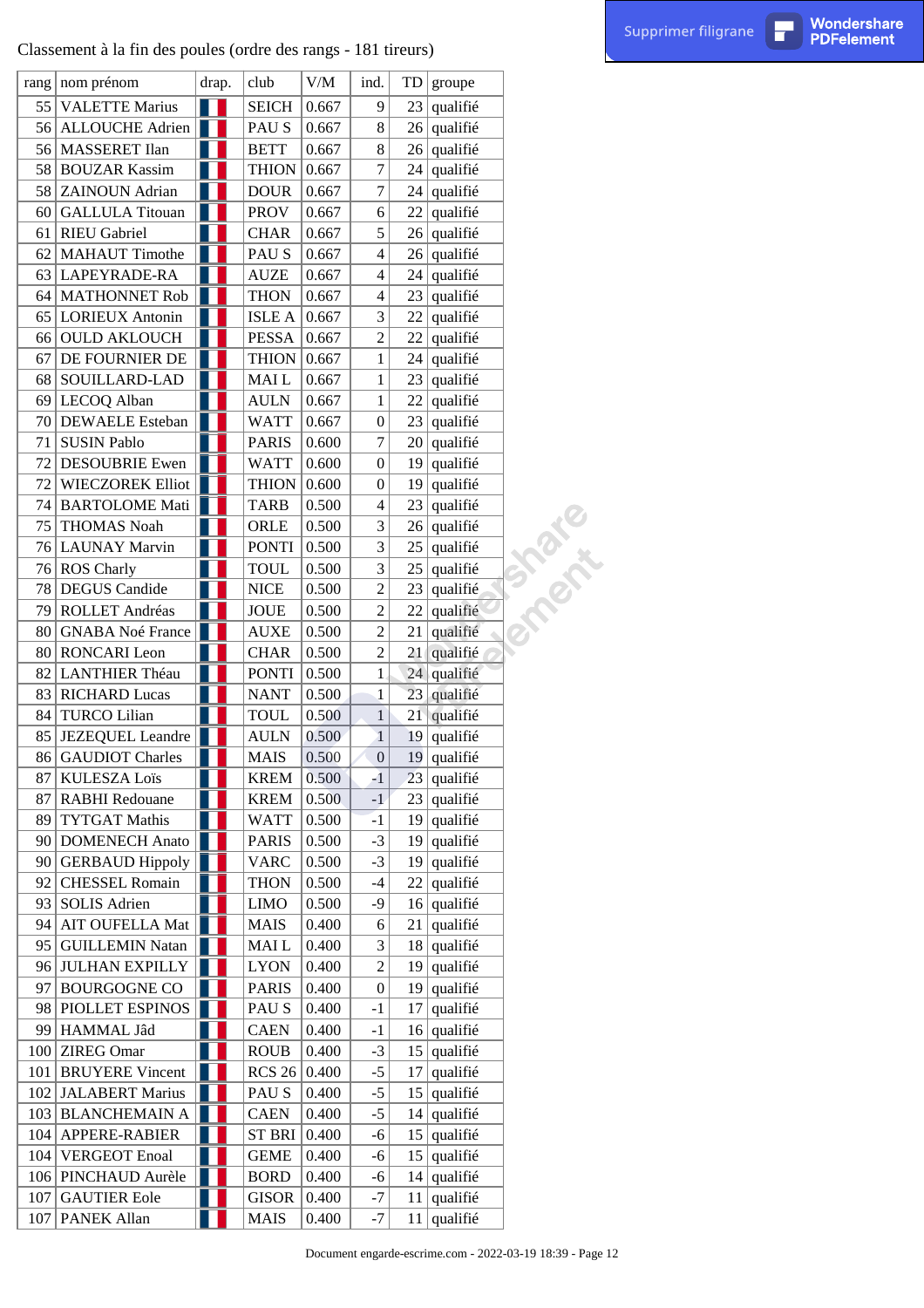|     | Classement à la fin des poules (ordre des rangs - 181 tireurs) |       |                    |                 |             |    |               |                                                           | Supprimer filigrane | П | Wondershare<br><b>PDFelement</b> |
|-----|----------------------------------------------------------------|-------|--------------------|-----------------|-------------|----|---------------|-----------------------------------------------------------|---------------------|---|----------------------------------|
|     | rang   nom prénom                                              | drap. | club               | V/M             | ind.        | TD | groupe        |                                                           |                     |   |                                  |
|     | 109 PILLIARD Henry                                             | H     | <b>MAIS</b>        | 0.400           | $\text{-}8$ | 13 | qualifié      |                                                           |                     |   |                                  |
|     | 110 DUCHAMP Clemen                                             | H     | <b>NANC</b>        | 0.400           | $-12$       |    | $10$ qualifié |                                                           |                     |   |                                  |
|     | 111 RAISON Elliot                                              |       | <b>MERI</b>        | 0.333           | $-1$        | 22 | qualifié      |                                                           |                     |   |                                  |
|     | 112 RISCH RIFFARTH                                             |       | <b>TARB</b>        | 0.333           | $-2$        | 22 | qualifié      |                                                           |                     |   |                                  |
|     | 113 GUICHARD Théo                                              | H     | <b>RCS 26</b>      | 0.333           | $-2$        | 20 | qualifié      |                                                           |                     |   |                                  |
|     | 114 DE PREMONVILL                                              | H     | <b>TARB</b>        | 0.333           | $-3$        | 20 | qualifié      |                                                           |                     |   |                                  |
|     | 114 MORET Côme                                                 |       | <b>PARIS</b>       | 0.333           | $-3$        | 20 | qualifié      |                                                           |                     |   |                                  |
|     | 116 LOUIS Paul-Alexan                                          |       | <b>STRAS</b>       | 0.333           | $-4$        | 21 | qualifié      |                                                           |                     |   |                                  |
|     | 116 MULLER Robin                                               |       | <b>GISOR</b>       | 0.333           | $-4$        | 21 | qualifié      |                                                           |                     |   |                                  |
|     | 118 PONS Lucas                                                 |       | TOUL               | 0.333           | $-4$        | 19 | qualifié      |                                                           |                     |   |                                  |
|     | 119 POLLONO Tristan                                            |       | <b>ANNE</b>        | 0.333           | $-4$        | 18 | qualifié      |                                                           |                     |   |                                  |
|     | 120 HERVAGAULT He                                              |       | <b>FOUG</b>        | 0.333           | $-5$        | 20 | qualifié      |                                                           |                     |   |                                  |
|     | 121 ASMUS Arthur                                               | H     | <b>RCS 26</b>      | 0.333           | $-7$        | 20 | qualifié      |                                                           |                     |   |                                  |
|     | 122 BAUERLE-CHIYO                                              | Ш     | MEYL               | 0.333           | $-7$        | 19 | qualifié      |                                                           |                     |   |                                  |
|     | 122 JAUMAIN Victor                                             |       | PAU S              | 0.333           | $-7$        | 19 | qualifié      |                                                           |                     |   |                                  |
|     | 124 AURELLE Lazar                                              |       | <b>MAIS</b>        | 0.333           | $-7$        | 18 | qualifié      |                                                           |                     |   |                                  |
|     | 124   SABOURIN Simon                                           | H     | <b>COMB</b>        | 0.333           | $-7$        | 18 | qualifié      |                                                           |                     |   |                                  |
|     | 126 HOUITTE Florian                                            |       | <b>FOUG</b>        | 0.333           | $-7$        |    | $14$ qualifie |                                                           |                     |   |                                  |
| 127 | <b>MEVEL</b> Arsène                                            |       | <b>CHAR</b>        | 0.333           | $-8$        | 19 | qualifié      |                                                           |                     |   |                                  |
|     | 128 TARDIEN Nathan                                             |       | <b>COMB</b>        | 0.333           | $-8$        | 18 | qualifié      |                                                           |                     |   |                                  |
|     | 129 DI PIETRA Mattis                                           | H     | <b>GEME</b>        | 0.333           | $-8$        | 16 | qualifié      |                                                           |                     |   |                                  |
|     | 130 ASSOULINE Rapha                                            | 1 I I | <b>PARIS</b>       | 0.333           | $-10$       | 17 | qualifié      |                                                           |                     |   |                                  |
|     | 131 ALGACHE Maxenc                                             |       | GISOR              | 0.333           | $-10$       | 16 | qualifié      |                                                           |                     |   |                                  |
| 131 | DAL Lilian                                                     |       | <b>WATT</b>        | 0.333           | $-10$       | 16 | qualifié      | T 20216                                                   |                     |   |                                  |
|     | 131   PESSONNIER HU                                            | H.    | <b>KREM</b>        | 0.333           | $-10$       | 16 | qualifié      |                                                           |                     |   |                                  |
| 131 | THIBAULT Adrien                                                |       | <b>BAZIE</b>       | 0.333           | $-10$       |    | $16$ qualifié |                                                           |                     |   |                                  |
|     | 135 LOMBARD Loan                                               |       | <b>PROV</b>        | 0.333           | $-10$       | 14 | qualifié      |                                                           |                     |   |                                  |
|     | 136   CIARAVOLA Ethan                                          |       | <b>VARC</b>        | 0.333           | $-11$       |    | 16 qualifié   |                                                           |                     |   |                                  |
|     | 137   SAINT-JEAN Louis                                         |       | <b>MERI</b>        | 0.333           | $-11$       |    | 15 qualifié   |                                                           |                     |   |                                  |
|     | 138 CODAN Evan                                                 | H.    | <b>VARC</b>        | $ 0.333\rangle$ | $-12$       |    | 16 qualifié   |                                                           |                     |   |                                  |
|     | 138 SOREL Arthur                                               |       | VANN               | 0.333           | $-12$       | 16 | qualifié      |                                                           |                     |   |                                  |
|     | 140 GUILLEY Raphael                                            |       | <b>CHAR</b>        | 0.333           | $-12$       | 13 | qualifié      |                                                           |                     |   |                                  |
|     | 141 BUSSARD Titouan                                            | a a s | <b>STRAS</b>       | 0.333           | $-13$       | 14 | qualifié      |                                                           |                     |   |                                  |
|     | 142 BESANCON Nino                                              |       | RCS $26 0.200$     |                 | $-6$        |    | $15$ qualifié |                                                           |                     |   |                                  |
|     | 143 WEBER Timéo                                                |       | <b>ST JEA</b>      | 0.200           | $-8$        | 12 | qualifié      |                                                           |                     |   |                                  |
|     | 144 LANOS Jacques                                              |       | <b>ANNE</b>        | 0.200           | $-12$       | 9  | qualifié      |                                                           |                     |   |                                  |
|     | 144 RIGAUD-DUFOUR                                              | Ш     | <b>TOUL</b>        | 0.200           | $-12$       | 9  | qualifié      |                                                           |                     |   |                                  |
|     | 146   GUALBERT Baptist                                         |       | <b>TOUL</b>        | 0.200           | $-13$       | 11 | qualifié      |                                                           |                     |   |                                  |
|     | 147 BRUCCI Romain                                              |       | <b>GEME</b>        | 0.200           | $-15$       | 9  | qualifié      |                                                           |                     |   |                                  |
|     | 148 BRASSART Louis                                             |       | ST QU              | 0.167           | $\text{-}8$ | 18 | qualifié      |                                                           |                     |   |                                  |
|     | 149 BONNET Maxence                                             | H     | <b>TARB</b>        | 0.167           | $-11$       | 18 | qualifié      |                                                           |                     |   |                                  |
|     | 150 LELAN Roman                                                |       | <b>BESA</b>        | 0.167           | $-11$       | 17 | qualifié      |                                                           |                     |   |                                  |
|     | 151   DAVID-MELEUX                                             |       | <b>BREST</b>       | 0.167           | $-11$       | 16 | qualifié      |                                                           |                     |   |                                  |
|     | 152 MEREL Augustin                                             |       | ANGE               | 0.167           | $-11$       | 15 | qualifié      |                                                           |                     |   |                                  |
|     | 153 GAGELIN Emile                                              | H     | <b>VERN</b>        | 0.167           | $-13$       | 16 | qualifié      |                                                           |                     |   |                                  |
|     | 154 LASAYGUES Anto                                             | H     | MAI L              | 0.167           | $-13$       |    | $15$ qualifie |                                                           |                     |   |                                  |
|     | 155   MOREAU Maxence                                           |       | <b>THON</b>        | 0.167           | $-13$       | 14 | qualifié      |                                                           |                     |   |                                  |
|     | 156 BLAES Tristan                                              |       | <b>CHEV</b>        | 0.167           | $-13$       | 13 | qualifié      |                                                           |                     |   |                                  |
|     | 157 DESNOUES-SPAN                                              | ш     | <b>ST JEA</b>      | 0.167           | $-13$       | 12 | qualifié      |                                                           |                     |   |                                  |
|     | 158 RAUCY Baptiste                                             | H.    | RCS $26 0.167$     |                 | $-14$       |    | $14$ qualifié |                                                           |                     |   |                                  |
|     | 159 DUMAS Briac                                                |       | <b>GLEIZ</b>       | 0.167           | $-15$       | 14 | qualifié      |                                                           |                     |   |                                  |
|     | 160 MEDINA Cesar                                               |       | <b>CHAR</b>        | 0.167           | $-15$       | 13 | qualifié      |                                                           |                     |   |                                  |
| 161 | THIVOLLE Ethan                                                 | H     | RCS $26 0.167$     |                 | $-16$       | 13 | qualifié      |                                                           |                     |   |                                  |
|     | 162 MUSSARD Baptiste                                           | 1 I I | <b>BREST</b> 0.167 |                 | $-17$       |    | $11$ qualifié |                                                           |                     |   |                                  |
|     |                                                                |       |                    |                 |             |    |               |                                                           |                     |   |                                  |
|     |                                                                |       |                    |                 |             |    |               | Document engarde-escrime.com - 2022-03-19 18:39 - Page 13 |                     |   |                                  |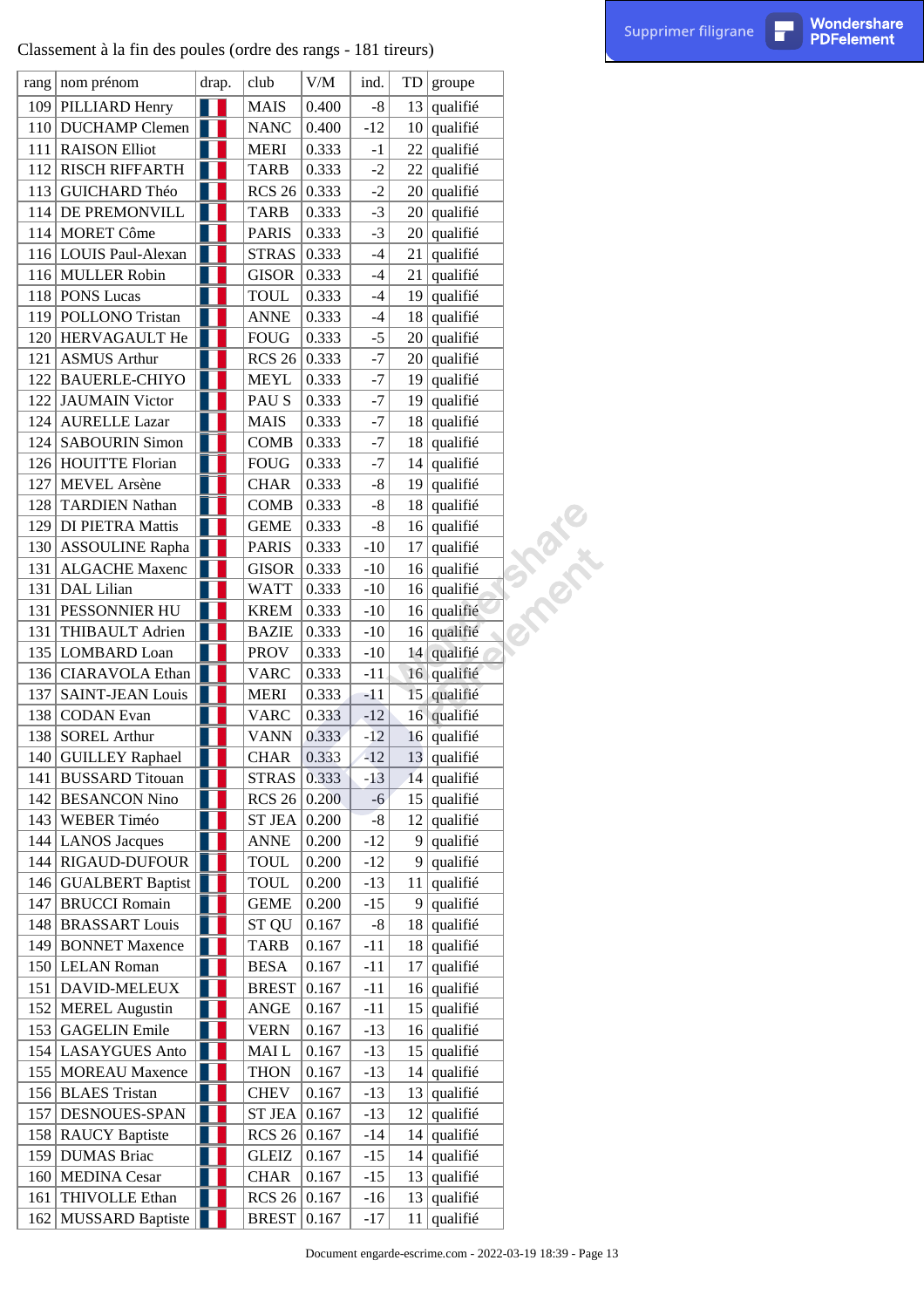|     | Classement à la fin des poules (ordre des rangs - 181 tireurs) |                  |               |                                     |       |                  |               |                                                           | Supprimer filigrane | П | Wondershare<br><b>PDFelement</b> |
|-----|----------------------------------------------------------------|------------------|---------------|-------------------------------------|-------|------------------|---------------|-----------------------------------------------------------|---------------------|---|----------------------------------|
|     | rang   nom prénom                                              | drap.            | club          | $V\hspace{-0.1cm}/\hspace{-0.1cm}M$ | ind.  |                  | $TD  $ groupe |                                                           |                     |   |                                  |
|     | 163 WAHNERT Trystan                                            | Ш                | <b>STRAS</b>  | 0.000                               | $-16$ | 14               | qualifié      |                                                           |                     |   |                                  |
|     | 164 DELOUANE Yacin                                             | Ш                | <b>THON</b>   | 0.000                               | $-17$ |                  | $13$ qualifié |                                                           |                     |   |                                  |
|     | 164 JUGAN Sacha                                                |                  | <b>BESA</b>   | 0.000                               | $-17$ | 13               | qualifié      |                                                           |                     |   |                                  |
|     | 166 SCHMIDT Guilhem                                            |                  | ANGE          | 0.000                               | $-17$ | 8                | qualifié      |                                                           |                     |   |                                  |
|     | 167 JOLIET-MAISONN                                             | ıн               | <b>LONS</b>   | 0.000                               | $-18$ | 12               | qualifié      |                                                           |                     |   |                                  |
|     | 168 LAVANTUREUX                                                | W                | <b>MONE</b>   | 0.000                               | $-19$ | 11               | qualifié      |                                                           |                     |   |                                  |
|     | 168 ROUARD Raphael                                             | H                | <b>PROV</b>   | 0.000                               | $-19$ | 11               | qualifié      |                                                           |                     |   |                                  |
|     | 168 ZAWADZKI Sascha                                            |                  | <b>RCS 26</b> | $\vert 0.000 \vert$                 | $-19$ | 11               | qualifié      |                                                           |                     |   |                                  |
|     | 171 BOTTARLINI Luca                                            |                  | ${\tt FOUG}$  | 0.000                               | $-19$ |                  | $6$ qualifié  |                                                           |                     |   |                                  |
|     | 171   LEGRAS Vincent                                           |                  | <b>BAZIE</b>  | 0.000                               | $-19$ |                  | $6$ qualifié  |                                                           |                     |   |                                  |
| 171 | <b>MYCAT MONIOT</b>                                            |                  | <b>GEME</b>   | 0.000                               | $-19$ |                  | $6$ qualifié  |                                                           |                     |   |                                  |
|     | 174 BAILLY Syméon                                              |                  | <b>SEICH</b>  | 0.000                               | $-20$ |                  | $5$ qualifie  |                                                           |                     |   |                                  |
|     | 175 BECK Augustin                                              | H                | <b>STRAS</b>  | 0.000                               | $-21$ |                  | $9$ qualifié  |                                                           |                     |   |                                  |
|     | 176   DUMOULIN Baptis                                          | ıп               | <b>CHAR</b>   | 0.000                               | $-21$ |                  | $4$ qualifié  |                                                           |                     |   |                                  |
|     | 177 BEUCHEY Siméon                                             | H                | <b>DOLE</b>   | 0.000                               | $-23$ | $\boldsymbol{7}$ | qualifié      |                                                           |                     |   |                                  |
|     | 178   FABBRICINO Lisa                                          | H                | <b>GEME</b>   | 0.000                               | $-24$ |                  | $6$ qualifié  |                                                           |                     |   |                                  |
|     | 178   KAKIEL Guillaume                                         | $\blacksquare$ 1 | <b>STRAS</b>  | 0.000                               | $-24$ |                  | $6$ qualifié  |                                                           |                     |   |                                  |
|     | 180 CADIEU Corentin                                            |                  | GISOR         | $\vert 0.000 \vert$                 | $-25$ |                  | $5$ qualifié  |                                                           |                     |   |                                  |
|     | 181 SATTLER MABRO                                              |                  | <b>THON</b>   | 0.000                               | $-26$ |                  | $4$ qualifié  |                                                           |                     |   |                                  |
|     |                                                                |                  |               |                                     |       |                  |               | Norcegamente                                              |                     |   |                                  |
|     |                                                                |                  |               |                                     |       |                  |               |                                                           |                     |   |                                  |
|     |                                                                |                  |               |                                     |       |                  |               |                                                           |                     |   |                                  |
|     |                                                                |                  |               |                                     |       |                  |               |                                                           |                     |   |                                  |
|     |                                                                |                  |               |                                     |       |                  |               |                                                           |                     |   |                                  |
|     |                                                                |                  |               |                                     |       |                  |               |                                                           |                     |   |                                  |
|     |                                                                |                  |               |                                     |       |                  |               |                                                           |                     |   |                                  |
|     |                                                                |                  |               |                                     |       |                  |               |                                                           |                     |   |                                  |
|     |                                                                |                  |               |                                     |       |                  |               |                                                           |                     |   |                                  |
|     |                                                                |                  |               |                                     |       |                  |               |                                                           |                     |   |                                  |
|     |                                                                |                  |               |                                     |       |                  |               |                                                           |                     |   |                                  |
|     |                                                                |                  |               |                                     |       |                  |               |                                                           |                     |   |                                  |
|     |                                                                |                  |               |                                     |       |                  |               |                                                           |                     |   |                                  |
|     |                                                                |                  |               |                                     |       |                  |               |                                                           |                     |   |                                  |
|     |                                                                |                  |               |                                     |       |                  |               |                                                           |                     |   |                                  |
|     |                                                                |                  |               |                                     |       |                  |               |                                                           |                     |   |                                  |
|     |                                                                |                  |               |                                     |       |                  |               |                                                           |                     |   |                                  |
|     |                                                                |                  |               |                                     |       |                  |               |                                                           |                     |   |                                  |
|     |                                                                |                  |               |                                     |       |                  |               |                                                           |                     |   |                                  |
|     |                                                                |                  |               |                                     |       |                  |               |                                                           |                     |   |                                  |
|     |                                                                |                  |               |                                     |       |                  |               |                                                           |                     |   |                                  |
|     |                                                                |                  |               |                                     |       |                  |               |                                                           |                     |   |                                  |
|     |                                                                |                  |               |                                     |       |                  |               |                                                           |                     |   |                                  |
|     |                                                                |                  |               |                                     |       |                  |               |                                                           |                     |   |                                  |
|     |                                                                |                  |               |                                     |       |                  |               |                                                           |                     |   |                                  |
|     |                                                                |                  |               |                                     |       |                  |               |                                                           |                     |   |                                  |
|     |                                                                |                  |               |                                     |       |                  |               |                                                           |                     |   |                                  |
|     |                                                                |                  |               |                                     |       |                  |               |                                                           |                     |   |                                  |
|     |                                                                |                  |               |                                     |       |                  |               |                                                           |                     |   |                                  |
|     |                                                                |                  |               |                                     |       |                  |               |                                                           |                     |   |                                  |
|     |                                                                |                  |               |                                     |       |                  |               |                                                           |                     |   |                                  |
|     |                                                                |                  |               |                                     |       |                  |               |                                                           |                     |   |                                  |
|     |                                                                |                  |               |                                     |       |                  |               |                                                           |                     |   |                                  |
|     |                                                                |                  |               |                                     |       |                  |               |                                                           |                     |   |                                  |
|     |                                                                |                  |               |                                     |       |                  |               |                                                           |                     |   |                                  |
|     |                                                                |                  |               |                                     |       |                  |               | Document engarde-escrime.com - 2022-03-19 18:39 - Page 14 |                     |   |                                  |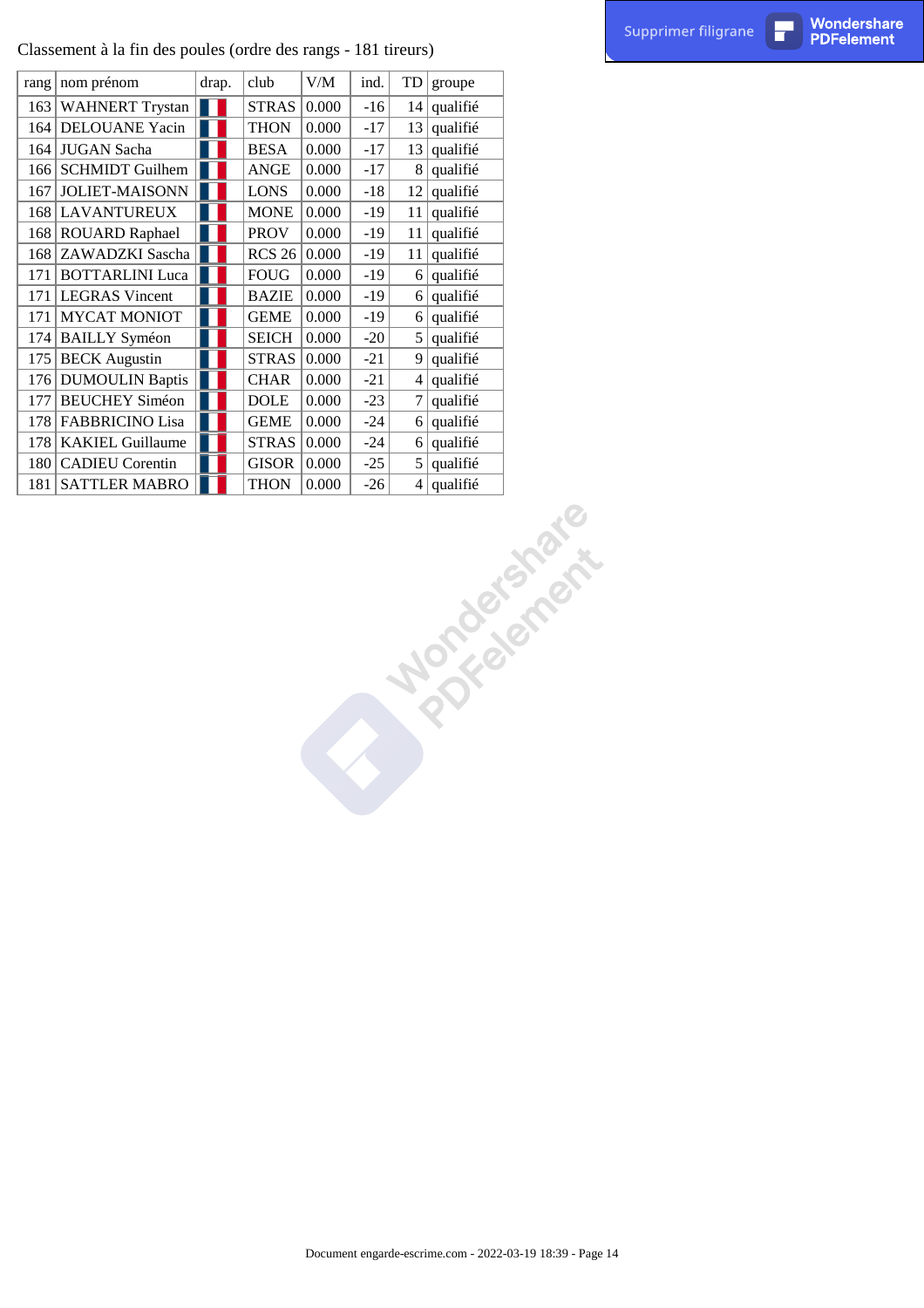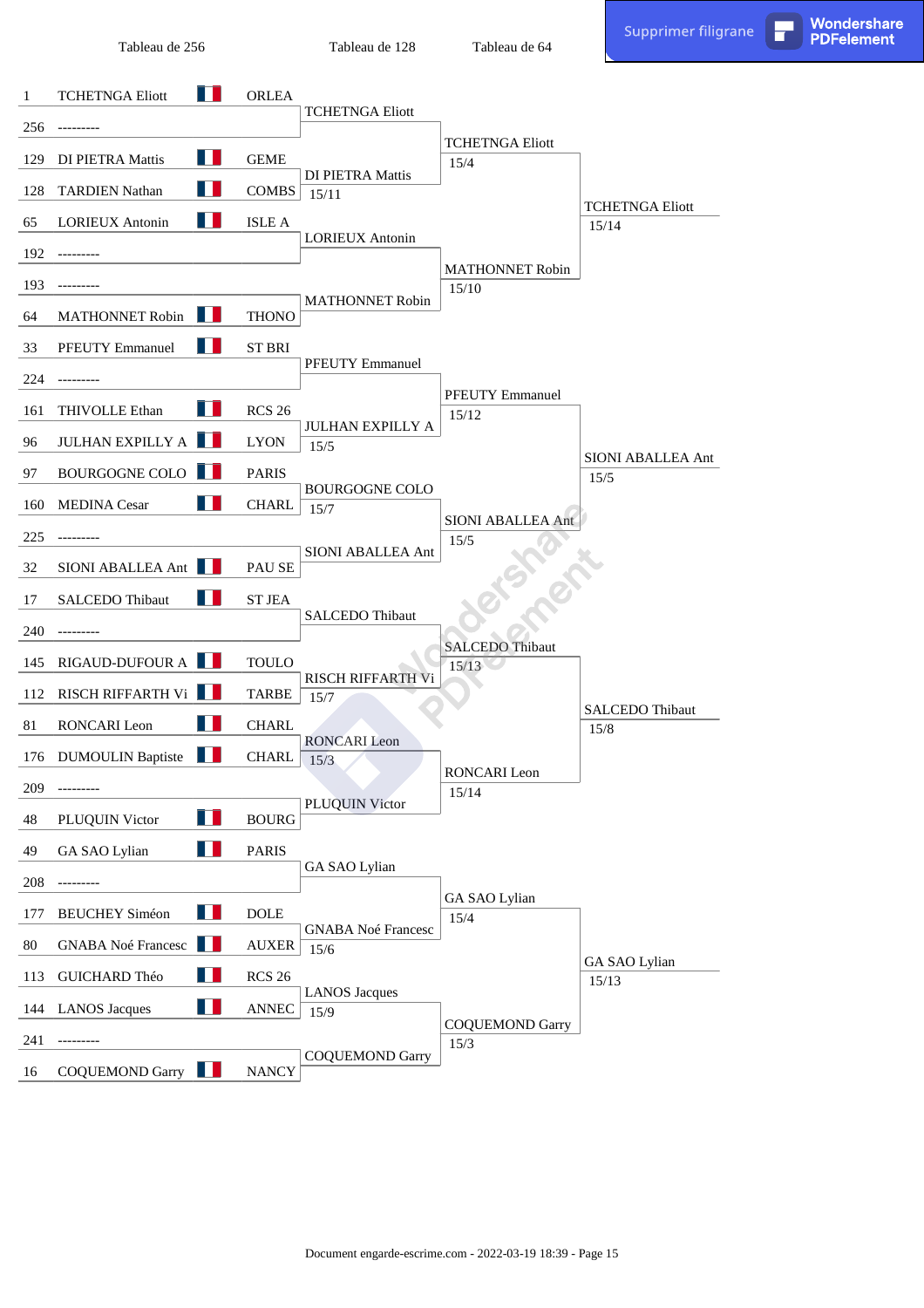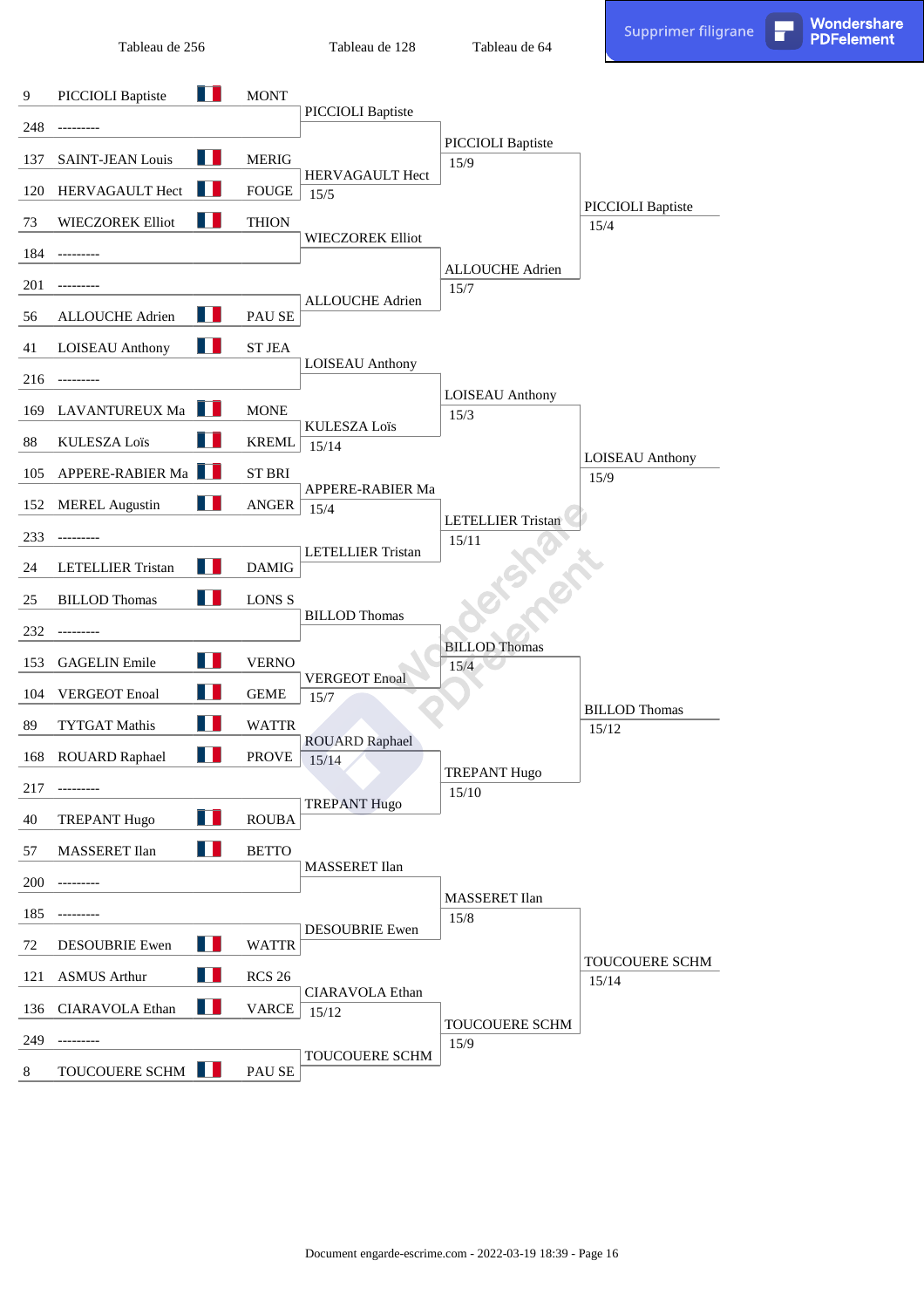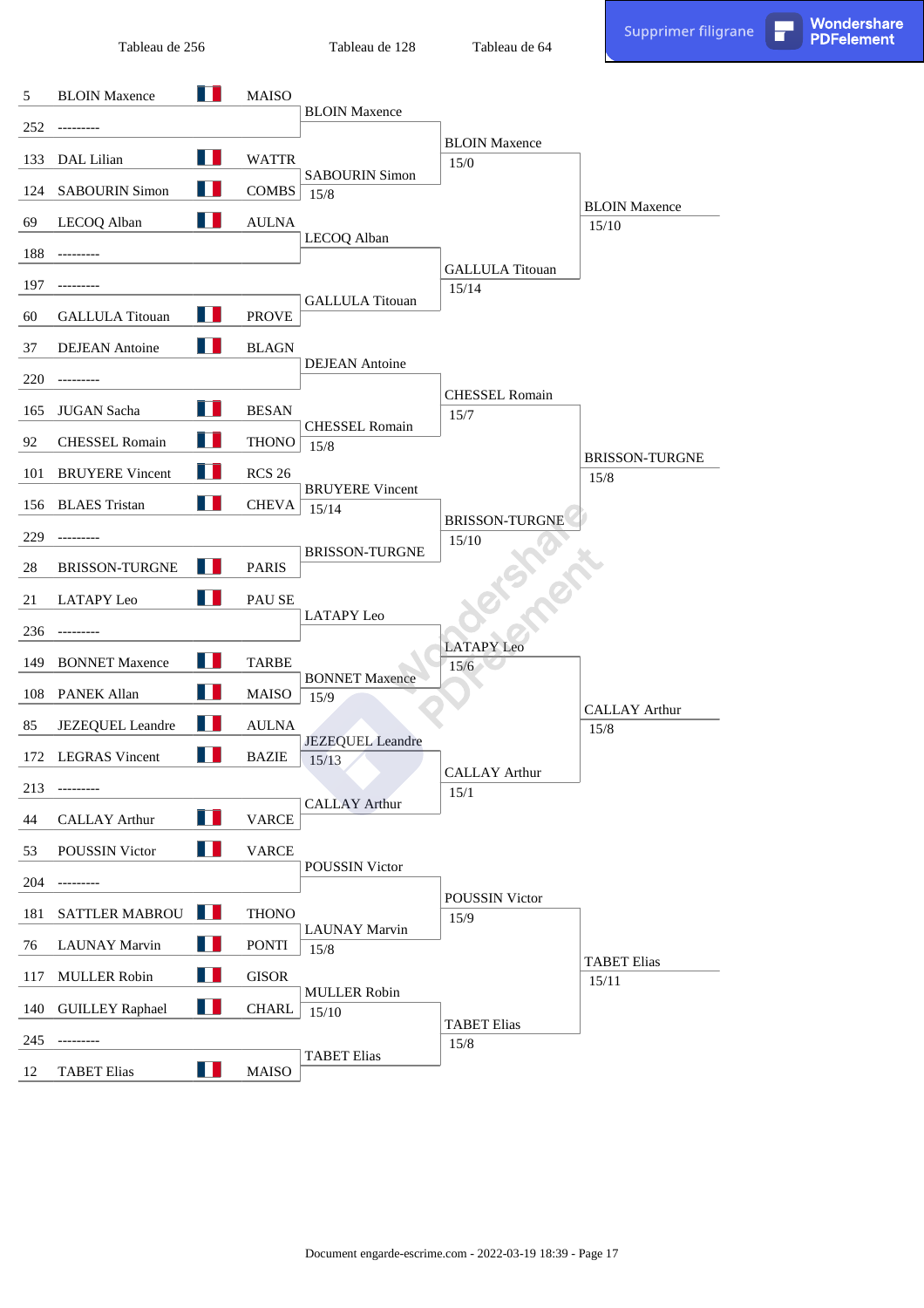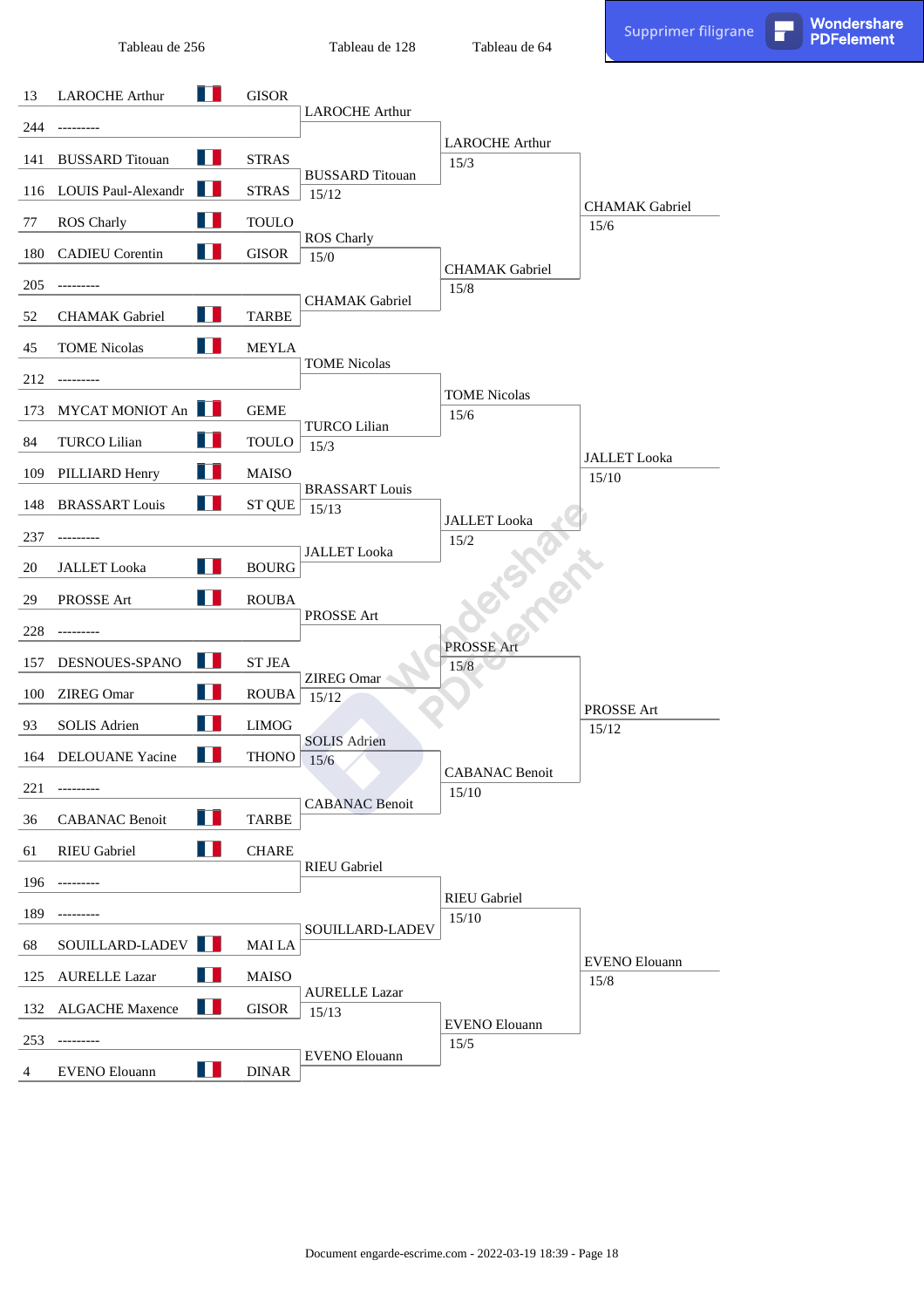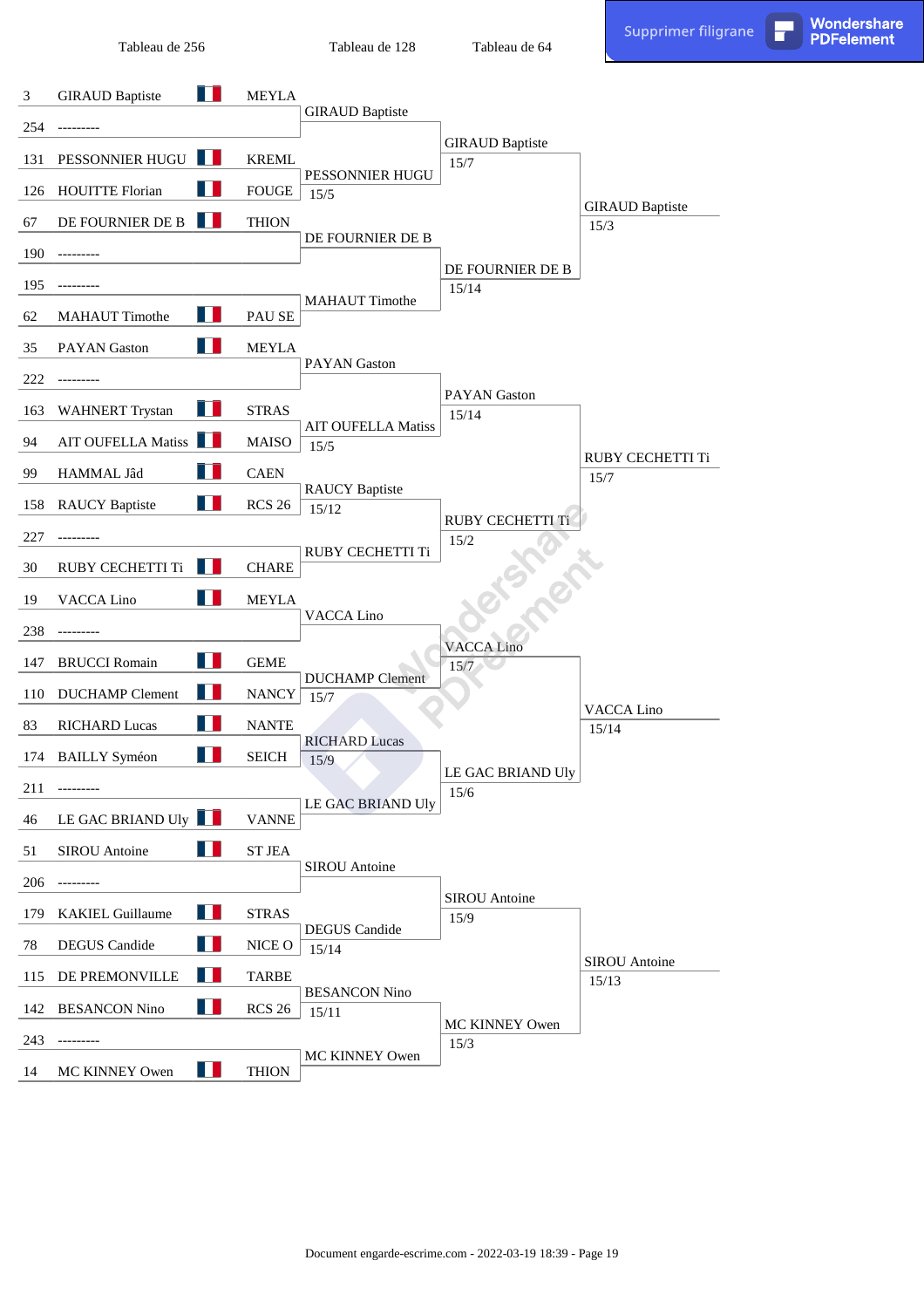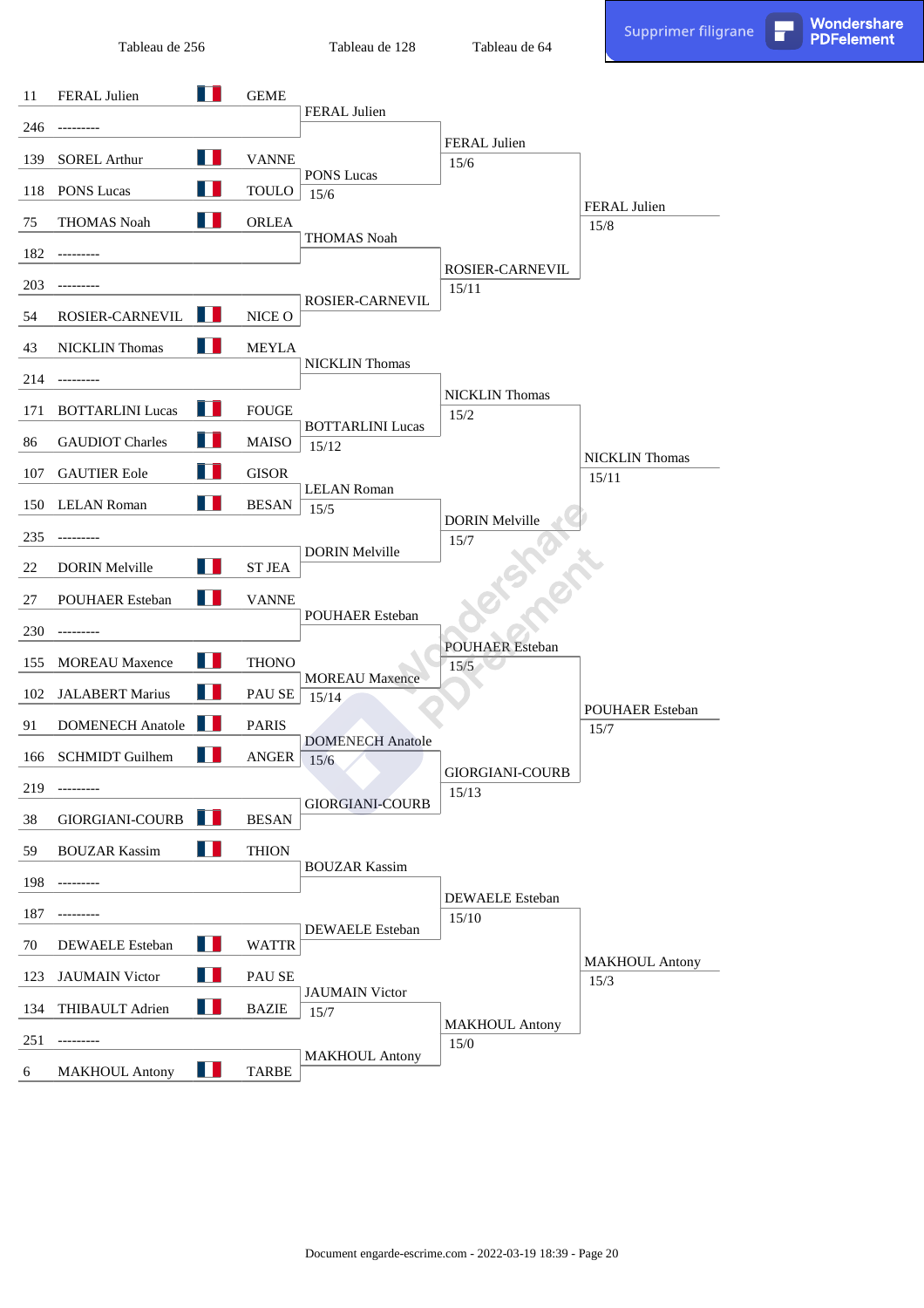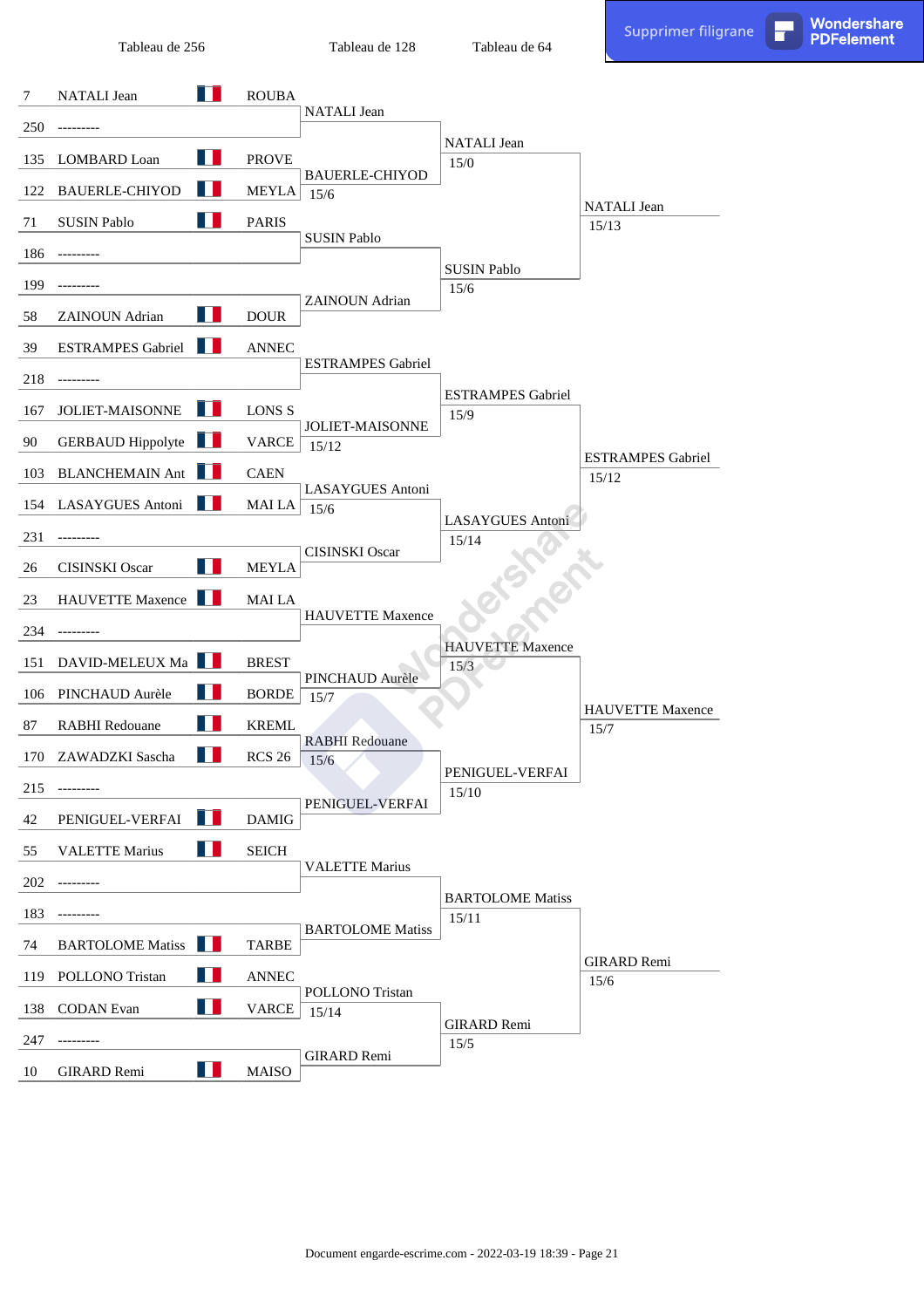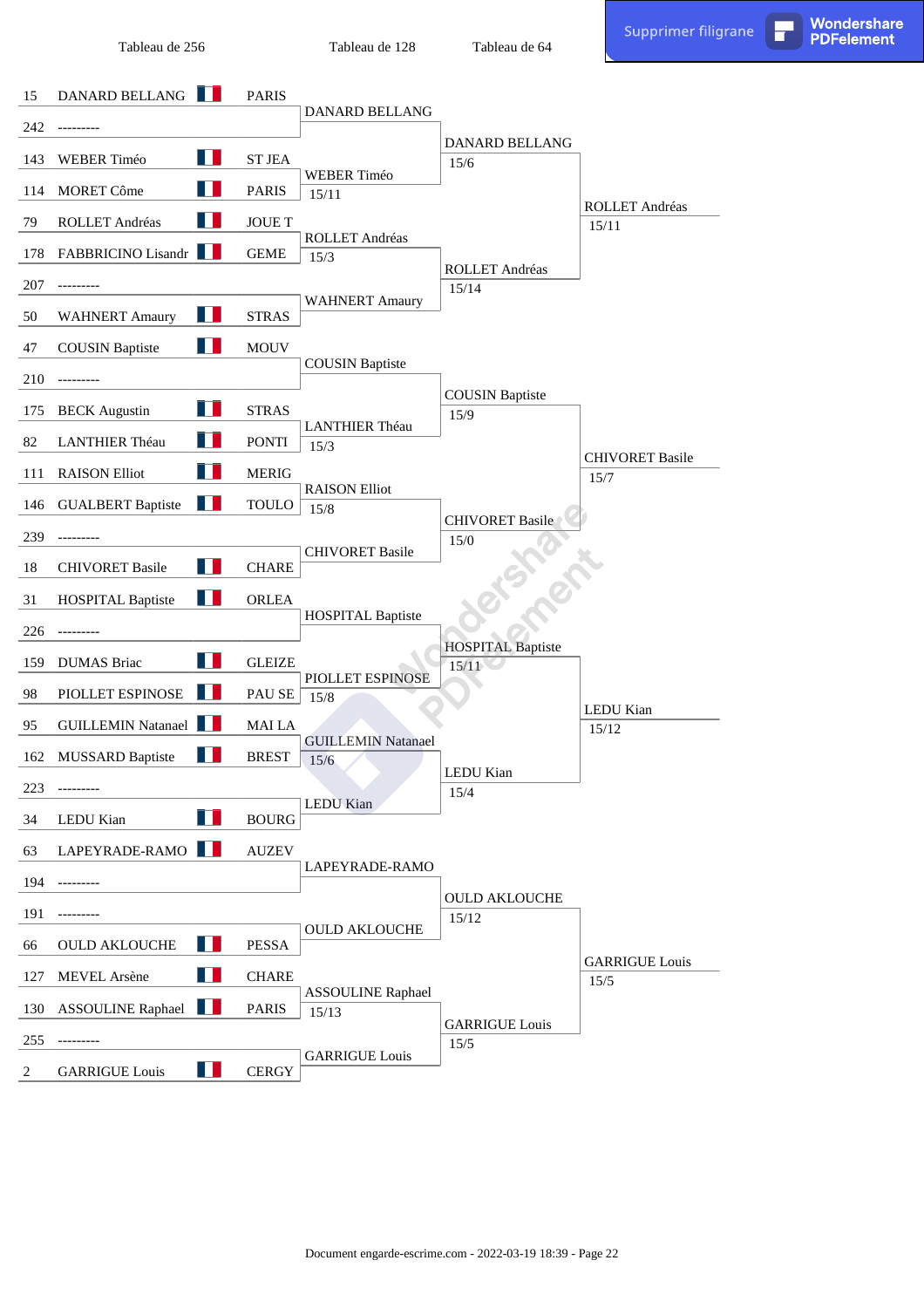Tableau de 16

**PDFelement** 

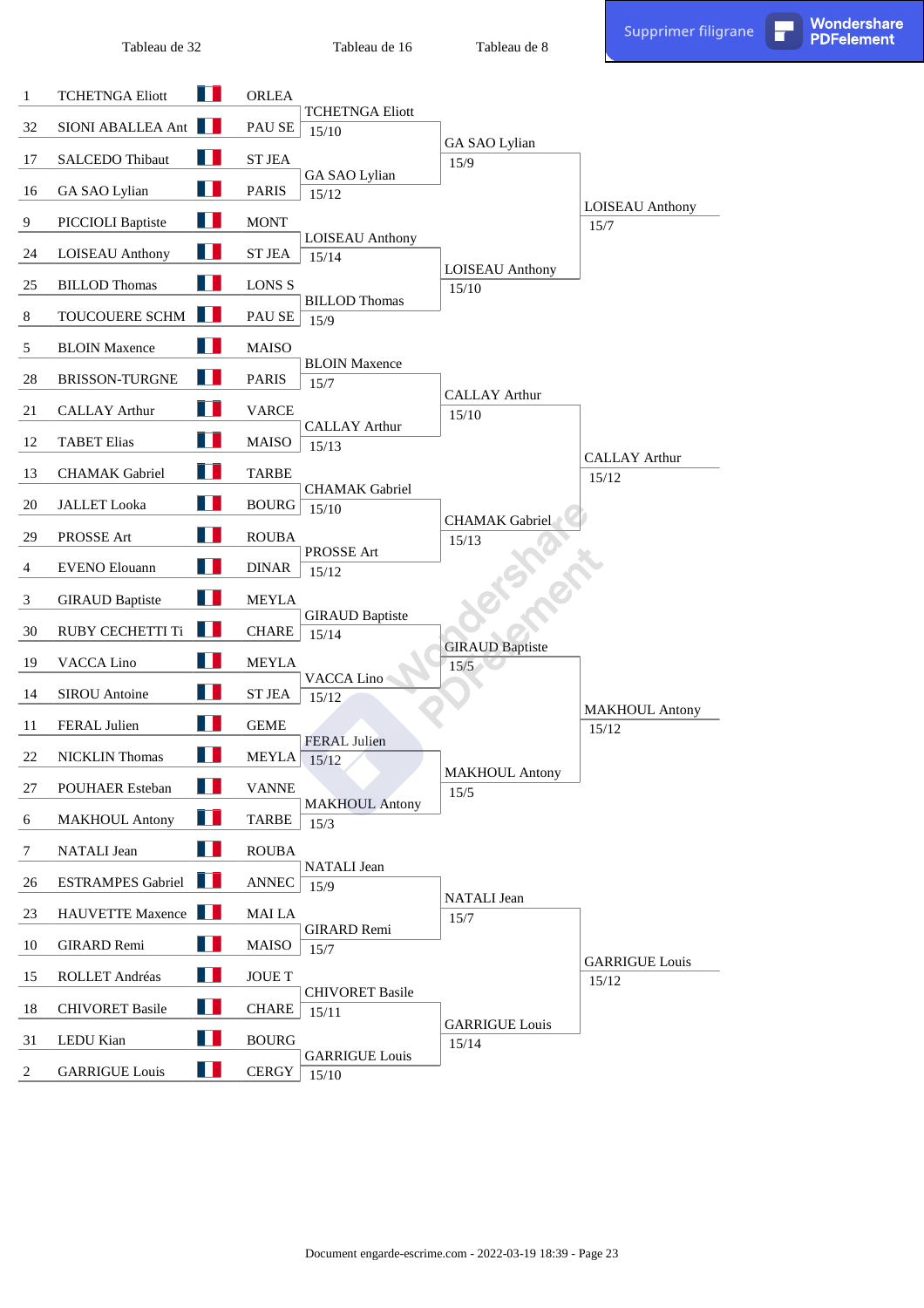| $\mathbf{1}$   | LOISEAU Anthony <b>LE</b> ST JEA |     |              |                        |                        |
|----------------|----------------------------------|-----|--------------|------------------------|------------------------|
|                |                                  |     |              | <b>LOISEAU</b> Anthony |                        |
| $\overline{4}$ | <b>CALLAY Arthur</b>             | n n | VARCE        | 15/12                  |                        |
|                |                                  |     |              |                        | <b>LOISEAU</b> Anthony |
| 3 <sup>7</sup> | MAKHOUL Antony                   |     | <b>TARBE</b> |                        | 15/12                  |
|                |                                  |     |              | <b>MAKHOUL Antony</b>  |                        |
| 2              | <b>GARRIGUE Louis</b>            |     | <b>CERGY</b> | 15/9                   |                        |

Finale

Demi-finales

Finale<br>  $\frac{A}{2!}$  | JST2  
\n1 16512  
\n1 16512  
\n1 1652  
\n1 1659  
\n1 1639  
\n1 1639  
\n1 1639  
\n1 1639  
\n1 1639  
\n1 1639  
\n1 1639  
\n1 1639  
\n1 1639  
\n1 1639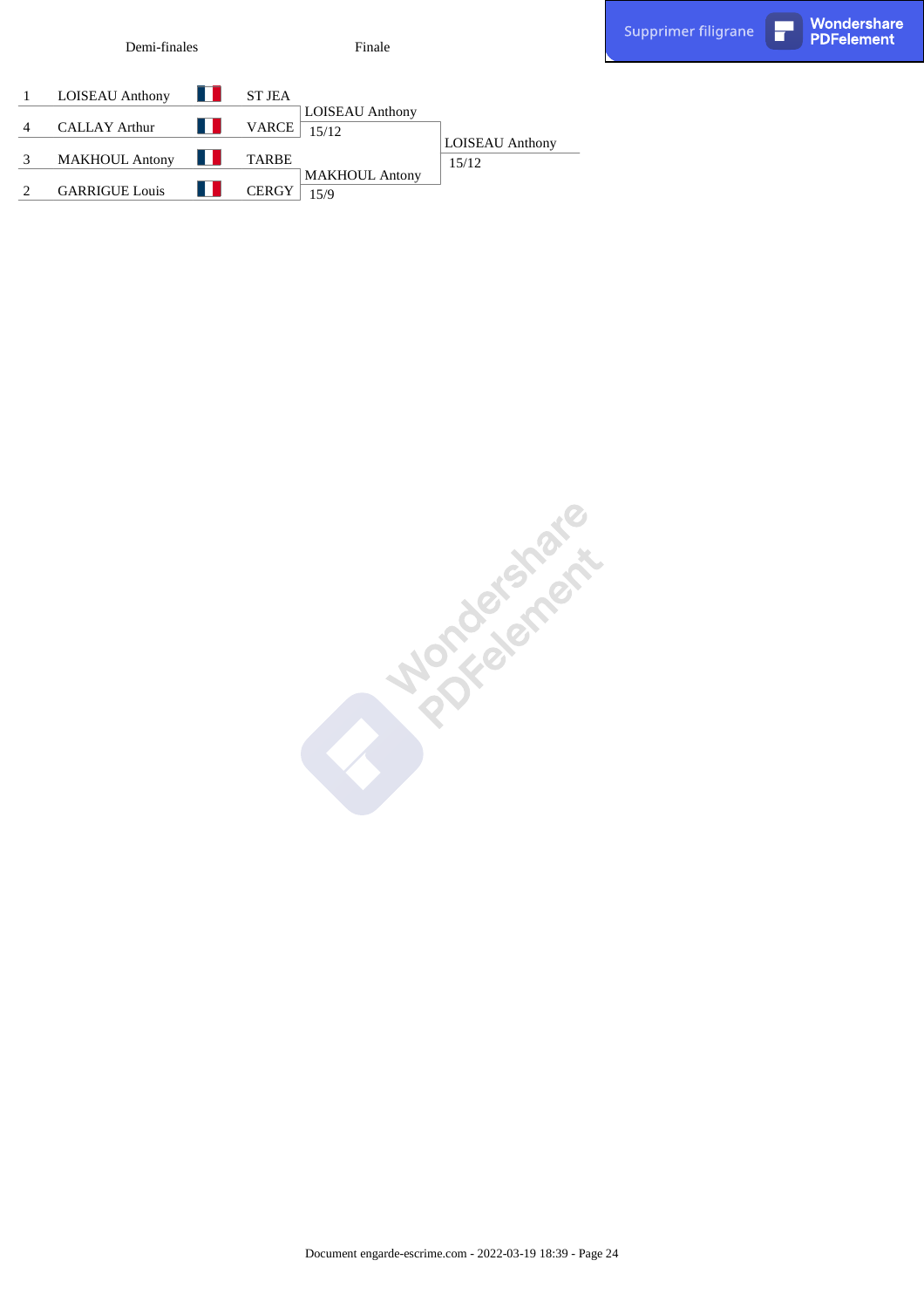Classement général (ordre des rangs - 183 tireurs)

|    | $rg \mid nom$ prénom   | drap club           | statut |             |
|----|------------------------|---------------------|--------|-------------|
|    | 1   LOISEAU Anthony    | <b>ST JEAN RUEL</b> |        |             |
|    | 2 MAKHOUL Antony       | <b>TARBES ATE</b>   |        |             |
|    | 3 CALLAY Arthur        | <b>VARCES</b>       |        |             |
|    | 3 GARRIGUE Louis       | <b>CERGY CE</b>     |        |             |
|    | 5 GIRAUD Baptiste      | <b>MEYLAN SE</b>    |        |             |
|    | 6 NATALI Jean          | <b>ROUBAIX CE</b>   |        |             |
| 7  | GA SAO Lylian          | PARIS USM           |        |             |
|    | 8 CHAMAK Gabriel       | <b>TARBES ATE</b>   |        |             |
| 9  | <b>TCHETNGA Eliott</b> | ORLEANS CE          |        |             |
|    | 10 BLOIN Maxence       | <b>MAISONS ALF</b>  |        |             |
| 11 | <b>GIRARD Remi</b>     | <b>MAISONS ALF</b>  |        |             |
|    | 12 FERAL Julien        | <b>GEMENOS</b>      |        |             |
|    | 13 CHIVORET Basile     | <b>CHARENTON</b>    |        |             |
|    | 14 VACCA Lino          | <b>MEYLAN SE</b>    |        |             |
|    | 15 BILLOD Thomas       | <b>LONS SAUNIER</b> |        |             |
|    | 16 PROSSE Art          | <b>ROUBAIX CE</b>   |        |             |
|    | 17 EVENO Elouann       | <b>DINARD LAMES</b> |        |             |
|    | 18 PICCIOLI Baptiste   | MONTCEAU ES         |        |             |
|    | 18 TOUCOUERE SCH       | PAU SECTION         |        |             |
|    | 20 TABET Elias         | <b>MAISONS ALF</b>  |        | Nordelamere |
| 21 | <b>SALCEDO</b> Thibaut | <b>ST JEAN RUEL</b> |        |             |
|    | 22 JALLET Looka        | <b>BOURGES ESC</b>  |        |             |
|    | 23 HAUVETTE Maxen      | <b>MAI LAFFITTE</b> |        |             |
|    | 24 BRISSON-TURGN       | PARIS USM           |        |             |
|    | 24 POUHAER Esteban     | <b>VANNES CE</b>    |        |             |
|    | 26 RUBY CECHETTI       | <b>CHARENTON</b>    |        |             |
| 27 | <b>SIONI ABALLEA</b>   | PAU SECTION         |        |             |
|    | 28 LEDU Kian           | <b>BOURGES ESC</b>  |        |             |
|    | 29 ESTRAMPES Gabri     | <b>ANNECY</b>       |        |             |
|    | 30 NICKLIN Thomas      | <b>MEYLAN SE</b>    |        |             |
| 31 | <b>SIROU</b> Antoine   | <b>ST JEAN RUEL</b> |        |             |
| 32 | ROLLET Andréas         | <b>JOUE TOURS</b>   |        |             |
|    | 33 LAROCHE Arthur      | <b>GISORS 3A</b>    |        |             |
|    | 34   MC KINNEY Owen    | <b>THIONVILLE</b>   |        |             |
|    | 35 COQUEMOND Gar       | NANCY SA            |        |             |
|    | 35 DANARD BELLAN       | PARIS RCF           |        |             |
|    | 37 LATAPY Leo          | PAU SECTION         |        |             |
|    | 38 DORIN Melville      | <b>ST JEAN RUEL</b> |        |             |
|    | 39 LETELLIER Tristan   | <b>DAMIGNY</b>      |        |             |
|    | 40 HOSPITAL Baptiste   | <b>ORLEANS CE</b>   |        |             |
|    | 41   PFEUTY Emmanuel   | <b>ST BRIEUC CE</b> |        |             |
|    | 42   PAYAN Gaston      | <b>MEYLAN SE</b>    |        |             |
|    | 43   CABANAC Benoit    | <b>TARBES ATE</b>   |        |             |
|    | 44 GIORGIANI-COUR      | <b>BESANCON UC</b>  |        |             |
|    | 45 TREPANT Hugo        | <b>ROUBAIX CE</b>   |        |             |
|    | 46   PENIGUEL-VERF     | <b>DAMIGNY</b>      |        |             |
| 47 | <b>TOME Nicolas</b>    | <b>MEYLAN SE</b>    |        |             |
|    | 48 LE GAC BRIAND       | <b>VANNES CE</b>    |        |             |
|    | 49 COUSIN Baptiste     | MOUVAUX EC          |        |             |
|    | 50 POUSSIN Victor      | <b>VARCES</b>       |        |             |
|    | 51   ROSIER-CARNEVI    | NICE OGC            |        |             |
|    | 52 ALLOUCHE Adrien     | PAU SECTION         |        |             |
|    | 52 MASSERET Ilan       | <b>BETTON CP</b>    |        |             |
|    | 54 GALLULA Titouan     | PROVENCE ESC        |        |             |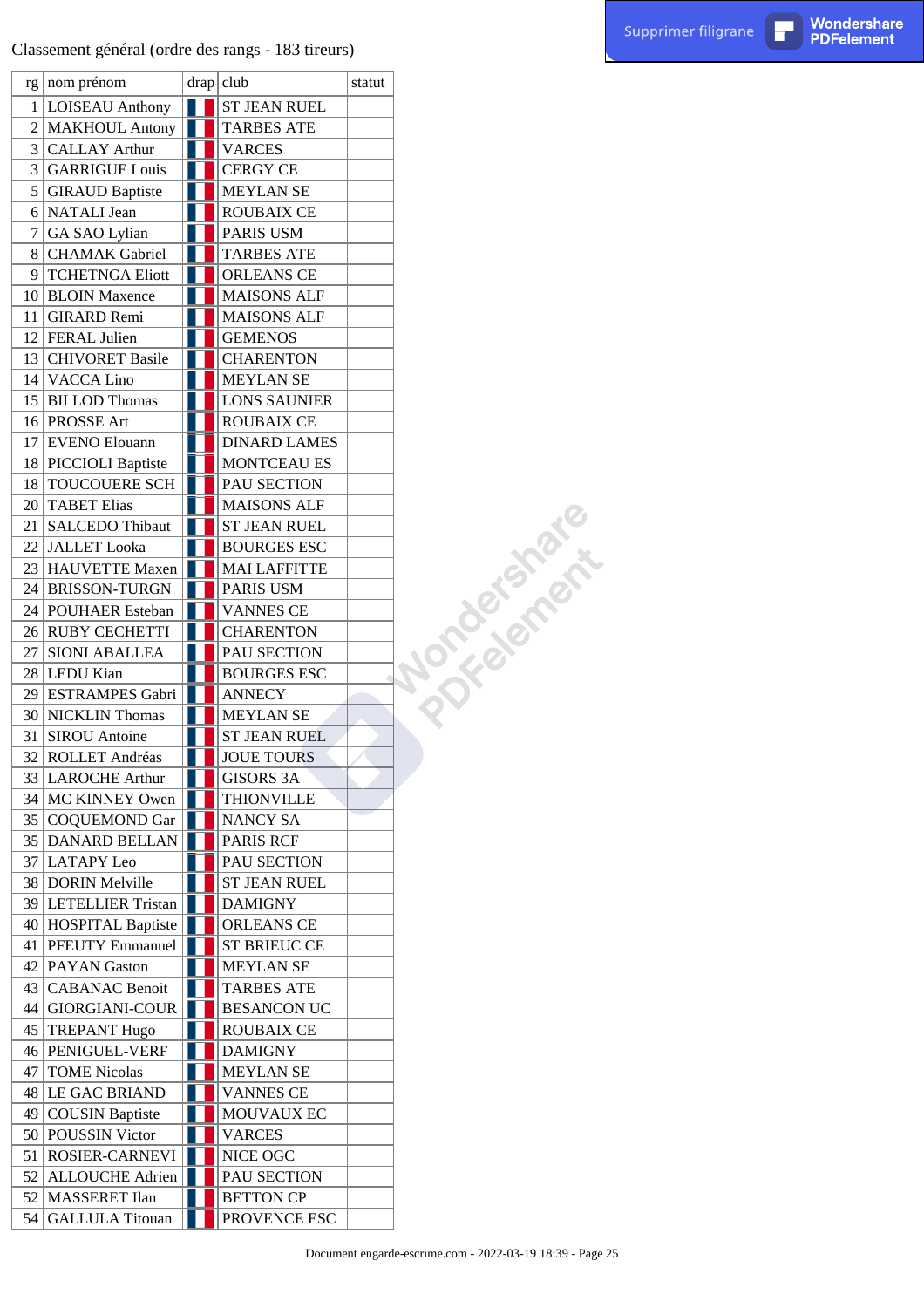|    | rg nom prénom           | drap club           | statut |               |
|----|-------------------------|---------------------|--------|---------------|
|    | 55 RIEU Gabriel         | <b>CHARENTON</b>    |        |               |
|    | 56 MATHONNET Rob        | <b>THONON</b>       |        |               |
|    | 57 OULD AKLOUCH         | PESSAC SE           |        |               |
|    | 58 DE FOURNIER DE       | <b>THIONVILLE</b>   |        |               |
|    | 59 DEWAELE Esteban      | <b>WATTRELOS CE</b> |        |               |
|    | 60 SUSIN Pablo          | <b>PARIS RCF</b>    |        |               |
|    | 61 BARTOLOME Mati       | <b>TARBES ATE</b>   |        |               |
|    | 62 RONCARI Leon         | <b>CHARLEVILLE</b>  |        |               |
|    | 63 CHESSEL Romain       | <b>THONON</b>       |        |               |
|    | 64 LASAYGUES Anto       | <b>MAI LAFFITTE</b> |        |               |
|    | 65 CISINSKI Oscar       | <b>MEYLAN SE</b>    |        |               |
|    | 66 DEJEAN Antoine       | <b>BLAGNAC</b>      |        |               |
|    | 67 PLUQUIN Victor       | <b>BOURGES ESC</b>  |        |               |
|    | 68 WAHNERT Amaur        | STRASBOURG U        |        |               |
|    | 69 VALETTE Marius       | <b>SEICHAMPS</b>    |        |               |
|    | 70 BOUZAR Kassim        | <b>THIONVILLE</b>   |        |               |
|    | 70 ZAINOUN Adrian       |                     |        |               |
|    |                         | <b>DOURDAN CE</b>   |        |               |
|    | 72 MAHAUT Timothe       | PAU SECTION         |        |               |
|    | 73 LAPEYRADE-RA         | <b>AUZEVILLE ST</b> |        | Orcotes marie |
|    | 74 LORIEUX Antonin      | <b>ISLE ADAM CE</b> |        |               |
|    | 75 SOUILLARD-LAD        | <b>MAI LAFFITTE</b> |        |               |
|    | 76 LECOQ Alban          | <b>AULNAY CE</b>    |        |               |
|    | 77 DESOUBRIE Ewen       | <b>WATTRELOS CE</b> |        |               |
|    | 77 WIECZOREK Elliot     | <b>THIONVILLE</b>   |        |               |
|    | 79 THOMAS Noah          | <b>ORLEANS CE</b>   |        |               |
|    | 80 LAUNAY Marvin        | <b>PONTIVY</b>      |        |               |
|    | 80 ROS Charly           | <b>TOULON VAR</b>   |        |               |
|    | 82 DEGUS Candide        | NICE OGC            |        |               |
| 83 | <b>GNABA Noé France</b> | <b>AUXERRE CE</b>   |        |               |
|    | 84 LANTHIER Théau       | <b>PONTIVY</b>      |        |               |
| 85 | <b>RICHARD Lucas</b>    | <b>NANTES CEN</b>   |        |               |
| 86 | <b>TURCO Lilian</b>     | <b>TOULON VAR</b>   |        |               |
|    | 87 JEZEQUEL Leandre     | <b>AULNAY CE</b>    |        |               |
|    | 88 KULESZA Loïs         | <b>KREMLIN CSA</b>  |        |               |
|    | 88 RABHI Redouane       | <b>KREMLIN CSA</b>  |        |               |
|    | 90 DOMENECH Anato       | PARIS USM           |        |               |
|    | 91 SOLIS Adrien         | <b>LIMOGES CE</b>   |        |               |
|    | 92 AIT OUFELLA Mat      | <b>MAISONS ALF</b>  |        |               |
|    | 93   GUILLEMIN Natan    | <b>MAI LAFFITTE</b> |        |               |
|    | 94 JULHAN EXPILLY       | <b>LYON CA</b>      |        |               |
|    | 95 BOURGOGNE CO         | PARIS USM           |        |               |
|    | 96 PIOLLET ESPINOS      | PAU SECTION         |        |               |
|    | 97 ZIREG Omar           | ROUBAIX CE          |        |               |
|    | 98 BRUYERE Vincent      | <b>RCS 26</b>       |        |               |
|    | 99 APPERE-RABIER        | <b>ST BRIEUC CE</b> |        |               |
|    | 99   VERGEOT Enoal      | <b>GEMENOS</b>      |        |               |
|    | 101   PINCHAUD Aurèle   | <b>BORDEAUX CA</b>  |        |               |
|    | 102 DUCHAMP Clemen      | NANCY SA            |        |               |
|    | 103   RAISON Elliot     | <b>MERIGNAC SE</b>  |        |               |
|    | 104 RISCH RIFFARTH      | <b>TARBES ATE</b>   |        |               |
|    | 105   MULLER Robin      | GISORS 3A           |        |               |
|    | 106   PONS Lucas        | TOULON VAR          |        |               |
|    | 107 POLLONO Tristan     | <b>ANNECY</b>       |        |               |
|    | 108 HERVAGAULT He       | <b>FOUGERES PAY</b> |        |               |
|    |                         |                     |        |               |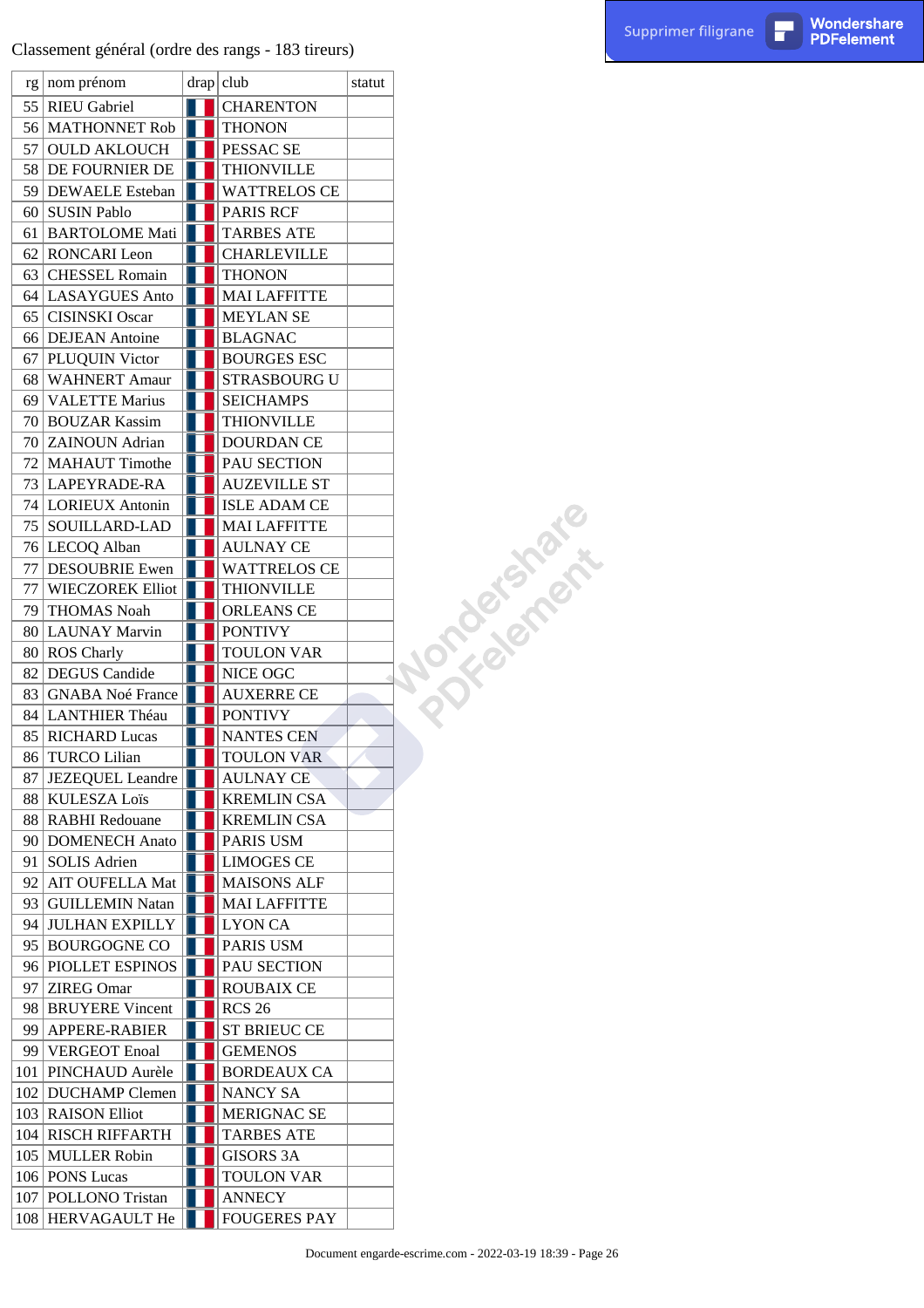|  | $rg \mid nom$ prénom    | drap club           | statut |            |
|--|-------------------------|---------------------|--------|------------|
|  | 109 BAUERLE-CHIYO       | <b>MEYLAN SE</b>    |        |            |
|  | 109 JAUMAIN Victor      | PAU SECTION         |        |            |
|  | 111 AURELLE Lazar       | <b>MAISONS ALF</b>  |        |            |
|  | 111 SABOURIN Simon      | <b>COMBS VILLE</b>  |        |            |
|  | 113 DI PIETRA Mattis    | <b>GEMENOS</b>      |        |            |
|  | 114 ASSOULINE Rapha     | <b>PARIS RCF</b>    |        |            |
|  | 115 PESSONNIER HU       | <b>KREMLIN CSA</b>  |        |            |
|  | 116 CIARAVOLA Ethan     | <b>VARCES</b>       |        |            |
|  | 117 BUSSARD Titouan     | <b>STRASBOURG U</b> |        |            |
|  | 118 BESANCON Nino       | <b>RCS 26</b>       |        |            |
|  | 119 WEBER Timéo         | <b>ST JEAN RUEL</b> |        |            |
|  | 120 LANOS Jacques       | <b>ANNECY</b>       |        |            |
|  | 121 BRASSART Louis      | <b>ST QUENTIN</b>   |        |            |
|  | 122 BONNET Maxence      | <b>TARBES ATE</b>   |        |            |
|  | 123 LELAN Roman         | <b>BESANCON UC</b>  |        |            |
|  | 124 MOREAU Maxence      | <b>THONON</b>       |        |            |
|  |                         |                     |        |            |
|  | 125   RAUCY Baptiste    | <b>RCS 26</b>       |        |            |
|  | 126 JOLIET-MAISONN      | <b>LONS SAUNIER</b> |        |            |
|  | 127 ROUARD Raphael      | PROVENCE ESC        |        | Jonagement |
|  | 128 BOTTARLINI Luca     | <b>FOUGERES PAY</b> |        |            |
|  | 129 GAUDIOT Charles     | <b>MAISONS ALF</b>  |        |            |
|  | 130 TYTGAT Mathis       | <b>WATTRELOS CE</b> |        |            |
|  | 131 GERBAUD Hippoly     | <b>VARCES</b>       |        |            |
|  | 132 HAMMAL Jâd          | <b>CAEN EC</b>      |        |            |
|  | 133 JALABERT Marius     | PAU SECTION         |        |            |
|  | 134 BLANCHEMAIN A       | <b>CAEN EC</b>      |        |            |
|  | 135 GAUTIER Eole        | <b>GISORS 3A</b>    |        |            |
|  | 135   PANEK Allan       | <b>MAISONS ALF</b>  |        |            |
|  | 137 PILLIARD Henry      | <b>MAISONS ALF</b>  |        |            |
|  | 138 GUICHARD Théo       | <b>RCS 26</b>       |        |            |
|  | 139 DE PREMONVILL       | <b>TARBES ATE</b>   |        |            |
|  | 139 MORET Côme          | PARIS USM           |        |            |
|  | 141   LOUIS Paul-Alexan | <b>STRASBOURG U</b> |        |            |
|  | 142 ASMUS Arthur        | <b>RCS 26</b>       |        |            |
|  | 143 HOUITTE Florian     | <b>FOUGERES PAY</b> |        |            |
|  | 144 MEVEL Arsène        | <b>CHARENTON</b>    |        |            |
|  | 145 TARDIEN Nathan      | <b>COMBS VILLE</b>  |        |            |
|  | 146 ALGACHE Maxenc      | <b>GISORS 3A</b>    |        |            |
|  | 146 DAL Lilian          | <b>WATTRELOS CE</b> |        |            |
|  | 146 THIBAULT Adrien     | <b>BAZIEGE CE</b>   |        |            |
|  | 149 LOMBARD Loan        | PROVENCE ESC        |        |            |
|  | 150   SAINT-JEAN Louis  | <b>MERIGNAC SE</b>  |        |            |
|  | 151   CODAN Evan        | <b>VARCES</b>       |        |            |
|  | 151 SOREL Arthur        | <b>VANNES CE</b>    |        |            |
|  | 153 GUILLEY Raphael     | <b>CHARLEVILLE</b>  |        |            |
|  | 154 RIGAUD-DUFOUR       | TOULON VAR          |        |            |
|  | 155 GUALBERT Baptist    | TOULON VAR          |        |            |
|  | 156 BRUCCI Romain       | <b>GEMENOS</b>      |        |            |
|  | 157   DAVID-MELEUX      | <b>BREST RAPIER</b> |        |            |
|  | 158   MEREL Augustin    | ANGERS SCO          |        |            |
|  | 159 GAGELIN Emile       | <b>VERNON CE</b>    |        |            |
|  | 160 BLAES Tristan       | <b>CHEVAIGNE</b>    |        |            |
|  | 161   DESNOUES-SPAN     | <b>ST JEAN RUEL</b> |        |            |
|  | 162 DUMAS Briac         | <b>GLEIZE</b>       |        |            |
|  |                         |                     |        |            |